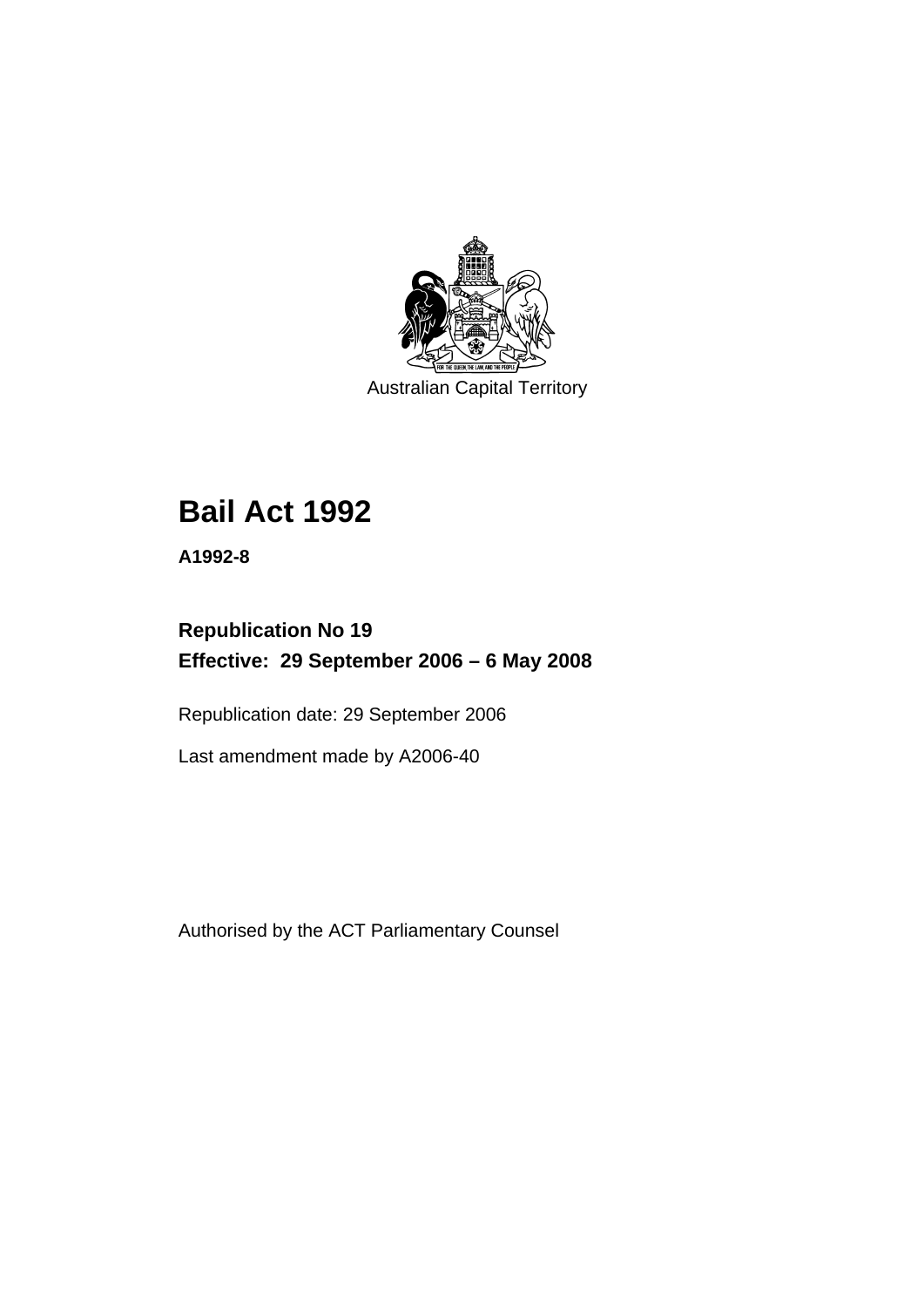#### **About this republication**

#### **The republished law**

This is a republication of the *Bail Act 1992* (including any amendment made under the *Legislation Act 2001*, part 11.3 (Editorial changes)) as in force on 29 September 2006*.* It also includes any amendment, repeal or expiry affecting the republished law to 29 September 2006.

The legislation history and amendment history of the republished law are set out in endnotes 3 and 4.

#### **Kinds of republications**

The Parliamentary Counsel's Office prepares 2 kinds of republications of ACT laws (see the ACT legislation register at www.legislation.act.gov.au):

- authorised republications to which the *Legislation Act 2001* applies
- unauthorised republications.

The status of this republication appears on the bottom of each page.

#### **Editorial changes**

The *Legislation Act 2001*, part 11.3 authorises the Parliamentary Counsel to make editorial amendments and other changes of a formal nature when preparing a law for republication. Editorial changes do not change the effect of the law, but have effect as if they had been made by an Act commencing on the republication date (see *Legislation Act 2001*, s 115 and s 117). The changes are made if the Parliamentary Counsel considers they are desirable to bring the law into line, or more closely into line, with current legislative drafting practice.

This republication does not include amendments made under part 11.3 (see endnote 1).

#### **Uncommenced provisions and amendments**

If a provision of the republished law has not commenced or is affected by an uncommenced amendment, the symbol  $\mathbf{U}$  appears immediately before the provision heading. The text of the uncommenced provision or amendment appears only in the last endnote.

#### **Modifications**

If a provision of the republished law is affected by a current modification, the symbol  $\mathbf{M}$ appears immediately before the provision heading. The text of the modifying provision appears in the endnotes. For the legal status of modifications, see *Legislation Act 2001*, section 95.

#### **Penalties**

The value of a penalty unit for an offence against this republished law at the republication date is—

- (a) if the person charged is an individual—\$100; or
- (b) if the person charged is a corporation—\$500.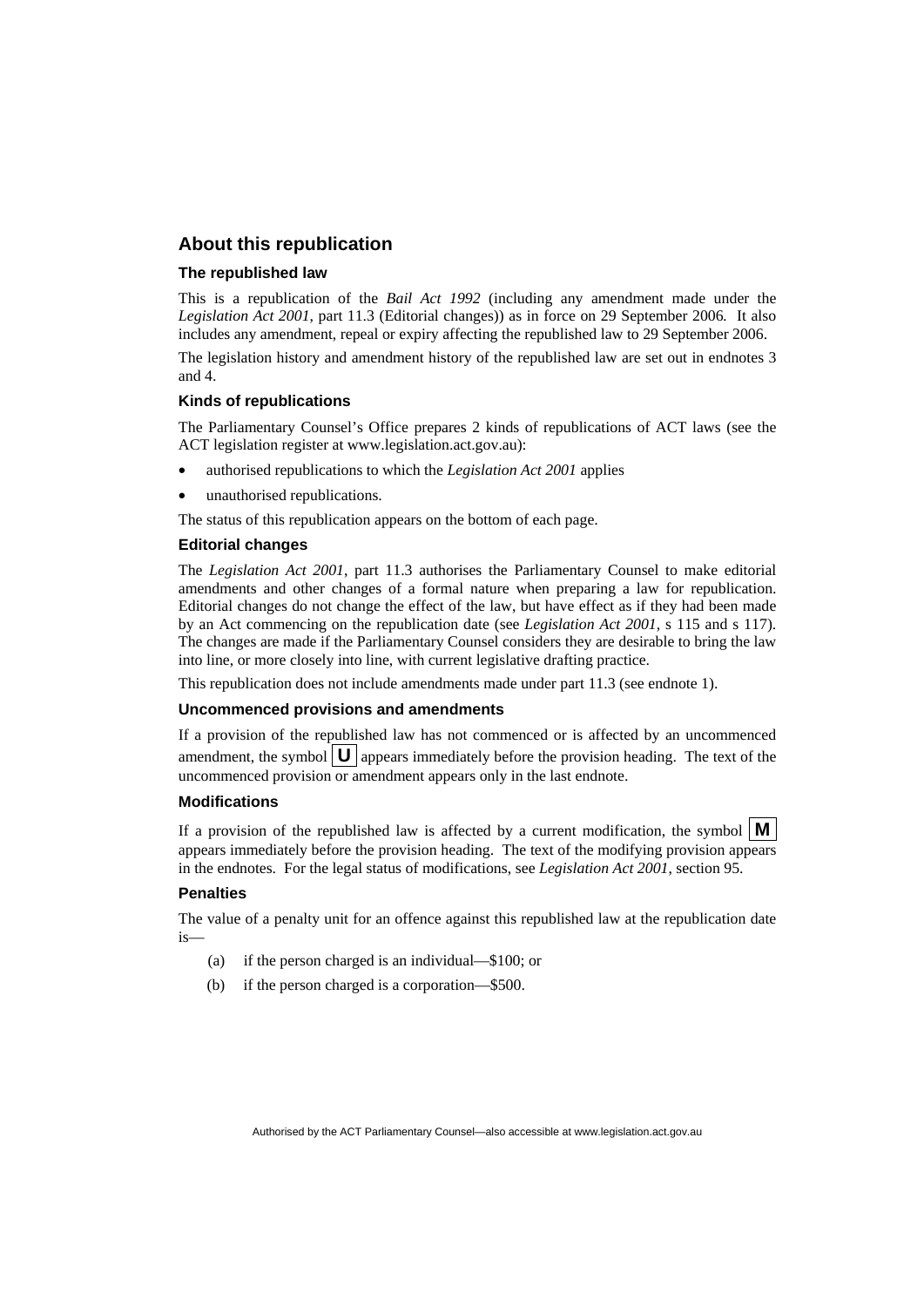

Australian Capital Territory

# **[Bail Act 1992](#page-6-0)**

# **Contents**

|                     |                                                       | Page           |
|---------------------|-------------------------------------------------------|----------------|
| Part 1              | <b>Preliminary</b>                                    |                |
| 1                   | Name of Act                                           | $\overline{2}$ |
| 2                   | Dictionary                                            | 2              |
| 3                   | <b>Notes</b>                                          | 2              |
| 3A                  | Offences against Act-application of Criminal Code etc | 3              |
| 4                   | Act applies to children                               | 3              |
| Part 2              | <b>Availability of bail</b>                           |                |
| <b>Division 2.1</b> | When bail may be granted and rights following         |                |
| 5                   | When may bail be granted?                             | 4              |
| 6                   | Rights following grant of bail                        | 4              |
| <b>Division 2.2</b> | <b>Presumption for bail</b>                           |                |
| 7                   | Div 2.2 subject to div 2.3 and div 2.4                | 5              |
| R <sub>19</sub>     | Bail Act 1992                                         | contents 1     |
| 29/09/06            | Effective: 29/09/06-06/05/08                          |                |

Authorised by the ACT Parliamentary Counsel—also accessible at www.legislation.act.gov.au

Effective: 29/09/06-06/05/08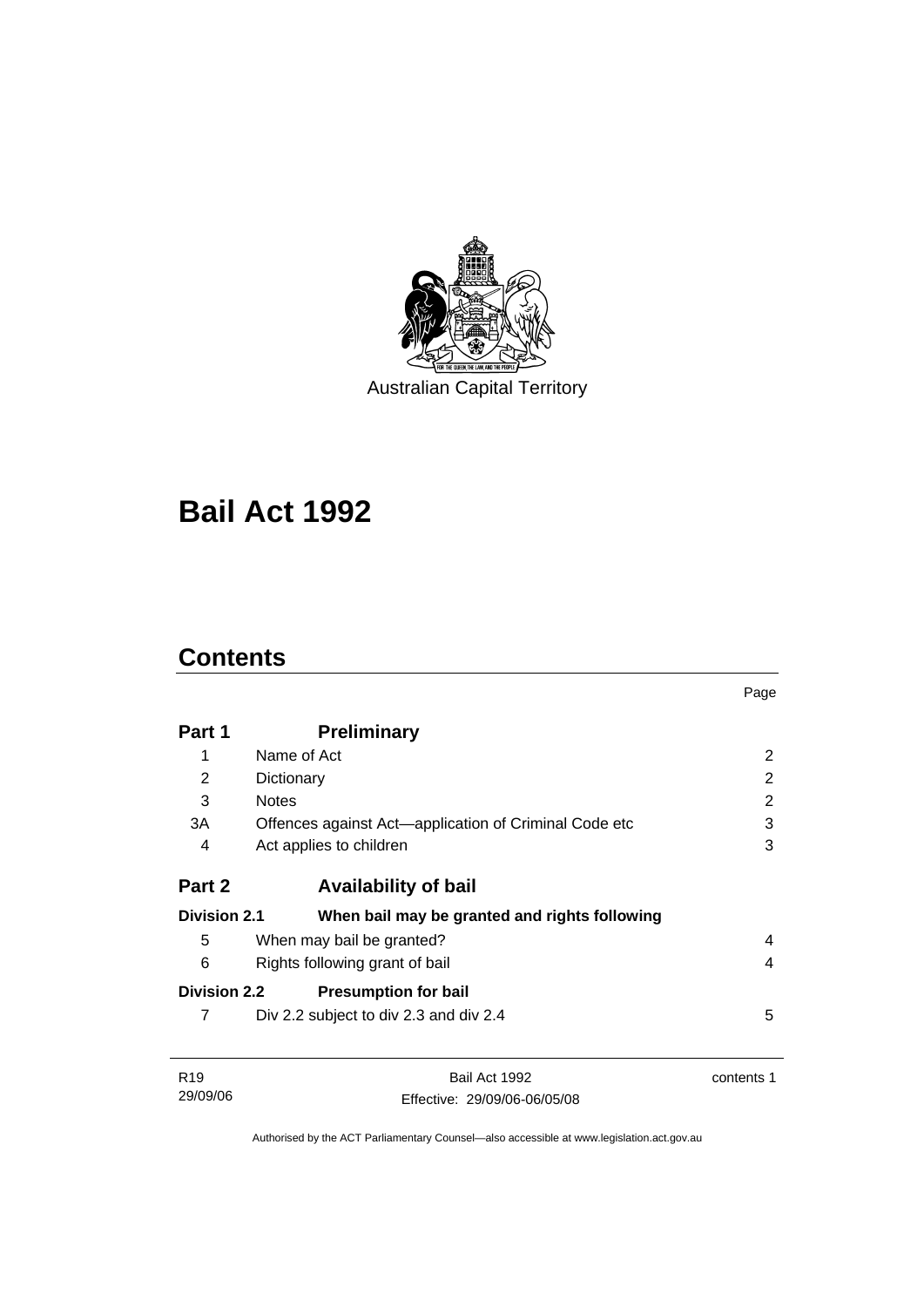|                     |                                                                                       | Page            |
|---------------------|---------------------------------------------------------------------------------------|-----------------|
| 8                   | Entitlement to bail-certain minor offences etc                                        | 5               |
| 8A                  | Entitlement to bail-breach of sentence obligations                                    | 6               |
| 8B                  | Entitlement to bail—custody relating to sentence administration board                 |                 |
|                     | hearings                                                                              | 7               |
| 9                   | Limitations on entitlement to bail                                                    | 8               |
| 9A                  | Entitlement to bail-offences other than minor offences                                | 8               |
| Division 2.3        | No presumption for bail                                                               |                 |
| 9B                  | Div 2.2 not to apply to certain offences                                              | 9               |
| <b>Division 2.4</b> | <b>Presumption against bail</b>                                                       |                 |
| 9C                  | Bail for murder and certain serious drug offences                                     | 10              |
| 9D                  | Bail for serious offence committed while charge for another pending or<br>outstanding | 11              |
| 9E                  | Bail for person sentenced to imprisonment                                             | 14              |
| 9F                  | Domestic violence offence-bail by authorised officer                                  | 14              |
| 9G                  | Special or exceptional circumstances                                                  | 15              |
|                     |                                                                                       |                 |
| Part 3              | <b>Dispensing with bail</b>                                                           |                 |
| 10                  | Dispensing with bail                                                                  | 17              |
| 11                  | Effect of dispensing with bail                                                        | 17              |
| 12                  | Decision to dispense with bail                                                        | 18              |
| Part 4              | <b>Grant of bail</b>                                                                  |                 |
| 13                  | Deciding bail after charge laid                                                       | 19              |
| 14                  | Grant of bail by authorised officers                                                  | 21              |
| 15                  | Deciding of questions of bail by authorised officers                                  | 21              |
| 16                  | Notification of decision of authorised officer                                        | 22              |
| 17                  | Charged people in custody to be brought before court                                  | 24              |
| 18                  | Facilities to be provided to accused people                                           | 24              |
| 19                  | General provisions relating to court bail                                             | 25              |
| 20                  | Limitations on power of magistrate                                                    | 26              |
| 21                  | Bail in relation to several offences                                                  | 27              |
| 22                  | Criteria for granting bail to adults                                                  | 27              |
| 23                  | Criteria for granting bail to children                                                | 29              |
| 23A                 | Victim's concern about need for protection                                            | 29              |
|                     |                                                                                       |                 |
| contents 2          | Bail Act 1992                                                                         | R <sub>19</sub> |

Effective: 29/09/06-06/05/08

R19 29/09/06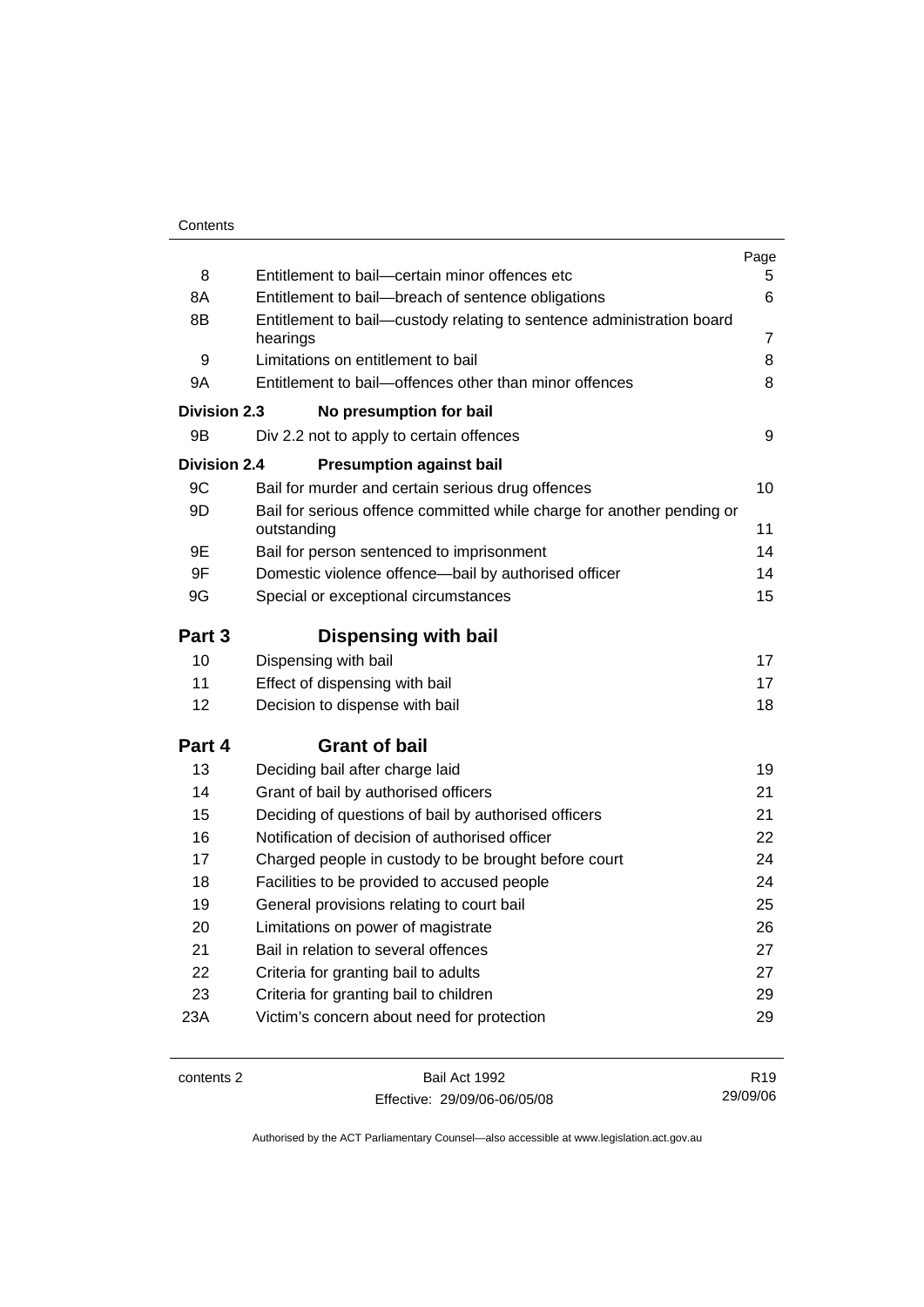|                     |                                                            | Page       |
|---------------------|------------------------------------------------------------|------------|
| Part 5              | Bail conditions and undertakings to appear                 |            |
| 24                  | Conditions of bail                                         | 30         |
| 25                  | Conditions on which bail may be granted to adults          | 30         |
| 26                  | Conditions on which bail may be granted to children        | 34         |
| 27                  | Recording of certain bail decisions                        | 36         |
| 28                  | Undertakings to appear                                     | 37         |
| 30                  | Accused person may be excused from attendance before court | 38         |
| 31                  | <b>Bail requirements</b>                                   | 39         |
| 32                  | Acceptable people and security for bail                    | 40         |
| 33                  | Continuation of bail and undertakings                      | 40         |
| 34                  | Written notice of conditions of bail                       | 42         |
| 36                  | Discharge of surety                                        | 43         |
| 37                  | Payment of amounts to Territory                            | 44         |
| Part 6              | <b>Review of bail decisions</b>                            |            |
| <b>Division 6.1</b> | Review of decisions by authorised officers                 |            |
| 38                  | Review by authorised officers                              | 46         |
| 39                  | Exercise of power to review                                | 46         |
| 40                  | Limitation on power of authorised officer to review        | 47         |
| <b>Division 6.2</b> | <b>Review of decisions by courts</b>                       |            |
| 41                  | Right of review of bail decisions                          | 47         |
| 41A                 | Court may review on its own initiative                     | 48         |
| 42                  | Power of Magistrates Court to review                       | 48         |
| 43                  | Power of Supreme Court to review                           | 48         |
| 45                  | Exercise of power to review                                | 49         |
| 46                  | Review limited to bail conditions                          | 50         |
| Part 7              | <b>Miscellaneous</b>                                       |            |
| 47                  | Giving information relating to bail                        | 52         |
| 47A                 | Notice to victim of bail decisions                         | 52         |
| 48                  | Notification to court that bail condition not satisfied    | 53         |
| 49                  | Failure to answer bail                                     | 53         |
| 51                  | Indemnification of sureties                                | 54         |
| 52                  | Contravention of Act by police officers                    | 54         |
| R <sub>19</sub>     | Bail Act 1992                                              | contents 3 |
| 29/09/06            | Effective: 29/09/06-06/05/08                               |            |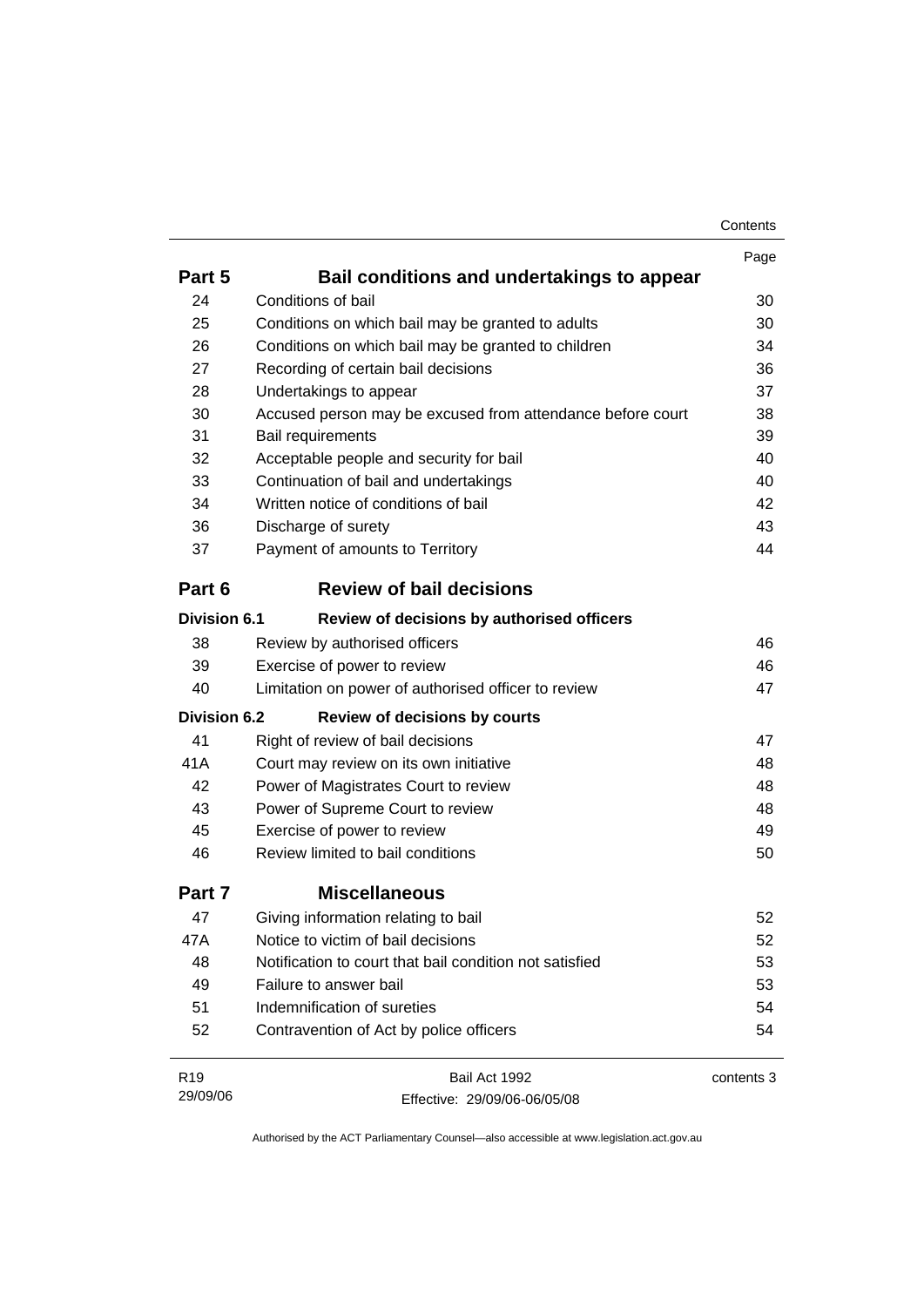| Contents |                                                       |      |
|----------|-------------------------------------------------------|------|
|          |                                                       | Page |
| 55       | Civil standard of proof to apply for certain purposes | 55   |
| 56       | No right of surety to arrest                          | 55   |
| 56A      | Arrest without warrant of person on bail              | 55   |
| 56B      | Arrest for breach of condition by person outside ACT  | 56   |
| 57       | Act to prevail                                        | 57   |
| 57AA     | Abolition of inherent power of bail                   | 57   |
| 58       | Approved forms                                        | 57   |
| 59       | Regulation-making power                               | 57   |

| <b>Schedule 1</b> | Offences to which presumption of bail does not |    |
|-------------------|------------------------------------------------|----|
|                   | apply                                          | 59 |
| <b>Part 1.1</b>   | <b>Offences against Crimes Act 1900</b>        | 59 |
| <b>Part 1.2</b>   | <b>Offences against Criminal Code</b>          | 59 |
| <b>Part 1.3</b>   | Offences against Drugs of Dependence Act 1989  | 61 |
| <b>Part 1.4</b>   | Offences against Customs Act 1901 (Cwlth)      | 62 |
|                   |                                                |    |

# **Dictionary** [63](#page-68-0)

| <b>Endnotes</b> |                        |    |
|-----------------|------------------------|----|
|                 | About the endnotes     | 67 |
| 2               | Abbreviation key       | 67 |
| 3               | Legislation history    | 68 |
| 4               | Amendment history      | 72 |
| 5               | Earlier republications | 80 |

contents 4 Bail Act 1992 Effective: 29/09/06-06/05/08

R19 29/09/06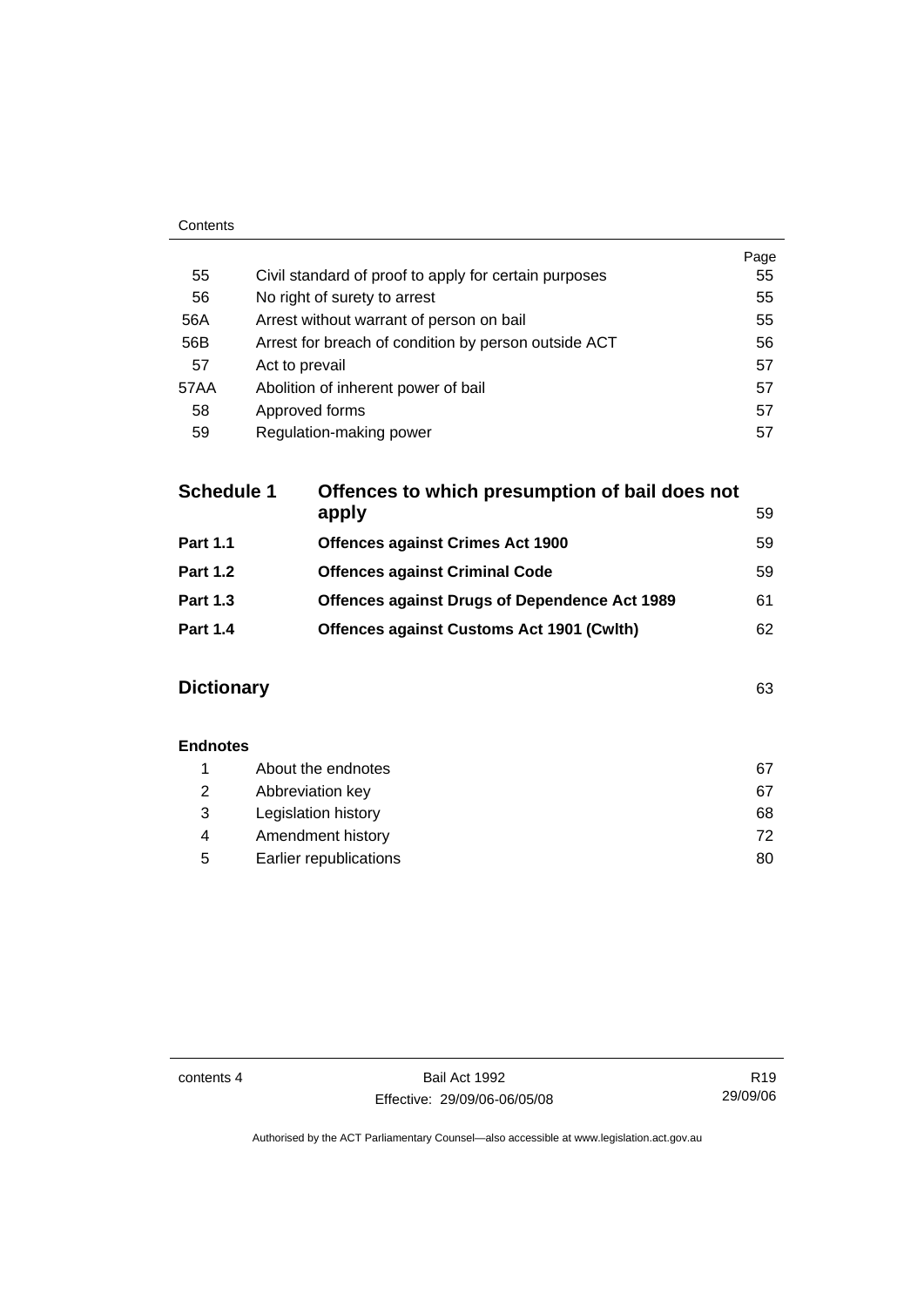<span id="page-6-0"></span>

Australian Capital Territory

# **Bail Act 1992**

An Act relating to bail for accused people in connection with criminal proceedings

R19 29/09/06

l

Bail Act 1992 Effective: 29/09/06-06/05/08 page 1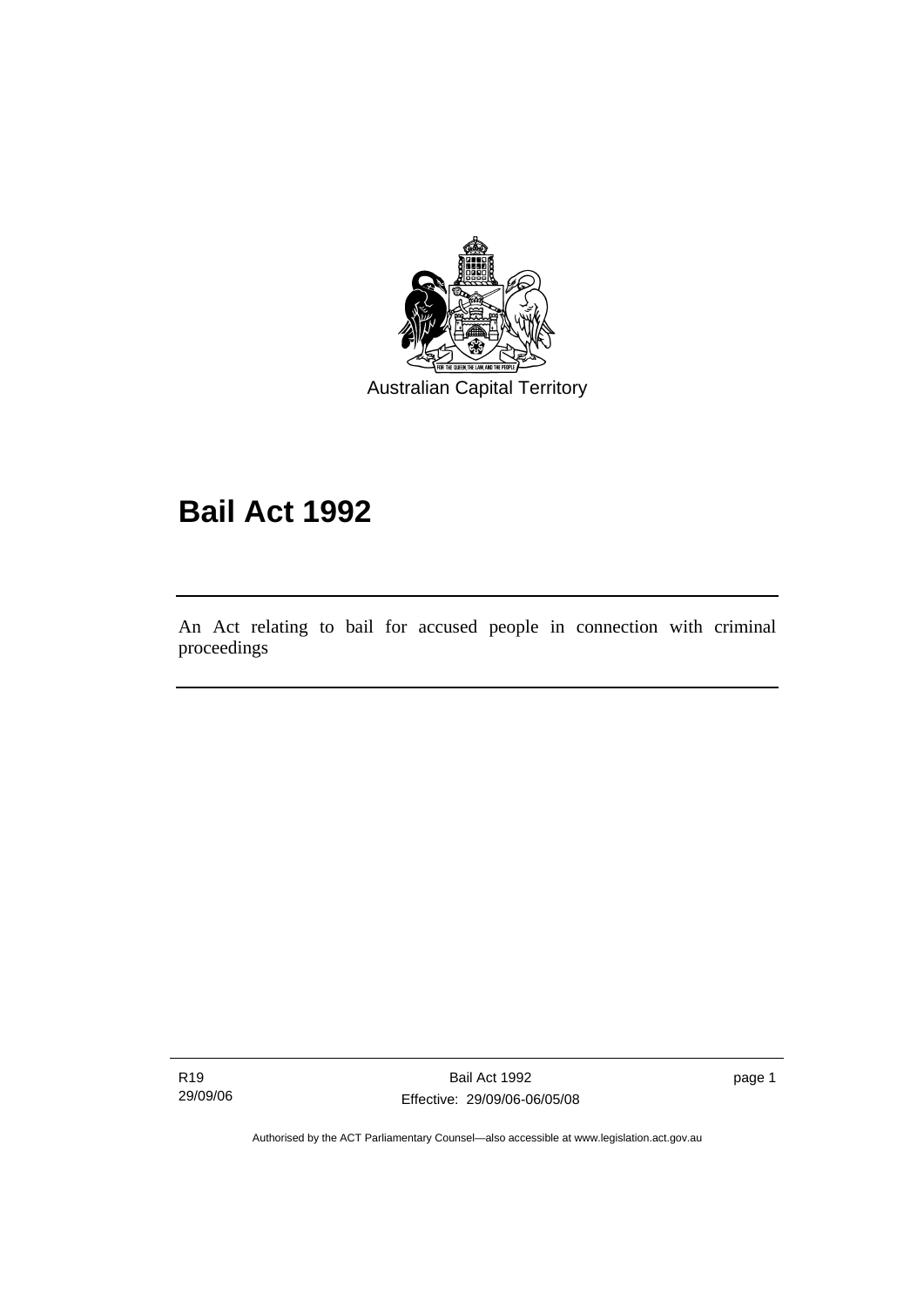#### <span id="page-7-0"></span>Part 1 **Preliminary**

Section 1

# **Part 1** Preliminary

#### **1 Name of Act**

This Act is the *Bail Act 1992*.

#### **2 Dictionary**

The dictionary at the end of this Act is part of this Act.

*Note 1* The dictionary at the end of this Act defines certain terms used in this Act, and includes references (*signpost definitions*) to other terms defined elsewhere.

> For example, the signpost definition '*mental dysfunction*—see the *Mental Health (Treatment and Care) Act 1994*, dictionary.' means that the term 'mental dysfunction' is defined in that dictionary and the definition applies to this Act.

*Note 2* A definition in the dictionary (including a signpost definition) applies to the entire Act unless the definition, or another provision of the Act, provides otherwise or the contrary intention otherwise appears (see Legislation Act, s  $155$  and s  $156$  (1)).

#### **3 Notes**

A note included in this Act is explanatory and is not part of this Act.

*Note* See the Legislation Act, s 127 (1), (4) and (5) for the legal status of notes.

R19 29/09/06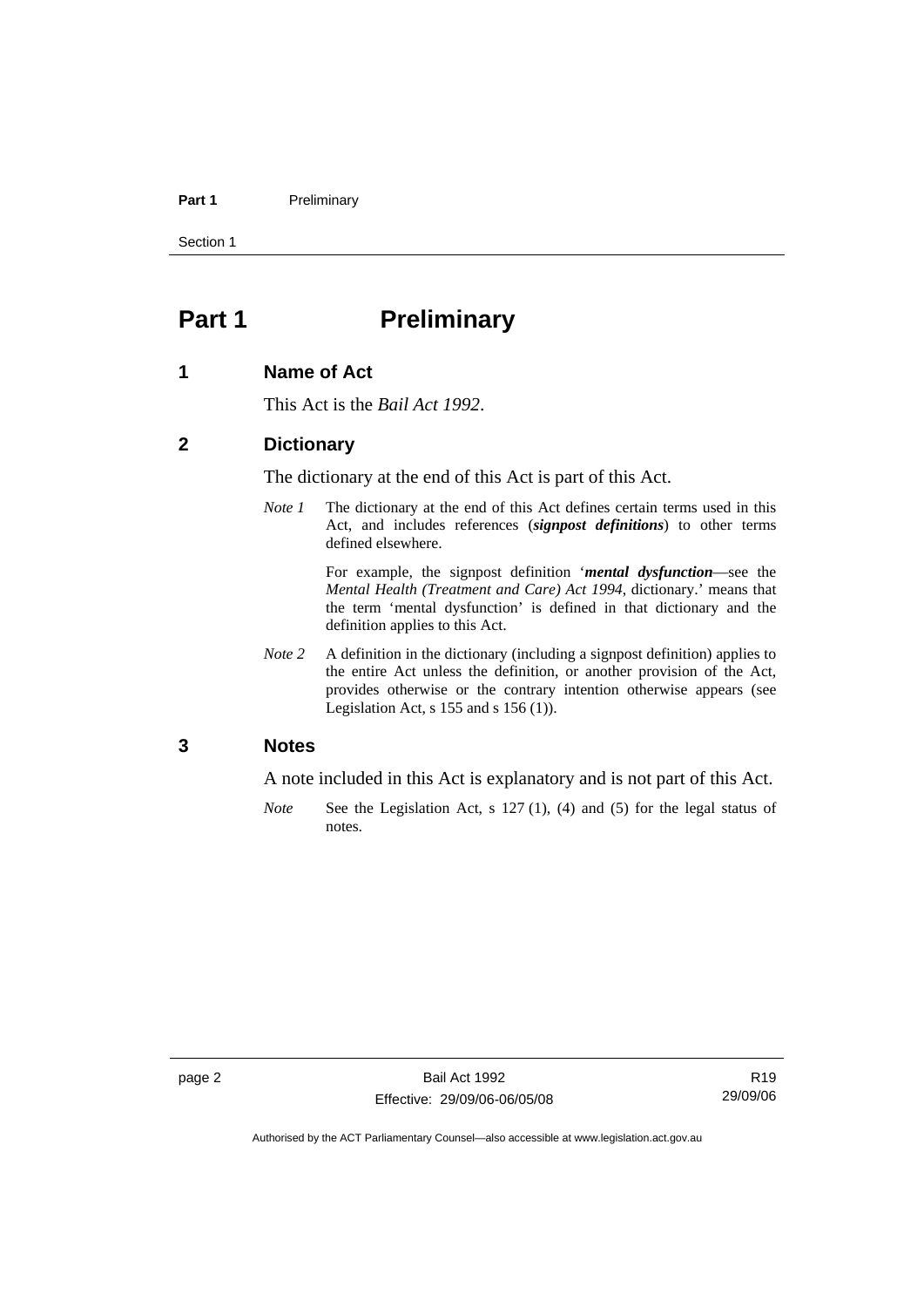### <span id="page-8-0"></span>**3A Offences against Act—application of Criminal Code etc**

Other legislation applies in relation to offences against this Act.

*Note 1 Criminal Code*

The Criminal Code, ch 2 applies to all offences against this Act (see Code, pt 2.1).

The chapter sets out the general principles of criminal responsibility (including burdens of proof and general defences), and defines terms used for offences to which the Code applies (eg *conduct*, *intention*, *recklessness* and *strict liability*).

*Note 2 Penalty units* 

The Legislation Act, s 133 deals with the meaning of offence penalties that are expressed in penalty units.

#### **4 Act applies to children**

This Act applies to a person whether or not the person is an adult.

page 3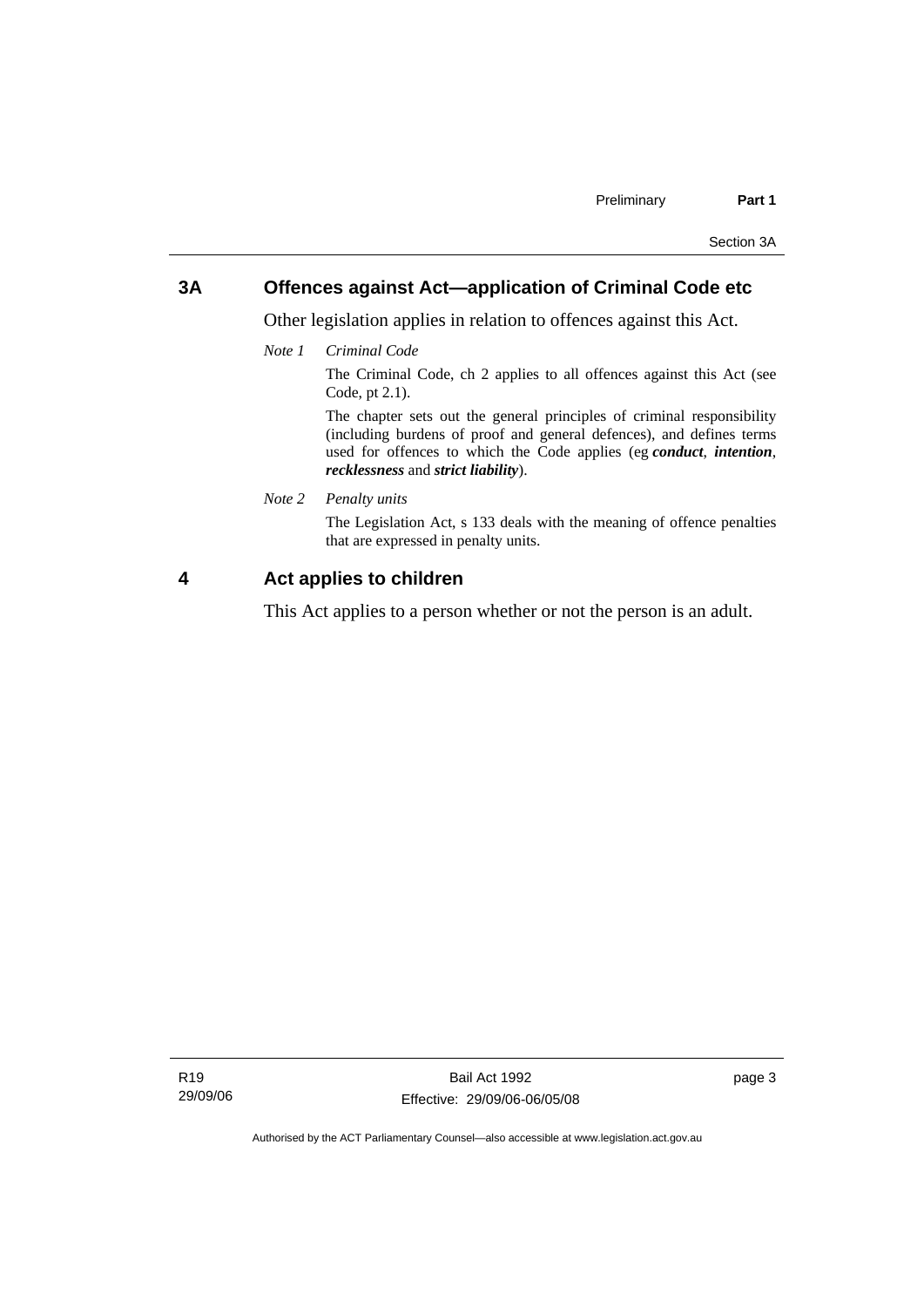# <span id="page-9-0"></span>**Part 2 Availability of bail**

# **Division 2.1 When bail may be granted and rights following**

# **5 When may bail be granted?**

- (1) An accused person may be granted bail in relation to any period when the person is not required to attend court in relation to the offence with which the person has been charged.
- (2) However, an accused person who is in custody in relation to an offence must not be granted bail in relation to any period when—
	- (a) the person is in custody for another offence or reason in relation to which the person is not entitled to be granted bail; or
	- (b) the person is serving a sentence of imprisonment.

# **6 Rights following grant of bail**

- (1) This section applies if—
	- (a) bail is granted to an accused person in relation to an offence; and
	- (b) the person gives an undertaking to appear; and
	- (c) if a bail condition mentioned in section  $25(1)$  (b) (ii) or (c) is imposed—the security is given or the deposit made.
- (2) The person is entitled—
	- (a) if the person is in custody—to be released from custody; and
	- (b) to remain at liberty in relation to the offence until required to appear before a court in accordance with the undertaking.
- (3) This section is subject to section 56A (Arrest without warrant of person on bail).

| page 4 | Bail Act 1992                | R <sub>19</sub> |
|--------|------------------------------|-----------------|
|        | Effective: 29/09/06-06/05/08 | 29/09/06        |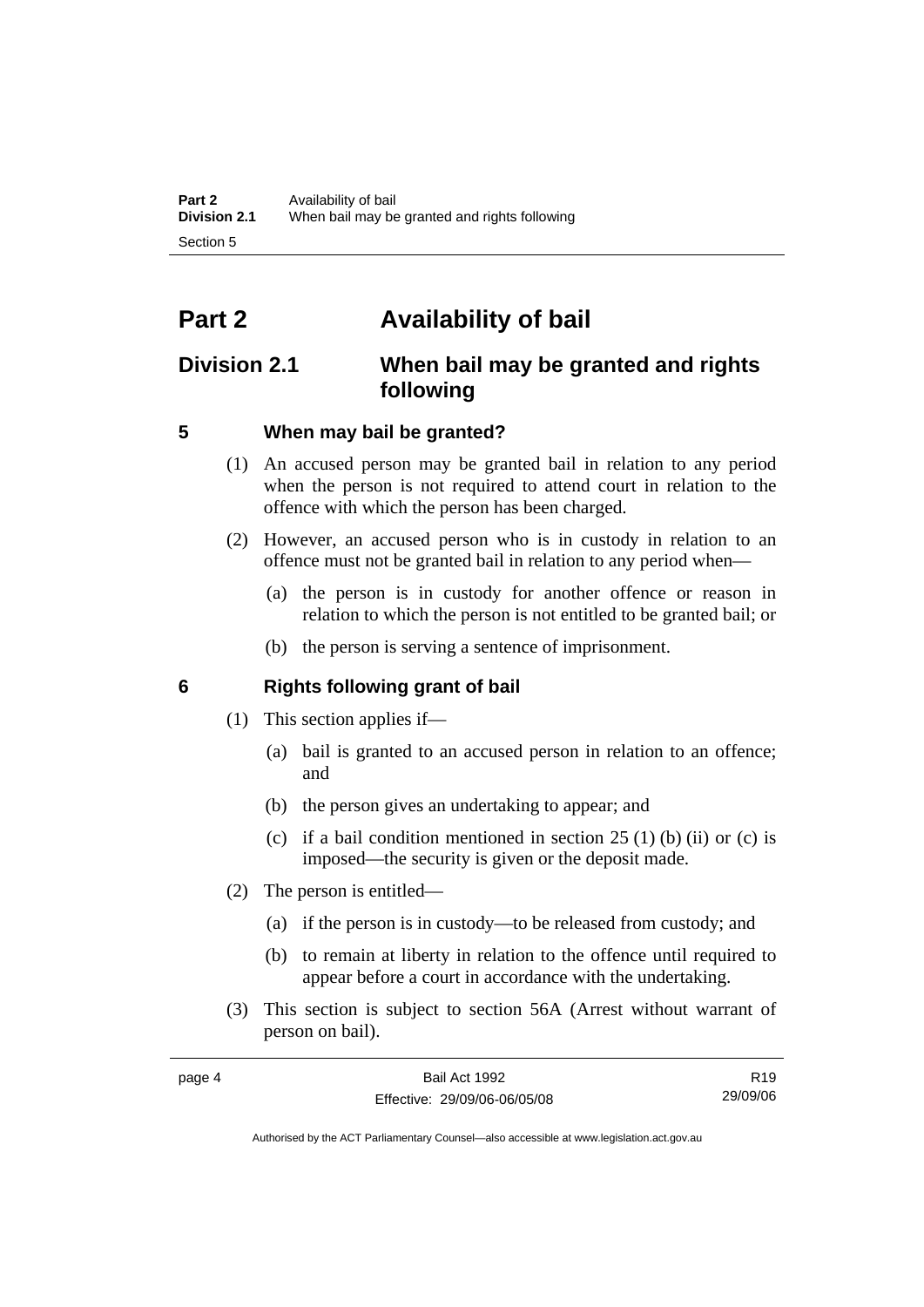# <span id="page-10-0"></span>**Division 2.2 Presumption for bail**

# **7 Div 2.2 subject to div 2.3 and div 2.4**

This division is subject to division 2.3 (No presumption for bail) and division 2.4 (Presumption against bail).

# **8 Entitlement to bail—certain minor offences etc**

- (1) This section applies to—
	- (a) a person charged with an offence not punishable by imprisonment (except in default of payment of a fine); and
	- (b) a person charged with an offence punishable by imprisonment for not longer than 6 months; and
	- (c) a person arrested for a breach of the peace or apprehended breach of the peace; and
	- (d) a person arrested under a warrant because of failure to comply with a summons or subpoena; and
	- (e) a person brought up to attend a trial or hearing following the issue of a habeas corpus order.
- (2) The person is entitled—
	- (a) to be granted bail; and
	- (b) if the person is in custody—to be released from custody as soon as the person gives an undertaking to appear.
- (3) However, if no further appearance is required for a person arrested for a breach of the peace or an apprehended breach of the peace, the person may be released from custody without giving an undertaking to appear.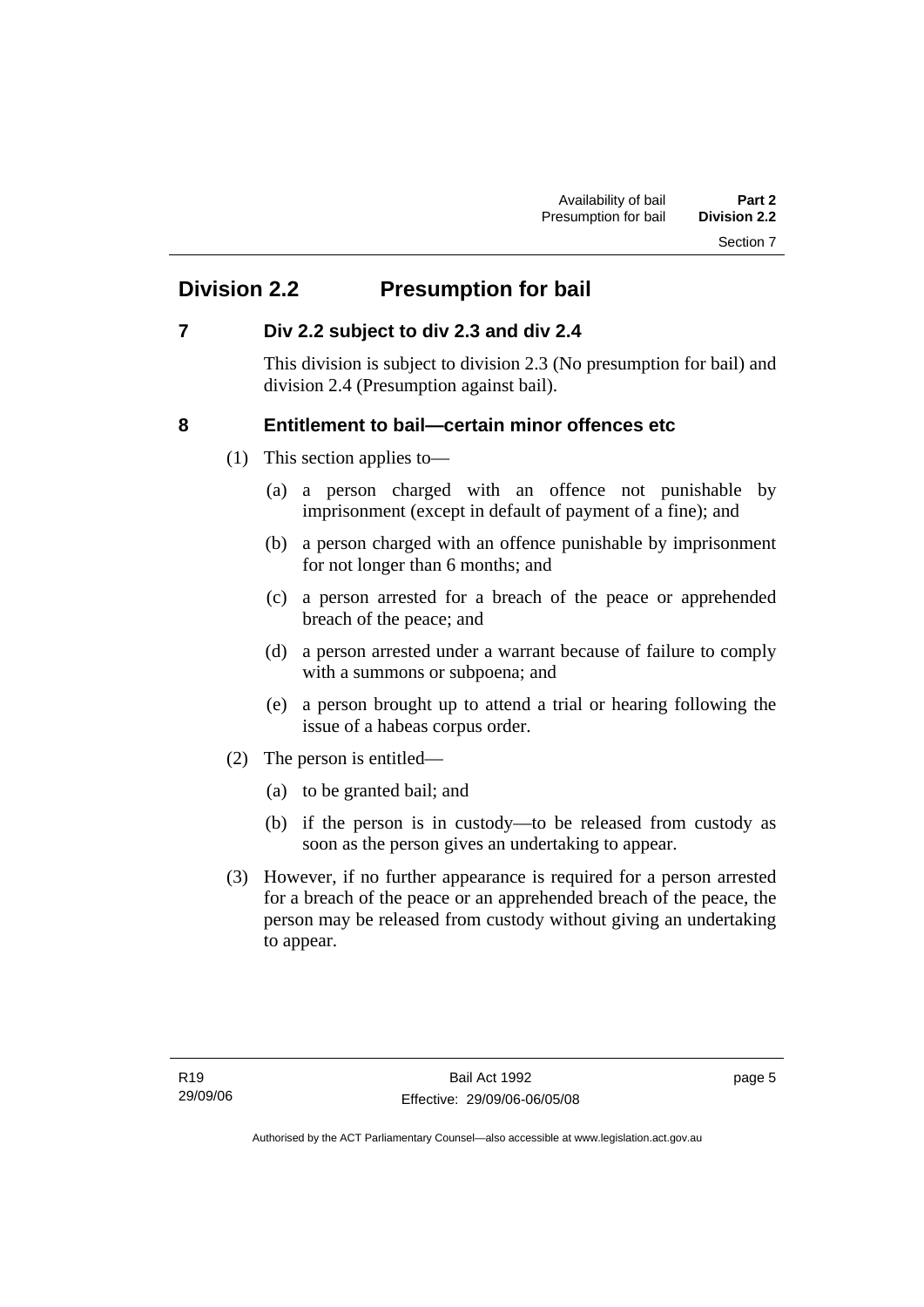<span id="page-11-0"></span>

| Part 2              | Availability of bail |
|---------------------|----------------------|
| <b>Division 2.2</b> | Presumption for bail |
| Section 8A          |                      |

- (4) A condition to keep the peace may be imposed on a grant of bail to a person arrested for a breach of the peace or an apprehended breach of the peace.
	- *Note* For other conditions that may be imposed on a grant of bail, see s 25 and s 26.

#### **8A Entitlement to bail—breach of sentence obligations**

- (1) This section applies to a person arrested, or otherwise brought before the court or a magistrate, in relation to a breach, or anticipated breach, of—
	- (a) a deferred sentence obligation under the *Crimes (Sentencing) Act 2005*; or
	- (b) any of the following obligations under the *Crimes (Sentence Administration) Act 2005*:
		- (i) a periodic detention obligation;
		- (ii) a good behaviour obligation;
		- (iii) a parole obligation;
		- (iv) a release on licence obligation.
- (2) The person has the same entitlement to bail in relation to the breach, or anticipated breach, of the obligation as the person has under this part in relation to the offence to which the obligation relates.

#### **Examples**

1 Martin has been found guilty of armed robbery and sentenced to periodic detention. He has breached his periodic detention obligations and is arrested and brought before a magistrate under the *Crimes (Sentence Administration) Act 2005*, section 65 (Arrest warrant—breach of periodic detention obligations). There is no presumption in relation to bail because the offence of armed robbery is an offence to which division 2.2 (Presumption for bail) does not apply.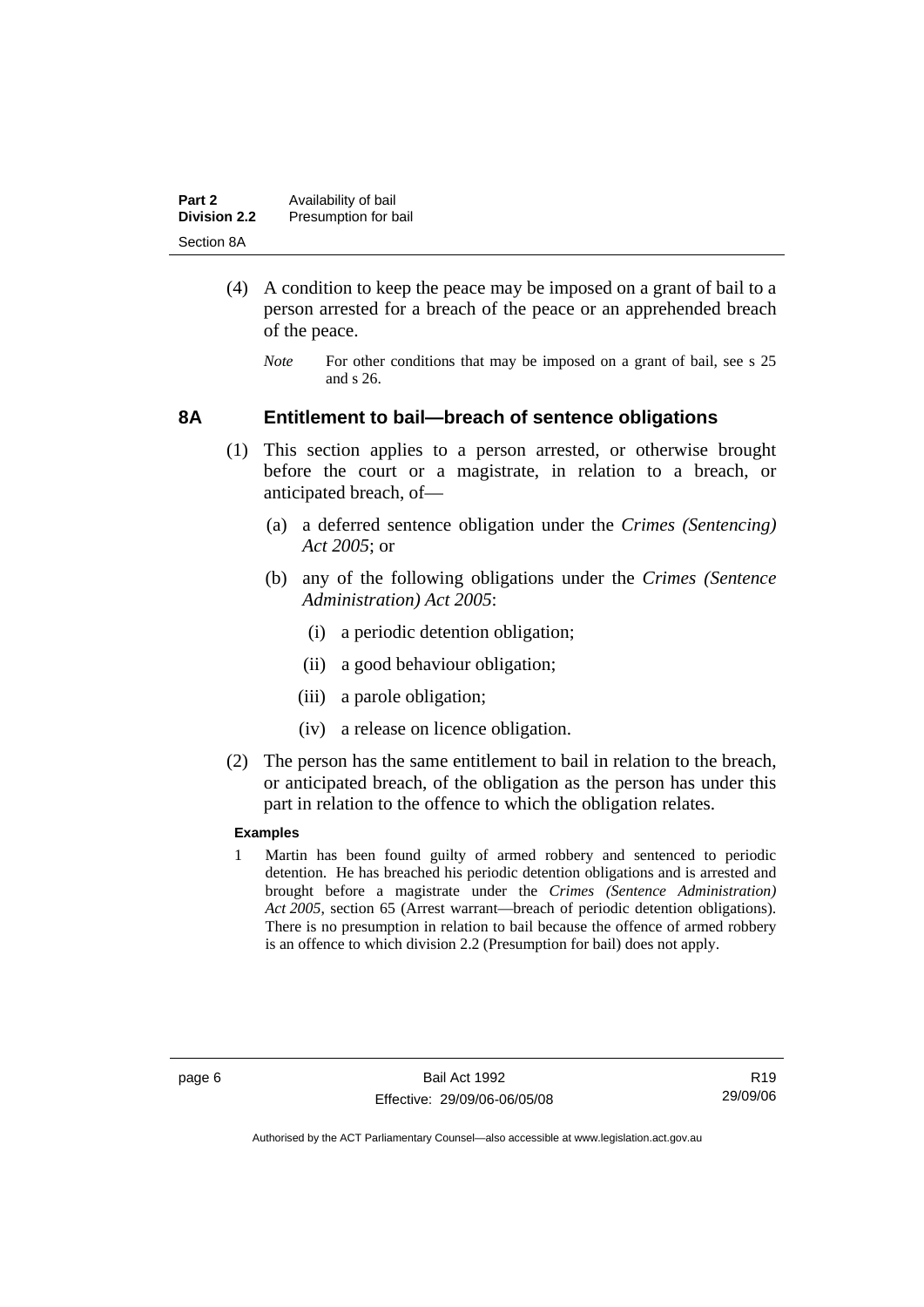- <span id="page-12-0"></span>2 Joe has been found guilty of threatening to kill. Joe had, 3 years before, been found guilty of an offence involving violence. A suspended sentence order under the *Crimes (Sentencing) Act 2005* is made as part of the sentence for the offence of threatening to kill and Joe is released under the order on signing an undertaking under a good behaviour order. However, Joe breaches the good behaviour order and is before the court on an application to cancel the order. There is no presumption in relation to bail because section 9B (b) applies to make the offence of threatening to kill an offence to which division 2.2 (Presumption for bail) does not apply.
	- *Note* An example is part of the Act, is not exhaustive and may extend, but does not limit, the meaning of the provision in which it appears (see Legislation Act, s 126 and s 132).
- (3) This section also applies to a person arrested, or otherwise brought before the court, in relation to a breach, or anticipated breach, of an obligation under an order to which the *Crimes (Sentence Administration) Act 2005*, section 332 (Home detention orders— Rehabilitation of Offenders (Interim) Act) applies.
- (4) Subsection (3) is a law to which the Legislation Act, section 88 (Repeal does not end effect of transitional laws etc) applies.
- (5) This subsection, subsection (3) and subsection (4) expire 3 years after the day this section commences.

# **8B Entitlement to bail—custody relating to sentence administration board hearings**

- (1) This section applies if—
	- (a) a person is arrested under the *Crimes (Sentence Administration) Act 2005*, section 206 (Arrest of offender for board hearing) and brought before a magistrate; or
	- (b) a person is remanded in custody under the *Crimes (Sentence Administration) Act 2005*, section 210 (Custody of offender during board hearing adjournment) and an application for bail for the person is made to a court or magistrate.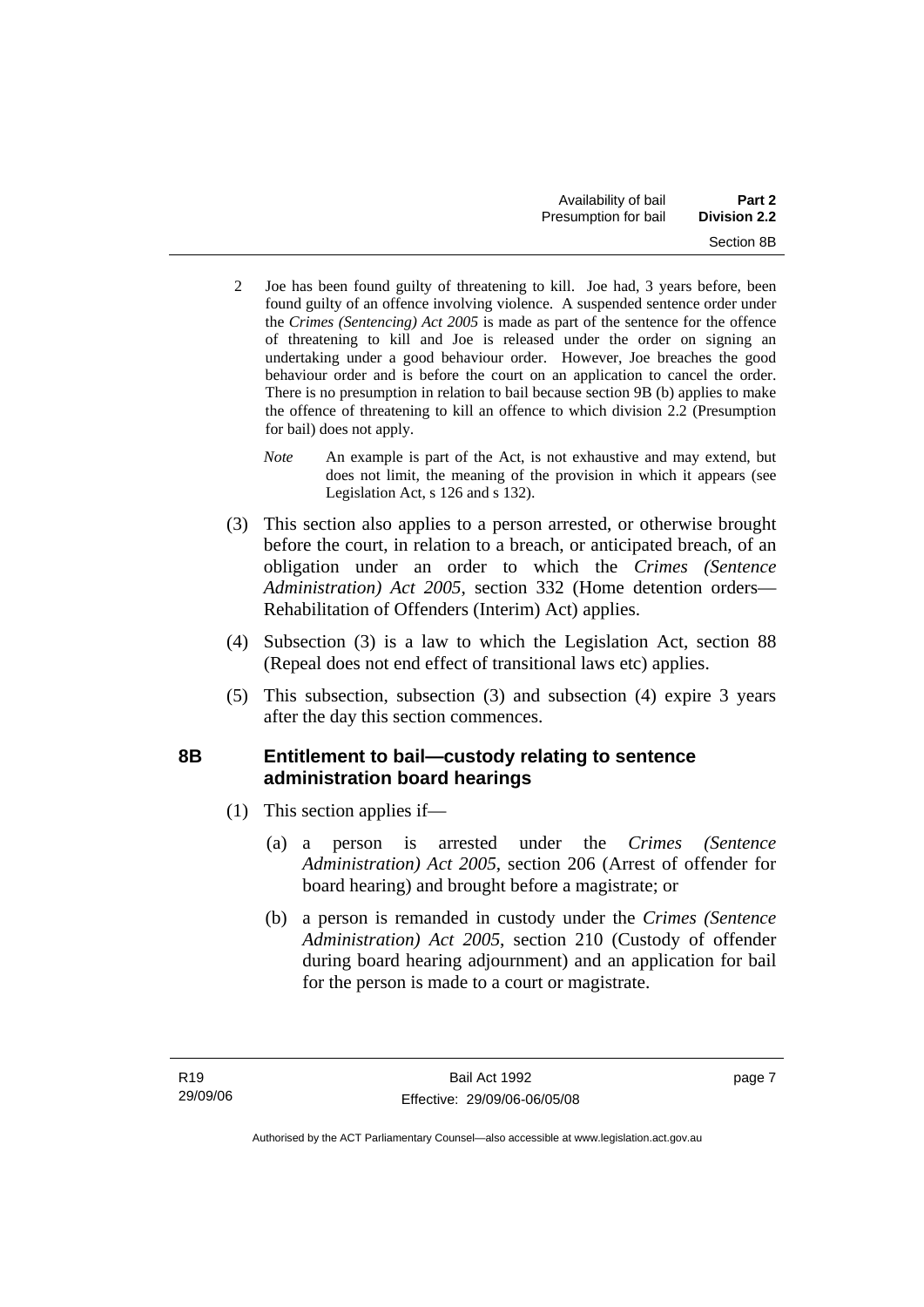<span id="page-13-0"></span>

| Part 2              | Availability of bail |
|---------------------|----------------------|
| <b>Division 2.2</b> | Presumption for bail |
| Section 9           |                      |

 (2) The person has the same entitlement to bail as the person had for the offence to which the board hearing relates.

### **9 Limitations on entitlement to bail**

- (1) A person charged with an offence mentioned in section 8 (1) (a) or (b) is not entitled to be granted bail if—
	- (a) the person has previously failed to comply with an undertaking to appear, or a bail condition imposed, in relation to the same or a similar offence; or
	- (b) in the opinion of the court or authorised officer, the person is incapacitated by intoxication, injury or use of drugs or is otherwise in danger of physical injury or in need of physical protection.
- (2) A person arrested for a breach of the peace or apprehended breach of the peace is not entitled to be granted bail if the person has previously, without reasonable excuse, failed to comply with an undertaking to appear, or a bail condition imposed, in relation to a breach of the peace or apprehended breach of the peace.

### **9A Entitlement to bail—offences other than minor offences**

- (1) This section applies to—
	- (a) a person in relation to an offence other than an offence mentioned in section 8 (1) (a) or (b) (Entitlement to bail certain minor offences etc); and
	- (b) a person who is not entitled to bail under section 8 (2) because of section 9 (1) or (2).
- (2) The person is entitled to be granted bail unless the court or authorised officer is satisfied that refusal is justified after considering—
	- (a) for an adult—the matters mentioned in section 22 (Criteria for granting bail to adults); or

R19 29/09/06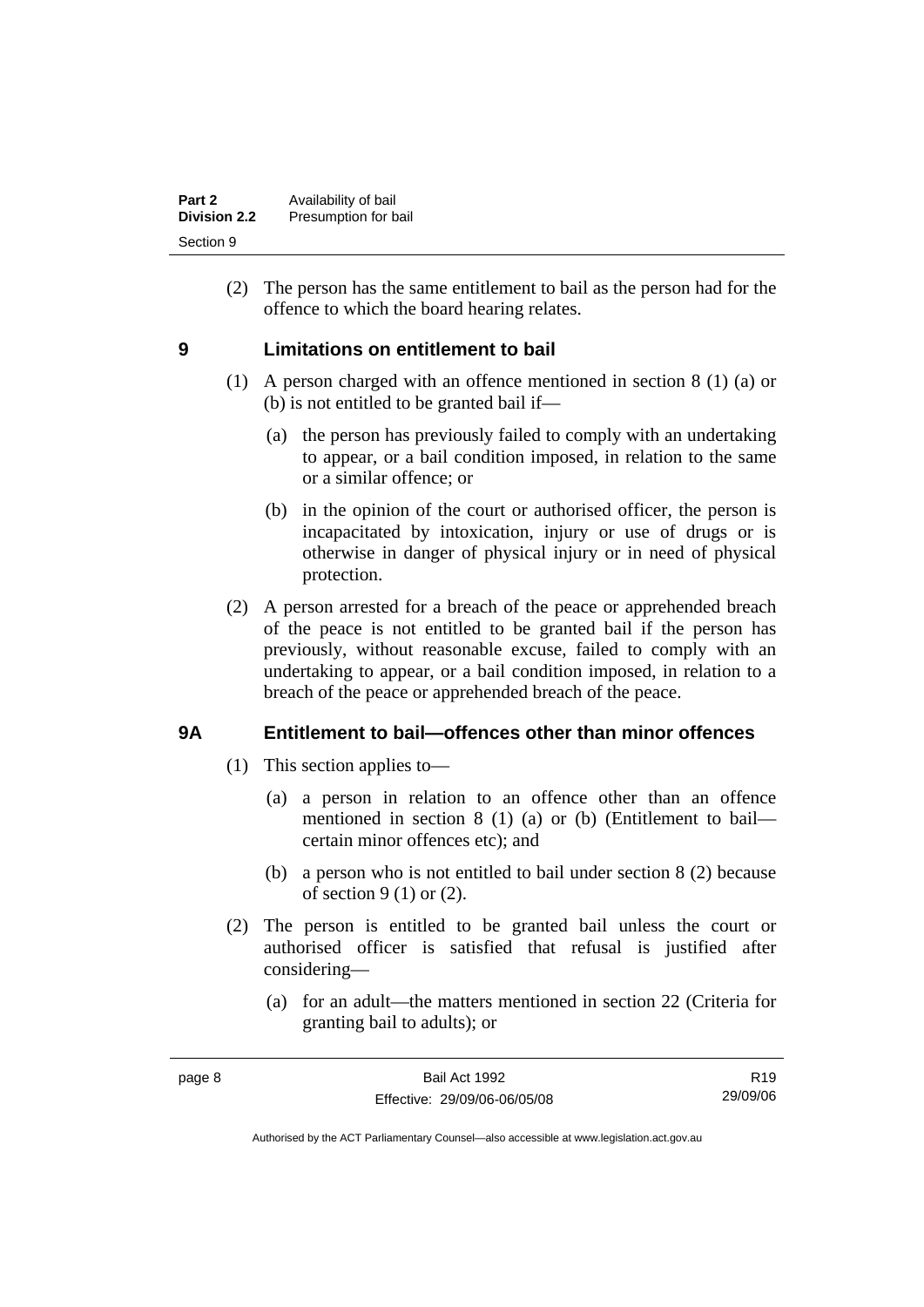(b) for a child—the matters mentioned in section 23 (Criteria for granting bail to children).

# <span id="page-14-0"></span>**Division 2.3 No presumption for bail**

### **9B Div 2.2 not to apply to certain offences**

Division 2.2 (Presumption for bail) does not apply to the grant of bail—

- (a) to a person accused of an offence mentioned in schedule 1 (Offences to which presumption for bail does not apply); or
- (b) to a person accused of any of the following offences, if the person has in the previous 10 years been found guilty of an offence involving violence or the threat of violence:
	- (i) an offence against the *Crimes Act 1900*, section 30 (Threat to kill);
	- (ii) an offence against the *Crimes Act 1900*, section 31 (Threat to inflict grievous bodily harm);
	- (iii) an offence against the *Crimes Act 1900*, section 35 (Stalking);
	- (iv) an offence against the *Domestic Violence and Protection Orders Act 2001*, section 34 (Offence for contravention of protection order); or
- (c) to a person accused of an offence against the *Criminal Code Act 1995* (Cwlth), section 80.1 (Treason); or
- (d) to a person convicted of an indictable offence but not sentenced.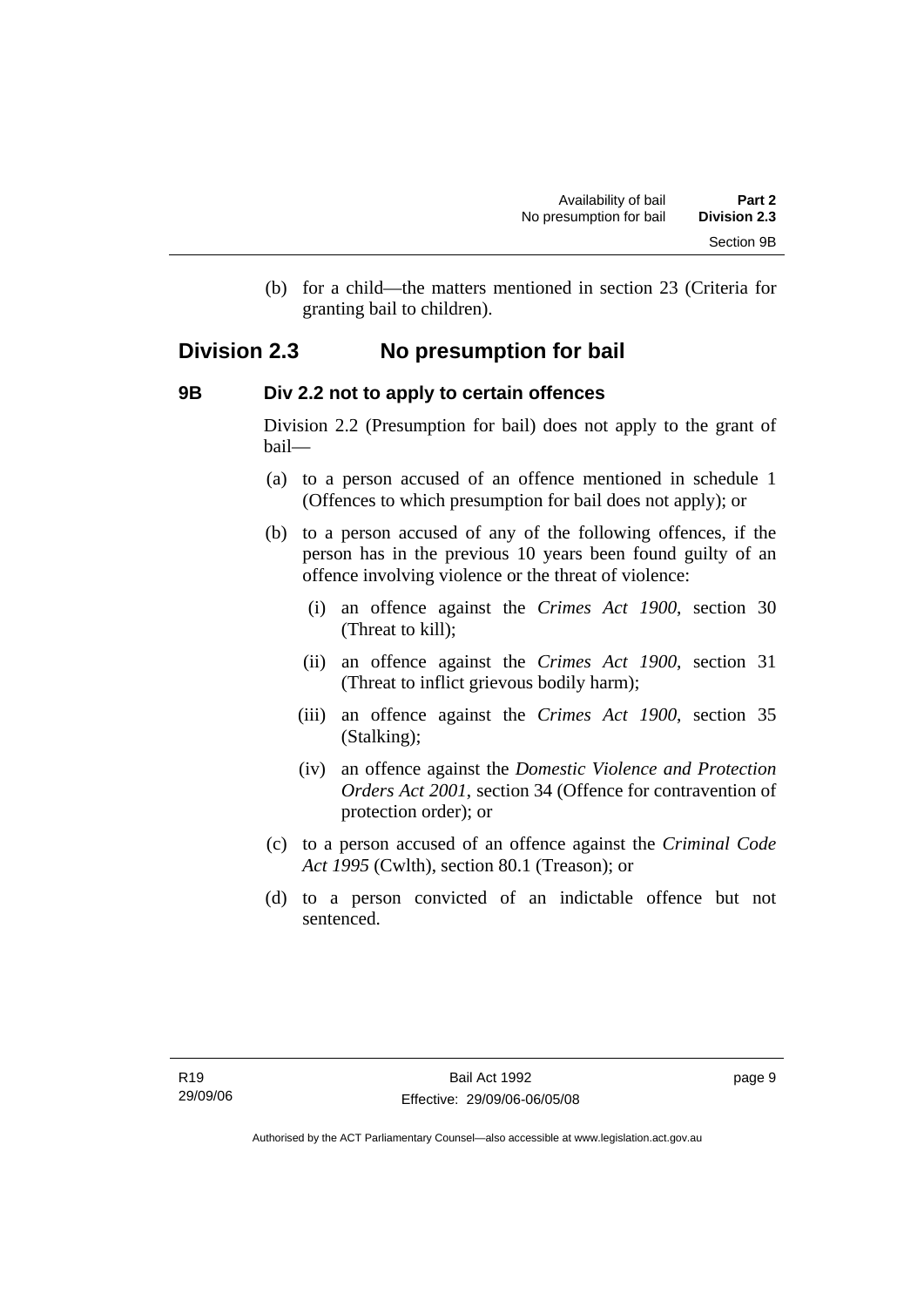<span id="page-15-0"></span>**Part 2 Availability of bail Division 2.4** Presumption against bail Section 9C

# **Division 2.4 Presumption against bail**

### **9C Bail for murder and certain serious drug offences**

- (1) This section applies to a person accused of—
	- (a) murder; or
	- (b) an offence against any of the following provisions of the Criminal Code, chapter 6 (Serious drug offences):
		- (i) section 603 (1) (which is about trafficking in a large commercial quantity of a controlled drug);
		- (ii) section 607 (1) (which is about manufacturing a large commercial quantity of a controlled drug for selling);
		- (iii) section  $616(1)$  (which is about cultivating a large commercial quantity of a controlled plant for selling);
		- (iv) section 619 (1) (which is about selling a large commercial quantity of a controlled plant);
		- (v) section 622 (1) (which is about supplying etc a commercial quantity of a controlled drug to a child for selling);
		- (vi) section 624 (1) (which is about procuring a child to traffic in a commercial quantity of a controlled drug).
	- *Note* A reference to an offence against a territory law includes a reference to a related ancillary offence, eg attempt (see Legislation Act, s 189).
- (2) A court or authorised officer must not grant bail to the person unless satisfied that special or exceptional circumstances exist favouring the grant of bail.
- (3) However, even if special or exceptional circumstances are established, the court or officer must refuse bail if satisfied that refusal is justified after considering—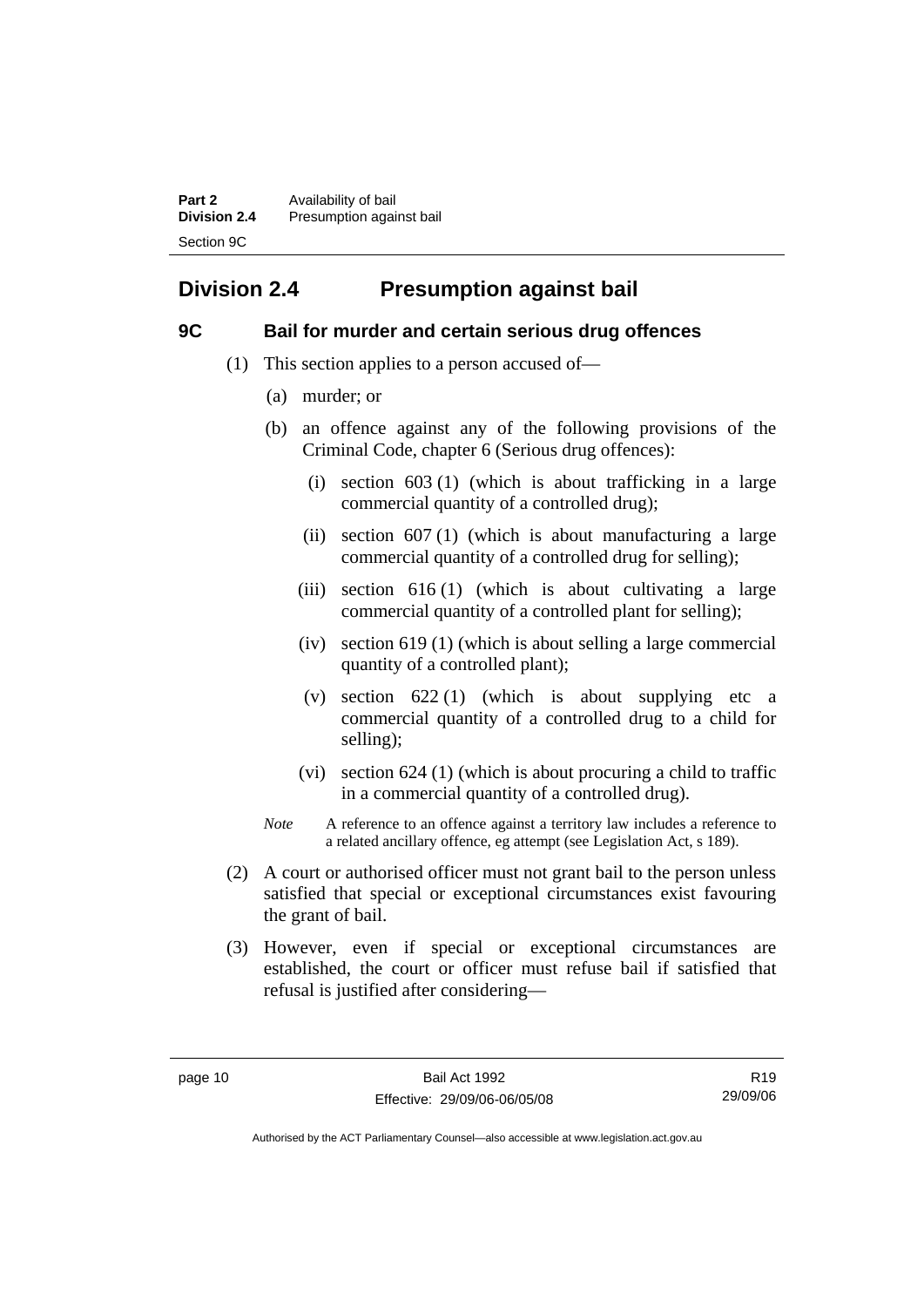- <span id="page-16-0"></span> (a) for an adult—the matters mentioned in section 22 (Criteria for granting bail to adults); or
- (b) for a child—the matters mentioned in section 23 (Criteria for granting bail to children).

### **9D Bail for serious offence committed while charge for another pending or outstanding**

- (1) This section applies if—
	- (a) a person is accused of a serious offence; and
	- (b) the person is alleged to have committed the offence while a charge against the person for another serious offence is pending or outstanding.

#### **Example**

Claude is served with a summons to attend the Magistrates Court to answer a charge that he has committed the offence of taking a motor vehicle without consent (punishable by 5 years imprisonment under the Criminal Code, section 318 (1), and so a serious offence for this section). Before the court date, Claude is arrested and charged with having committed an aggravated robbery the day after being served with the summons (punishable by 25 years imprisonment under the Criminal Code, section 310, and so also a serious offence for this section). At the time of the alleged aggravated robbery, the charge of taking a motor vehicle without consent was still pending. This section will apply to any decision about the grant of bail to Claude in relation to the aggravated robbery charge.

- *Note* An example is part of the Act, is not exhaustive and may extend, but does not limit, the meaning of the provision in which it appears (see Legislation Act, s 126 and s 132).
- (2) A court or an authorised officer must not grant bail to the accused person unless satisfied that special or exceptional circumstances exist favouring the grant of bail.
- (3) However, even if special or exceptional circumstances are established, the court or officer must refuse bail if satisfied that refusal is justified after considering—

page 11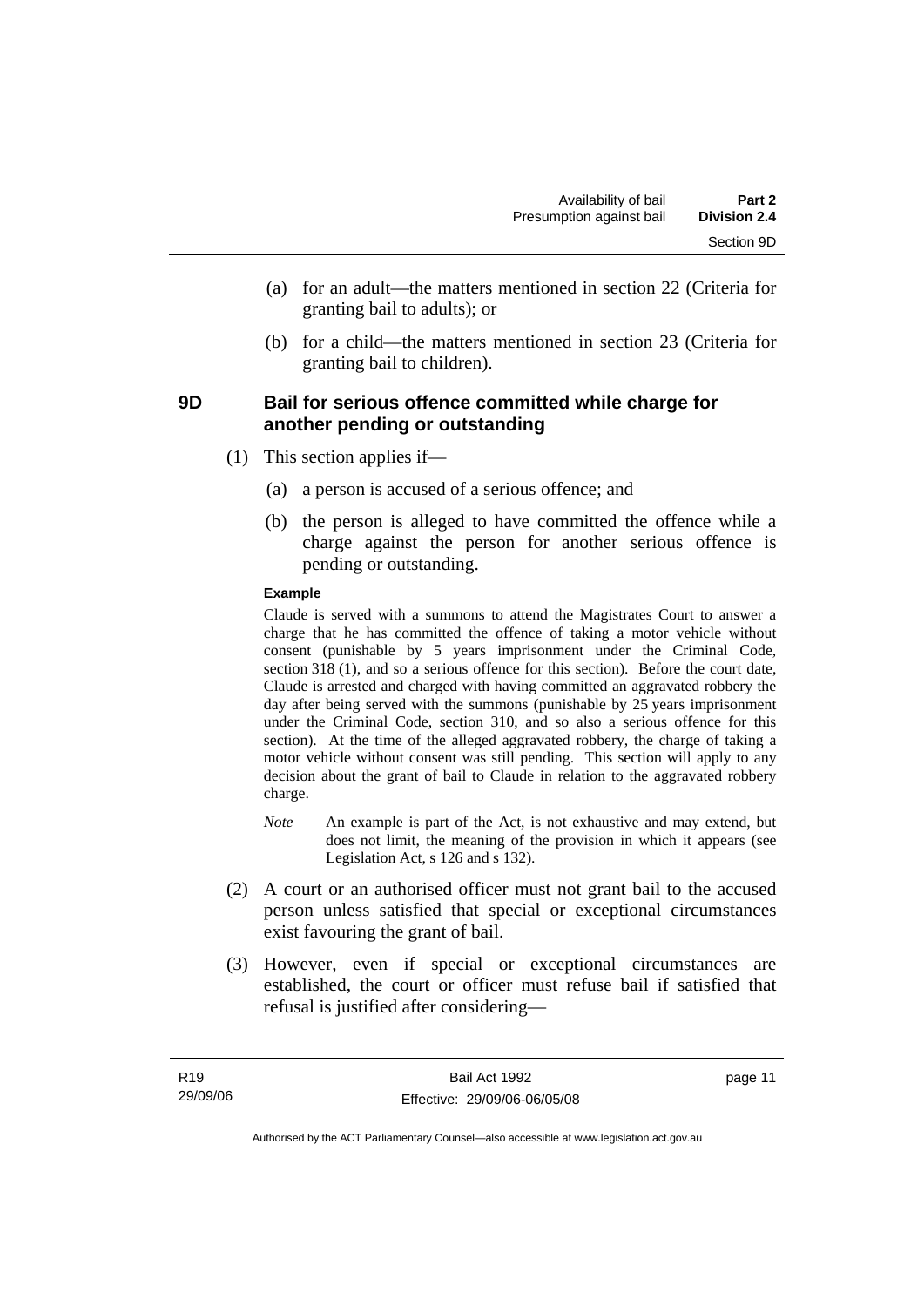- (a) for an adult—the matters mentioned in section 22 (Criteria for granting bail to adults); or
- (b) for a child—the matters mentioned in section 23 (Criteria for granting bail to children).
- (4) Also, if the serious offence mentioned in subsection (1) (a) or (b) is a domestic violence offence, an authorised person must not grant bail to the accused person if satisfied that refusal of bail is required under section 9F (Domestic violence offence—bail by authorised officer).
- (5) This section does not affect the application of section 9F (4) and (5) to the accused person if—
	- (a) the serious offence mentioned in subsection (1) (a) or (b) is a domestic violence offence; and
	- (b) an authorised person grants bail to the accused person.
- (6) In this section:

*outstanding*—a charge against a person for an offence is *outstanding*—

- (a) until the charge is finally dealt with in any of the following ways:
	- (i) the charge is withdrawn;
	- (ii) the charge is dismissed by a court;
	- (iii) the person is discharged by the Magistrates Court following a committal hearing;
	- (iv) the person is acquitted or found guilty by a court of the offence; and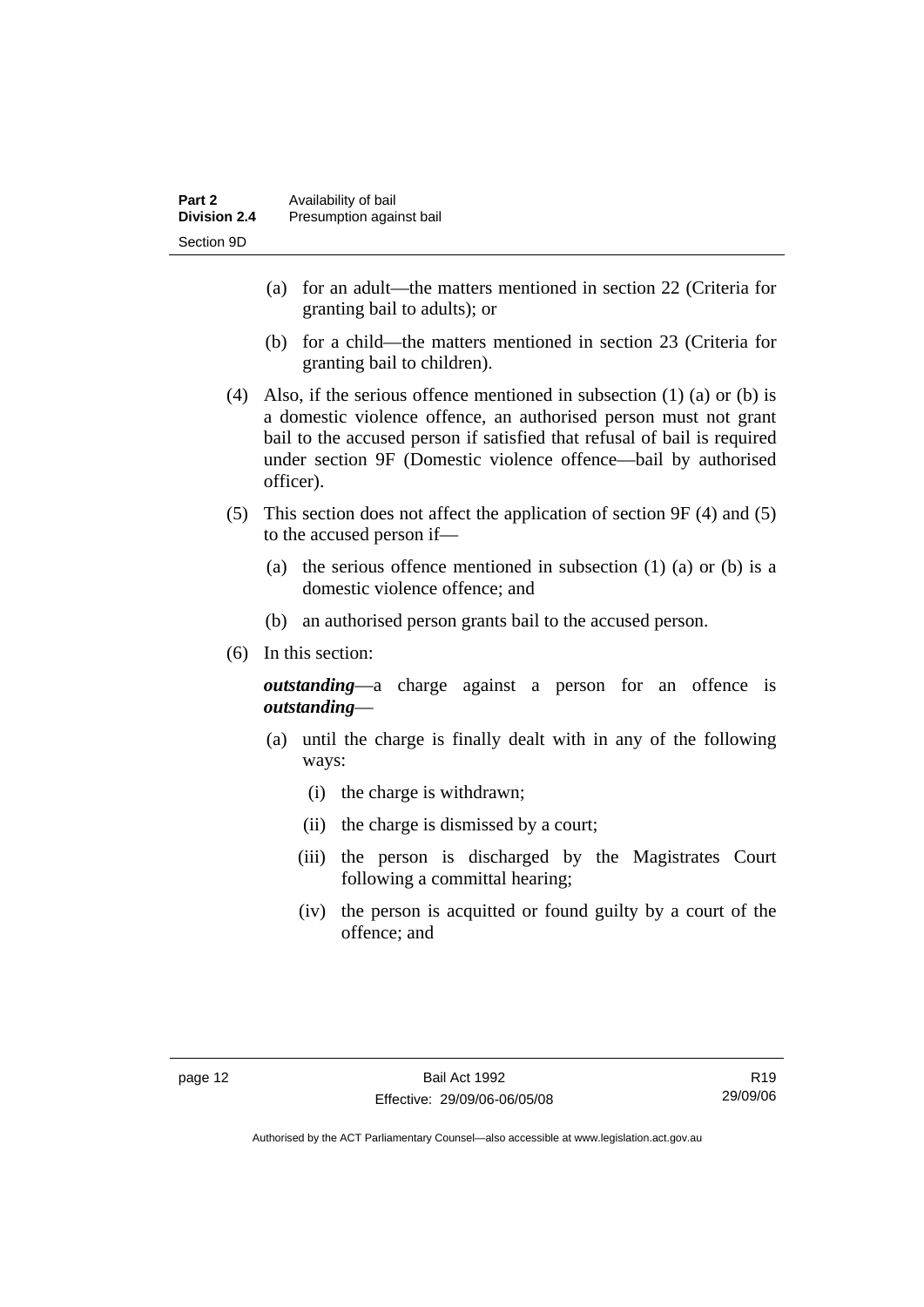- (b) if the person is acquitted or found guilty by a court of the offence charged, but a new trial on the charge (or a charge based on the same facts) is later ordered on appeal—from the date the new trial is ordered until the earliest of the following happens—
	- (i) the charge (or a charge based on the same facts) is finally dealt with as mentioned in paragraph (a) (i), (ii) or (iv);
	- (ii) the order for the new trial is reversed on a further appeal.

*Note Found guilty*, of an offence, includes—

- having an order made for the offence under the *Crimes (Sentencing) Act 2005*, s 17 (Non-conviction orders—general)
- having the offence taken into account under the *Crimes (Sentencing) Act 2005*, s 57 (Outstanding additional offences taken into account in sentencing)
- having an order made for the offence under the *Children and Young People Act 1999*, s 98 (Disposition without proceeding to conviction)

(see Legislation Act, dict, pt 1).

*pending*—a charge against a person for an serious offence is *pending* if the person has not yet been charged with the offence, but the person has—

- (a) been arrested for the offence (unless the person is later released without being charged with a serious offence); or
- (b) been served with a summons to appear before a court to answer a charge for the offence; or
- (c) at the invitation of a police officer, signed an agreement to attend court to answer a charge for the offence.

*serious offence* means an offence punishable by imprisonment for 5 years or longer.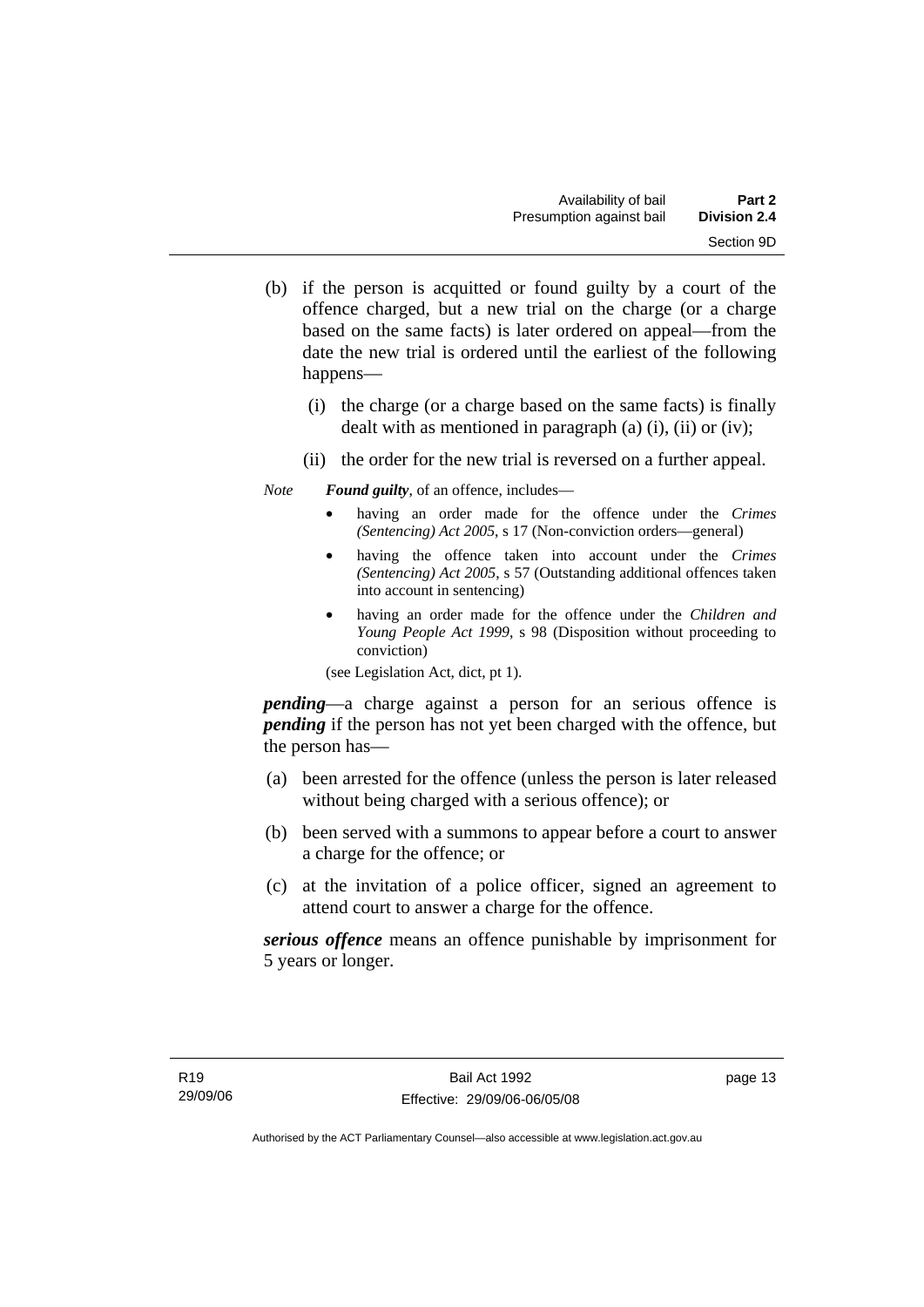### <span id="page-19-0"></span>**9E Bail for person sentenced to imprisonment**

- (1) This section applies if—
	- (a) a person has been convicted of an offence by a court and sentenced to a period of imprisonment for the offence; and
	- (b) an appeal is pending in relation to the conviction or sentence.
- (2) A court must not grant bail to the person unless satisfied that special or exceptional circumstances exist favouring the grant of bail.
- (3) In this section:

*appeal* includes an appeal against a decision on appeal.

### **9F Domestic violence offence—bail by authorised officer**

- (1) This section applies to a person accused of a domestic violence offence.
- (2) An authorised officer must not grant bail to the person unless satisfied that the person poses no danger to a protected person while released on bail.
- (3) However, even if the authorised officer is satisfied under subsection (2), the officer must refuse bail if satisfied that the refusal is justified after considering—
	- (a) for an adult—the matters mentioned in section 22 (Criteria for granting bail to adults); or
	- (b) for a child—the matters mentioned in section 23 (Criteria for granting bail to children).
- (4) Also, the person must not be released on bail under this section unless the person gives an undertaking to appear within 48 hours of being released.

R19 29/09/06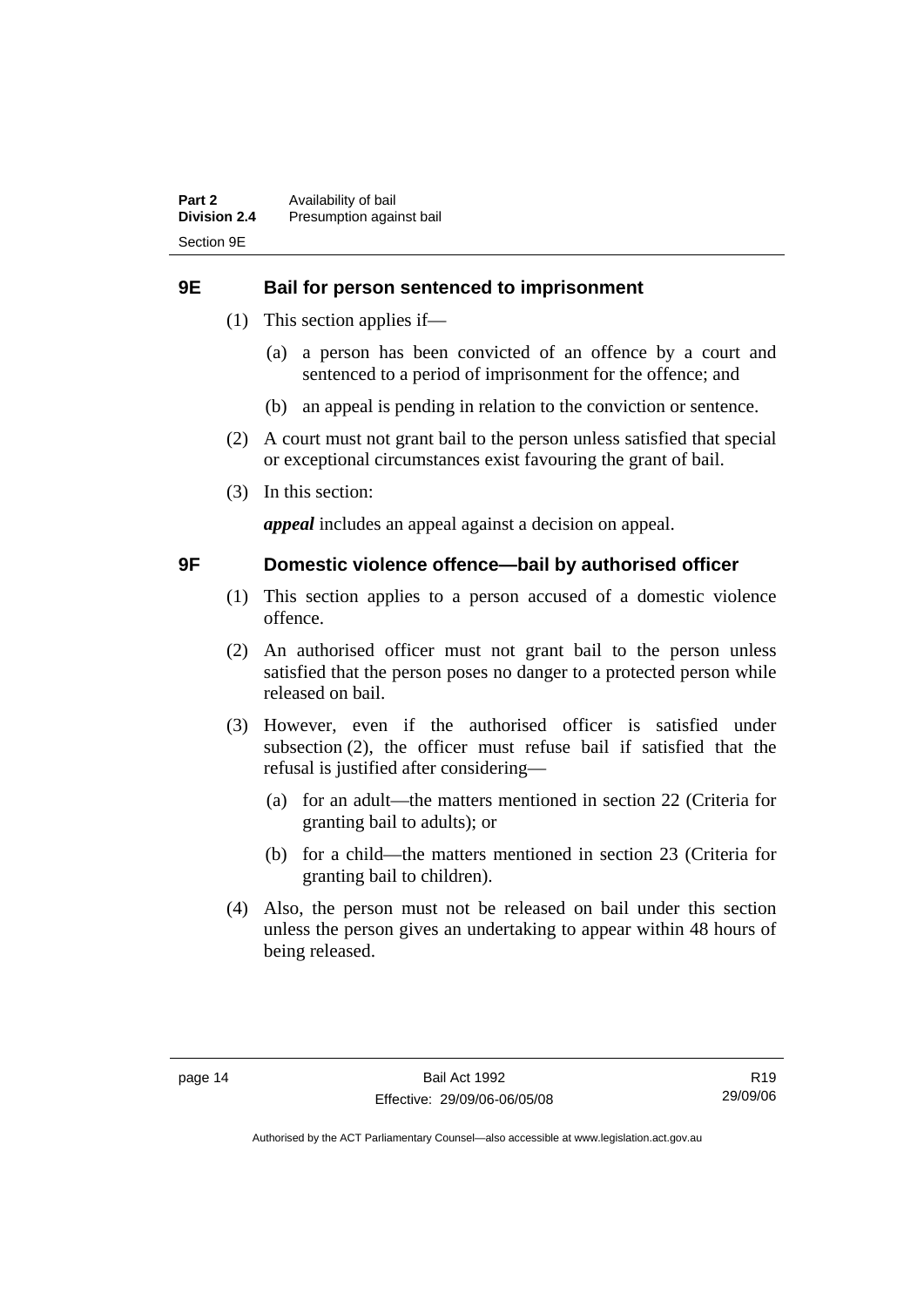- <span id="page-20-0"></span> (5) If the authorised officer grants bail to the person under this section, the officer must, in the record made under section 27 (Recording of certain bail decisions), state why the officer is satisfied that the person poses no danger to any protected person.
- (6) In this section:

*protected person*, in relation to a person accused of a domestic violence offence—

- (a) means a person against whom the alleged conduct making up the offence was directed; and
- (b) includes any other relevant person in relation to the accused person.

*relevant person*—see the *Domestic Violence and Protection Orders Act 2001*, dictionary.

- *Note* The *Domestic Violence and Protection Orders Act 2001*, dict defines a *relevant person* in relation to the accused person as any of the following people:
	- a domestic partner of the accused person (*domestic partner* is defined in the Legislation Act, s 169 (1))
	- a relative of the accused person (*relative* is defined in the *Domestic Violence and Protection Orders Act 2001*, s 10A)
	- a child of a domestic partner of the accused person
	- a parent of a child of the accused person.

# **9G Special or exceptional circumstances**

- (1) This section applies if a court or authorised officer is required under this part to be satisfied of the existence of special or exceptional circumstances favouring the grant of bail to a person.
- (2) A circumstance that would be an applicable bail criteria for the person is not a special or exceptional circumstance only because it is an applicable bail criteria.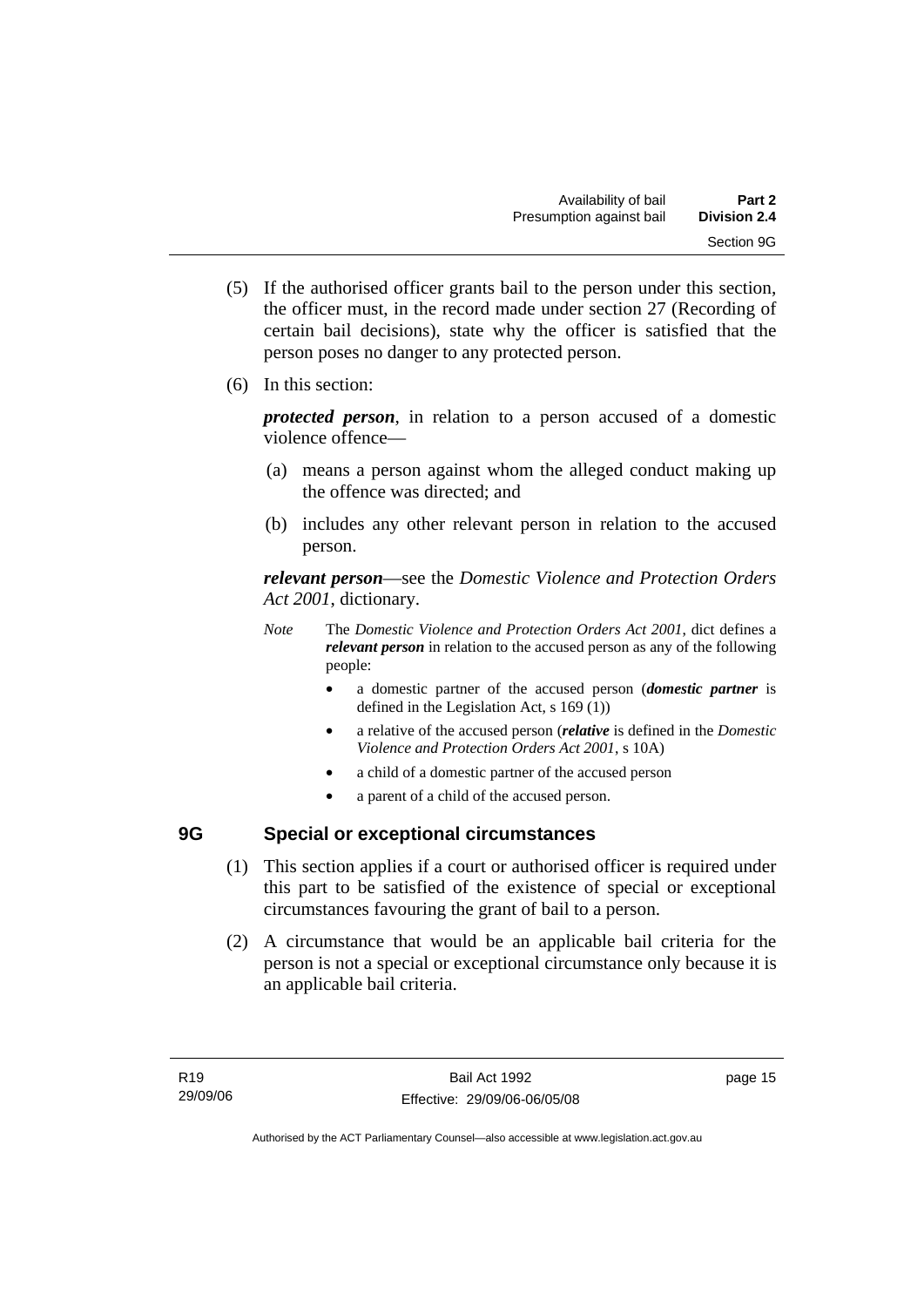| Part 2              | Availability of bail     |
|---------------------|--------------------------|
| <b>Division 2.4</b> | Presumption against bail |
| Section 9G          |                          |

 (3) Also, the court or authorised officer must consider the applicable bail criteria for the person only after the court or authorised officer is satisfied of the existence of the special or exceptional circumstances.

#### **Examples for s (3)**

- 1 Damien is before the court charged with having committed an aggravated robbery. He has earlier been charged with having committed aggravated robbery. Section 9D applies and there is a presumption against bail unless there are special or exceptional circumstances. Damien argues that there are special circumstances as he needs to support his child, he may lose his job and he may lose an opportunity to take up public housing. The court considers that the circumstances are not special or exceptional. Bail is not granted and the criteria in section 22 are not considered.
- 2 Jason is facing similar charges. Jason has had a car accident before his arrest for the second offence. His kidneys are damaged requiring dialysis every 3 days. Jason argues that his need for regular treatment and his reduced mobility mean that he is highly unlikely to abscond. The court considers these circumstances are special or exceptional. The court then considers the criteria in section 22 in deciding whether to grant bail.
- *Note* An example is part of the Act, is not exhaustive and may extend, but does not limit, the meaning of the provision in which it appears (see Legislation Act, s 126 and s 132).

page 16 Bail Act 1992 Effective: 29/09/06-06/05/08

R19 29/09/06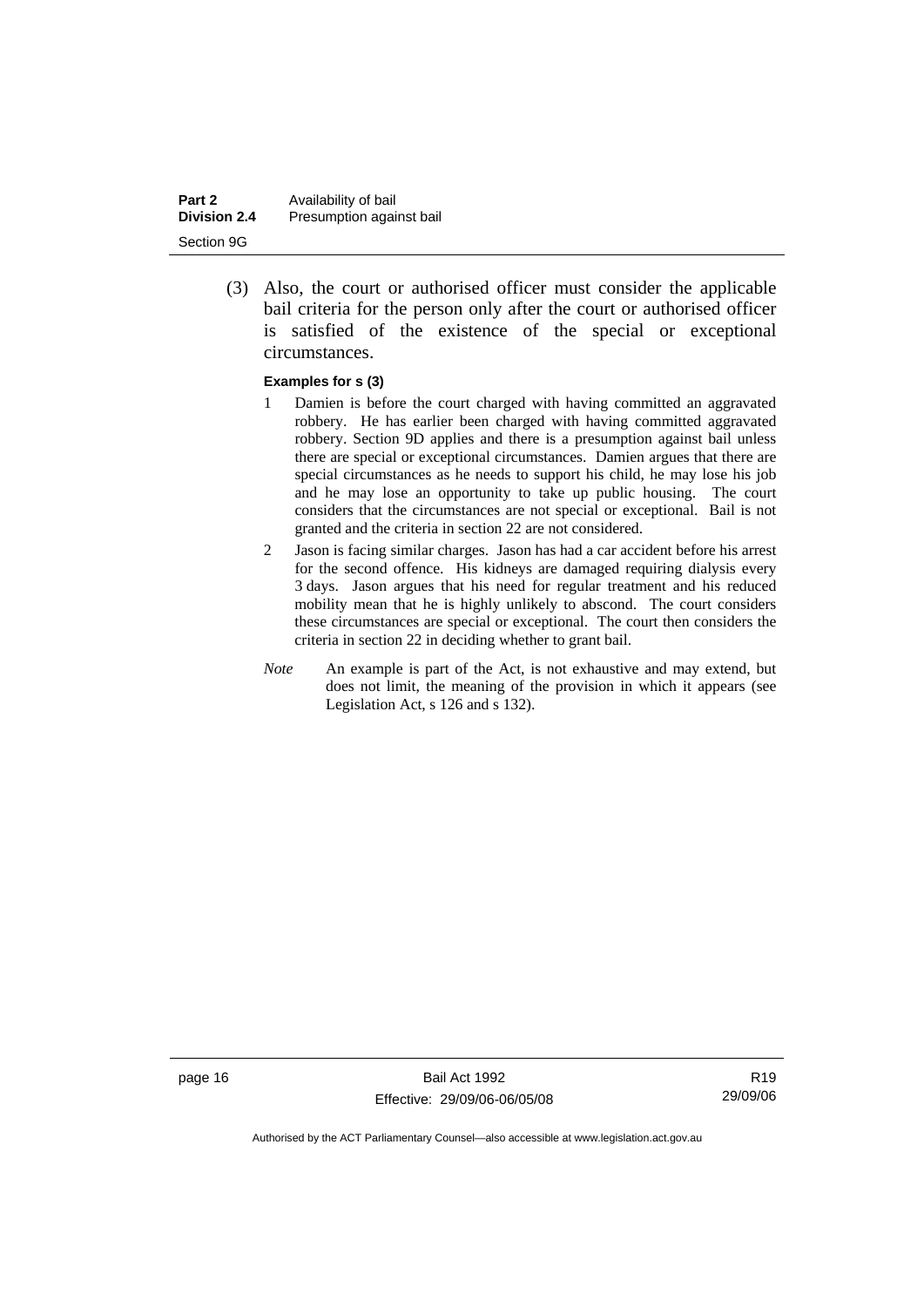# <span id="page-22-0"></span>**Part 3 Dispensing with bail**

### **10 Dispensing with bail**

- (1) A court that may grant bail to an accused person may instead dispense with the requirement for bail.
- (2) In deciding whether to release an accused person from custody without requiring bail, a court may have regard to any information that appears to the court to be relevant and reliable.
- (3) If, during an appearance by an accused person before a court, no specific order or direction is made by the court in relation to bail, the court is taken to have dispensed with the requirement for bail.
- (4) Subsection (2) does not apply if, under section 33 (3), the court is taken to have continued bail.
- (5) A court must not dispense with the requirement for bail for an accused person to whom either of the following sections apply unless satisfied that special or exceptional circumstances exist justifying dispensing with the requirement:
	- (a) section 9D (Bail for serious offence committed while charge for another pending or outstanding);
	- (b) section 9E (Bail for person sentenced to imprisonment).

### **11 Effect of dispensing with bail**

 (1) While the requirement for bail is dispensed with under this Act in relation to a person accused of an offence, the person is entitled to be and to remain at liberty in relation to the offence until the person is required to appear before a court in relation to the offence.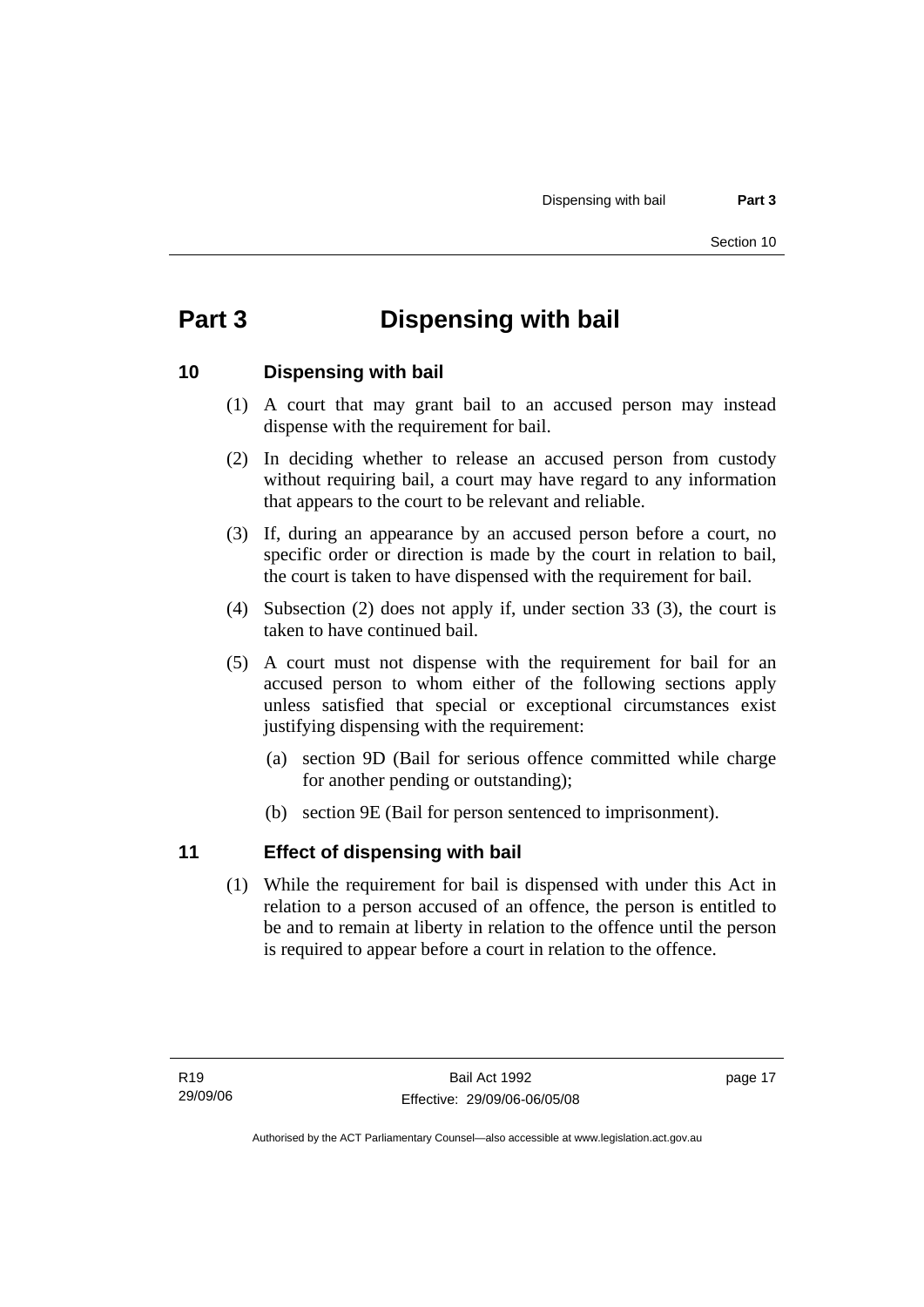#### <span id="page-23-0"></span>**Part 3** Dispensing with bail

Section 12

 (2) Subsection (1) does not apply to an accused person while the person is in custody for another offence or reason in relation to which the person is not entitled to be at liberty, whether under this Act or otherwise.

# **12 Decision to dispense with bail**

For part 6, if a court dispenses with the requirement for bail, the court is taken to have made a decision in relation to bail.

page 18 Bail Act 1992 Effective: 29/09/06-06/05/08

R19 29/09/06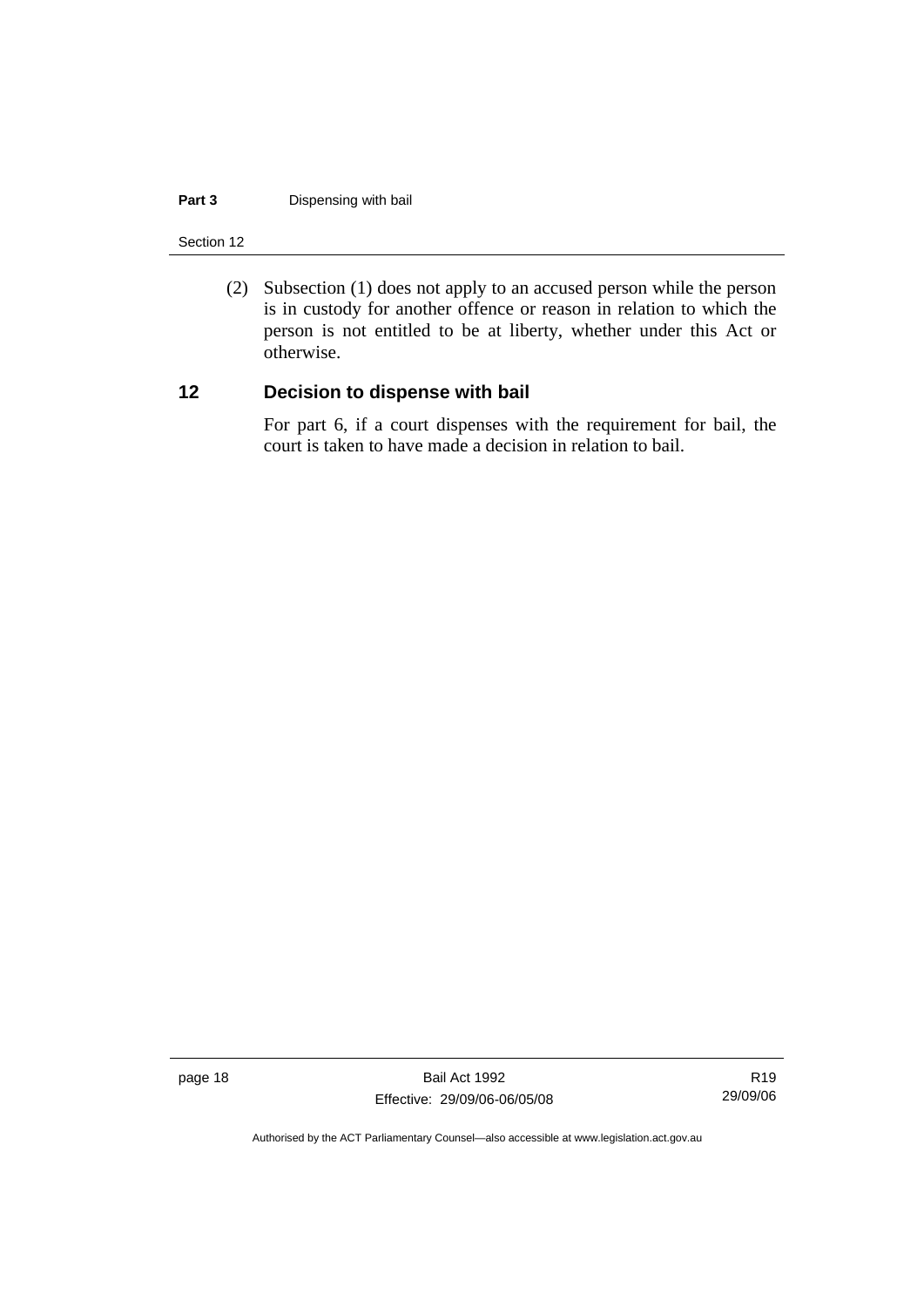# <span id="page-24-0"></span>**Part 4 Grant of bail**

# **13 Deciding bail after charge laid**

- $(1)$  If—
	- (a) a person who has been taken into custody by a police officer is charged with an offence but is not to be brought before a court forthwith after being so charged; or
	- (b) it is not practicable to bring before a court forthwith a person arrested under a warrant (being a warrant which does not expressly preclude the granting of bail) issued under the *Magistrates Court Act 1930*, section 42 (2) (Issue of warrant and summons) in relation to an offence punishable by a fine or by imprisonment for a period not exceeding 2 years;

the police officer who charges or arrests the person—

- (c) shall inform the person, or cause the person to be informed, that the person may—
	- (i) apply for bail; and
	- (ii) communicate with a lawyer of his or her choice in relation to the making of an application for bail; and
	- (iii) if the person cannot speak or understand the English language—have recourse to the services of a competent interpreter; and
	- (iv) communicate with any other person of his or her choice, being a person who may reasonably be expected to assist him or her in relation to the provision of bail; and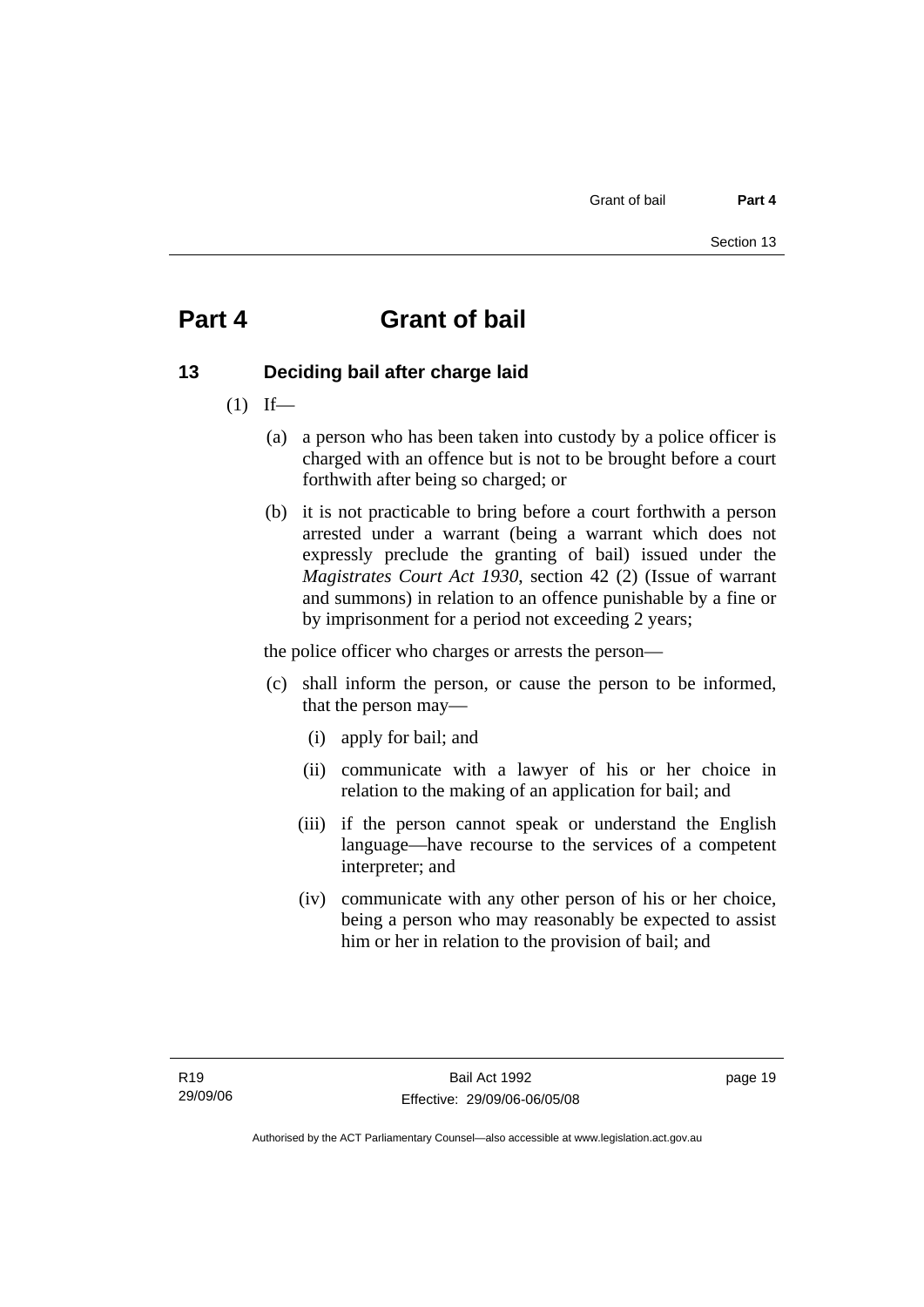#### **Part 4** Grant of bail

and, if the person asks for facilities to do so, shall provide the person with reasonable facilities to enable the person to communicate with a lawyer, such an interpreter or such other person; and

- (d) shall inform the person, or cause the person to be informed of—
	- (i) the applicable bail criteria; and
	- (ii) the conditions subject to which the person may be released on bail; and
- (e) if the person applies for bail—
	- (i) if the police officer is authorised to grant bail to the person—shall consider whether the person should be granted bail; or
	- (ii) in any other case—shall bring the person before an authorised officer.
- (2) If a person is brought before an authorised officer under subsection (1) (e) (ii), the authorised officer shall consider whether the person should be granted bail.
- (3) If, before subsection (1) has been fully complied with in relation to an accused person, an authorised officer is satisfied that it is appropriate to release the person on bail subject only to the person giving an undertaking to appear, the authorised officer may so release the person.
- (4) A police officer who charges or arrests a person may refrain from complying with subsection  $(1)$   $(c)$   $(ii)$ ,  $(iii)$  or  $(iv)$  if the police officer believes on reasonable grounds that it is necessary to do so to prevent—
	- (a) the escape of an accomplice of the accused person; or
	- (b) the loss, destruction or falsification of evidence relating to the offence.

| page 20 | Bail Act 1992                | R <sub>19</sub> |
|---------|------------------------------|-----------------|
|         | Effective: 29/09/06-06/05/08 | 29/09/06        |
|         |                              |                 |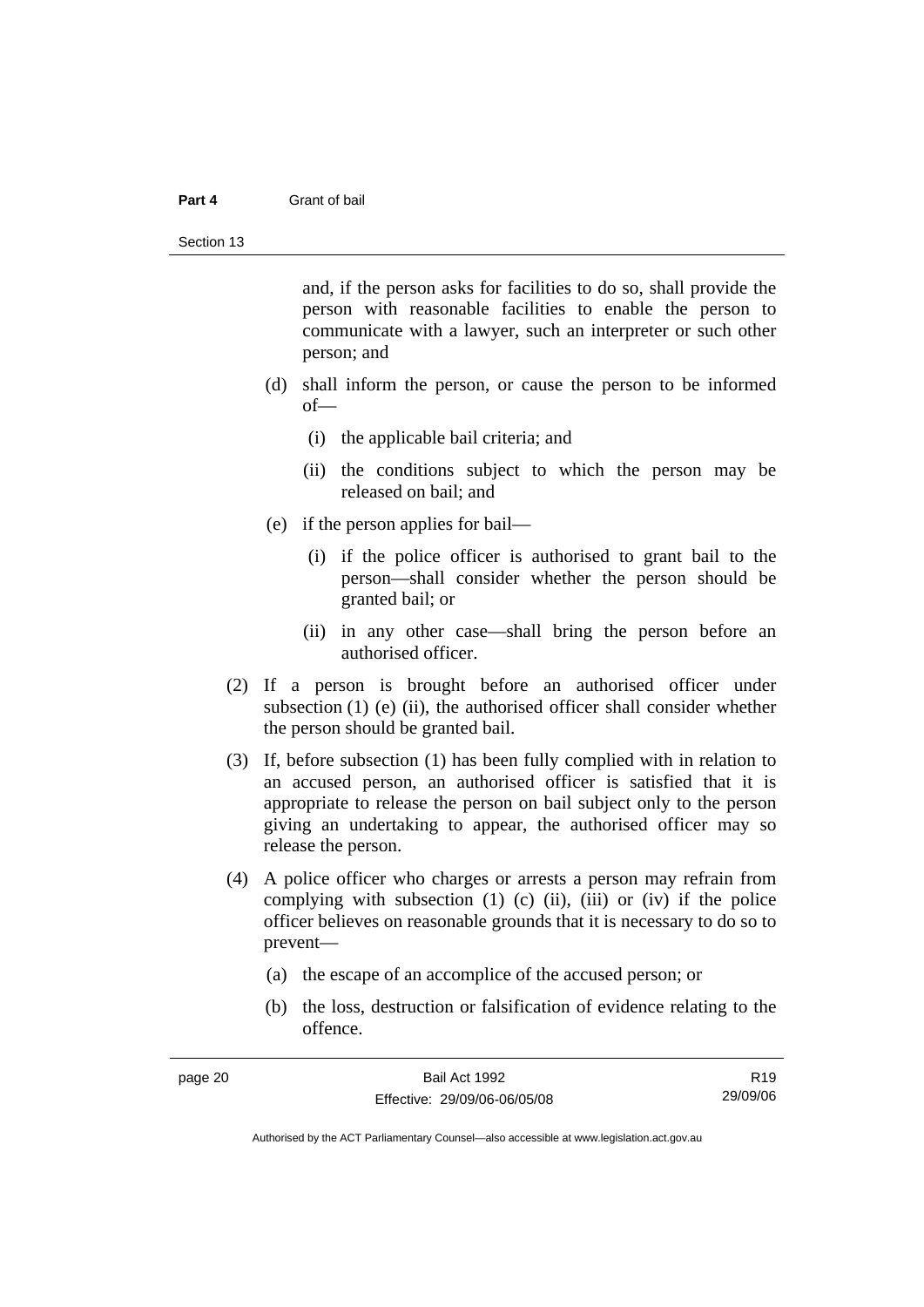<span id="page-26-0"></span> (5) If a police officer who charges or arrests a person refrains from complying with subsection  $(1)$   $(c)$   $(ii)$ ,  $(iii)$  or  $(iv)$  for a reason specified in subsection (4), the police officer shall record, or cause to be recorded, his or her reasons for not so complying.

### **14 Grant of bail by authorised officers**

- (1) Subject to subsection (2), an authorised officer may grant bail in accordance with this Act to an accused person who is present at a police station.
- (2) An authorised officer must not grant bail to a person accused of an offence if—
	- (a) a decision about bail in relation to the offence has been made by a court; or
	- (b) the offence is a domestic violence offence of murder.
	- *Note* A reference to an offence against a territory law includes a reference to a related ancillary offence, eg attempt (see Legislation Act, s 189).

# **15 Deciding of questions of bail by authorised officers**

- (1) An authorised officer who is required to consider whether to grant bail to an accused person shall as soon as reasonably practicable—
	- (a) give—
		- (i) the accused person or a lawyer representing the accused person; and
		- (ii) any police officer involved in the investigation of the offence with which the accused person is charged;

an opportunity to make submissions to the authorised officer about the conditions to which any grant of bail to the accused person should be made subject; and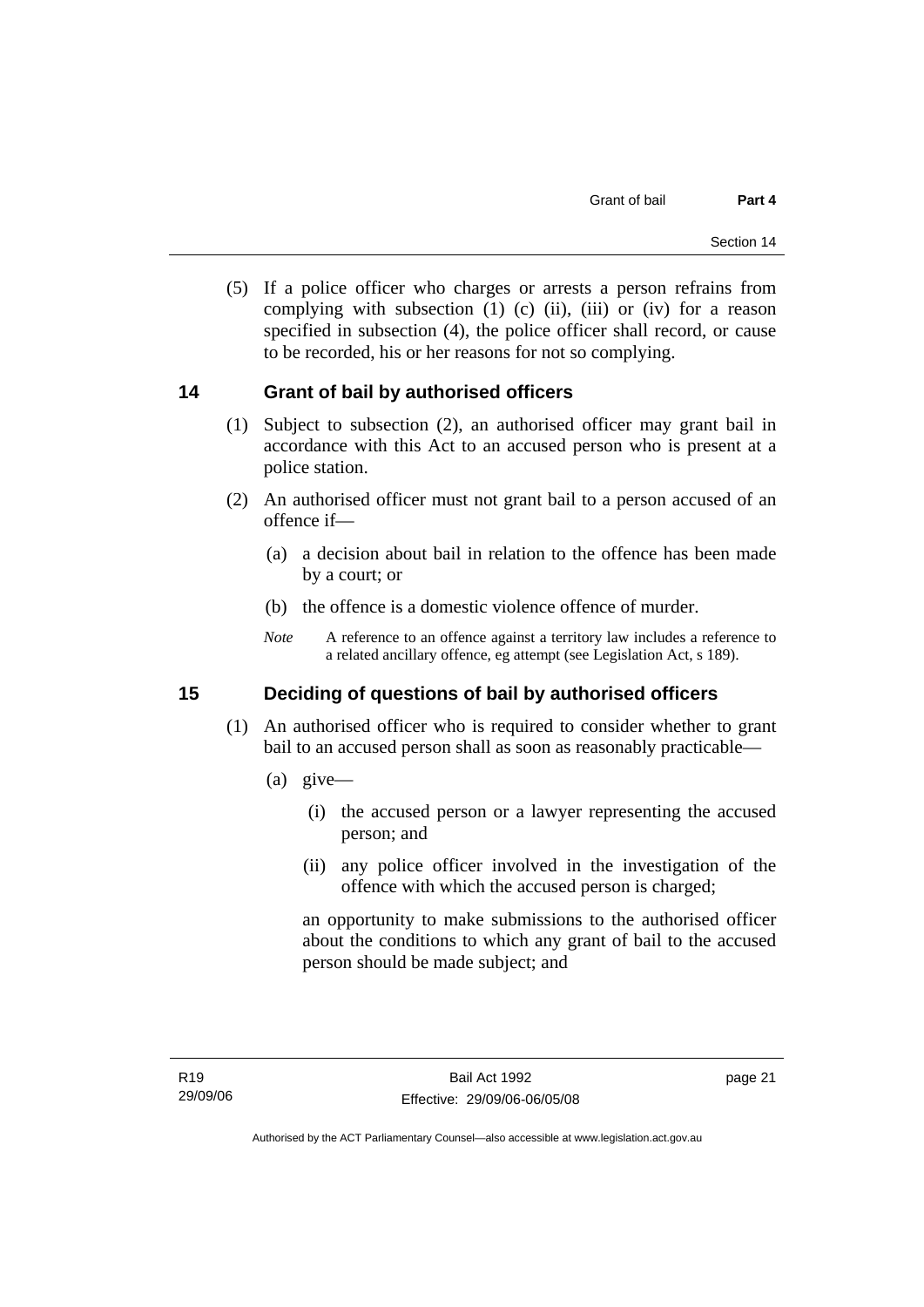#### <span id="page-27-0"></span>**Part 4** Grant of bail

#### Section 16

- (b) having regard to those submissions, to the applicable bail criteria and to any other available information that the authorised officer considers relevant and reliable, decide whether the person should be granted bail.
- (2) If the authorised officer is satisfied, having regard to the applicable bail criteria, that—
	- (a) it is appropriate to release the person on the person giving an undertaking to appear; and
	- (b) it is not necessary to impose a bail condition;

the authorised officer shall release the person on the person giving that undertaking.

- (3) If the authorised officer is satisfied, having regard to the applicable bail criteria, that it is not appropriate to grant bail to the accused person without imposing a condition, the authorised officer shall, having regard to—
	- (a) the conditions that may be imposed in granting bail to a person; and
	- (b) the extent to which the imposition of 1 or more bail conditions would be appropriate having regard to the matters mentioned in whichever of section 9F (2), section 22 or section 23 applies to the making of a decision regarding the granting of bail to the accused person;

decide whether to grant bail to the accused person.

#### **16 Notification of decision of authorised officer**

- (1) If an authorised officer decides—
	- (a) to refuse to grant bail to an accused person; or
	- (b) to grant bail to an accused person subject to 1 or more bail conditions;

R19 29/09/06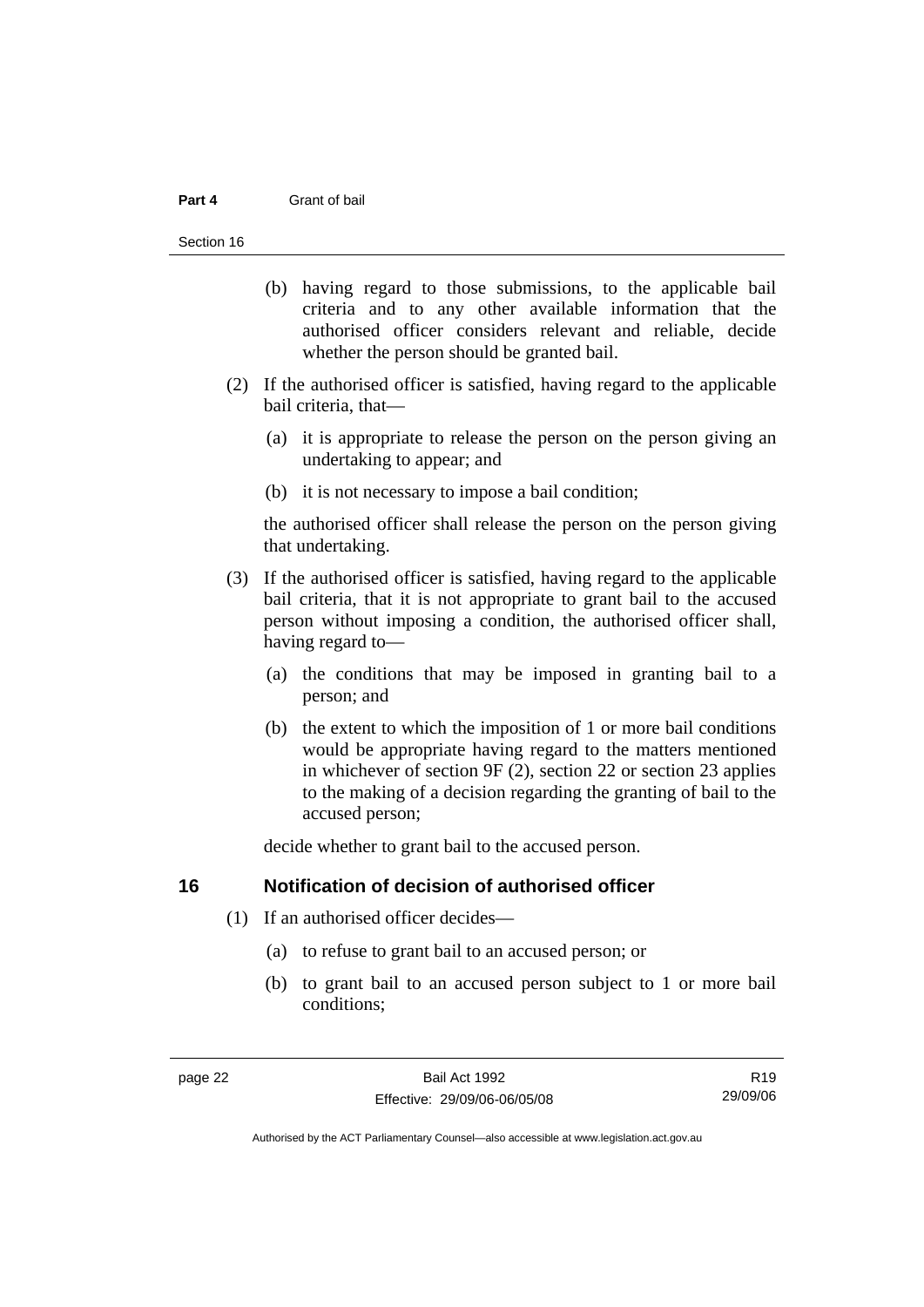the authorised officer shall inform the accused person—

- (c) of his or her decision; and
- (d) the right of the accused person to request a review of the decision under section 38; and
- (e) if bail is refused—that the person is entitled to communicate with a lawyer; and
- (f) if the person would be granted bail subject to 1 or more bail conditions and that bail condition, or those bail conditions, are such that the person is unable or unwilling to comply, or to arrange for compliance, with them—that the person is entitled to communicate with a lawyer.
- (2) An authorised officer shall, on being requested to do so by an accused person in relation to whom the authorised officer has made a decision of the kind referred to in subsection (1) (a) or (b), provide the person with reasonable facilities to communicate with a lawyer.
- (3) An authorised officer who refuses to grant bail to an accused person may refrain from complying with subsection (1) (e) or (f) and subsection (2) if the authorised officer believes on reasonable grounds that it is necessary to do so to prevent—
	- (a) the escape of an accomplice of the accused person; or
	- (b) the loss, destruction or falsification of evidence relating to the offence.
- (4) If an authorised officer refrains from complying with subsection (1) (e) or (f) and subsection (2) for a reason mentioned in subsection (3), the authorised officer shall record, or cause to be recorded, his or her reasons for not complying.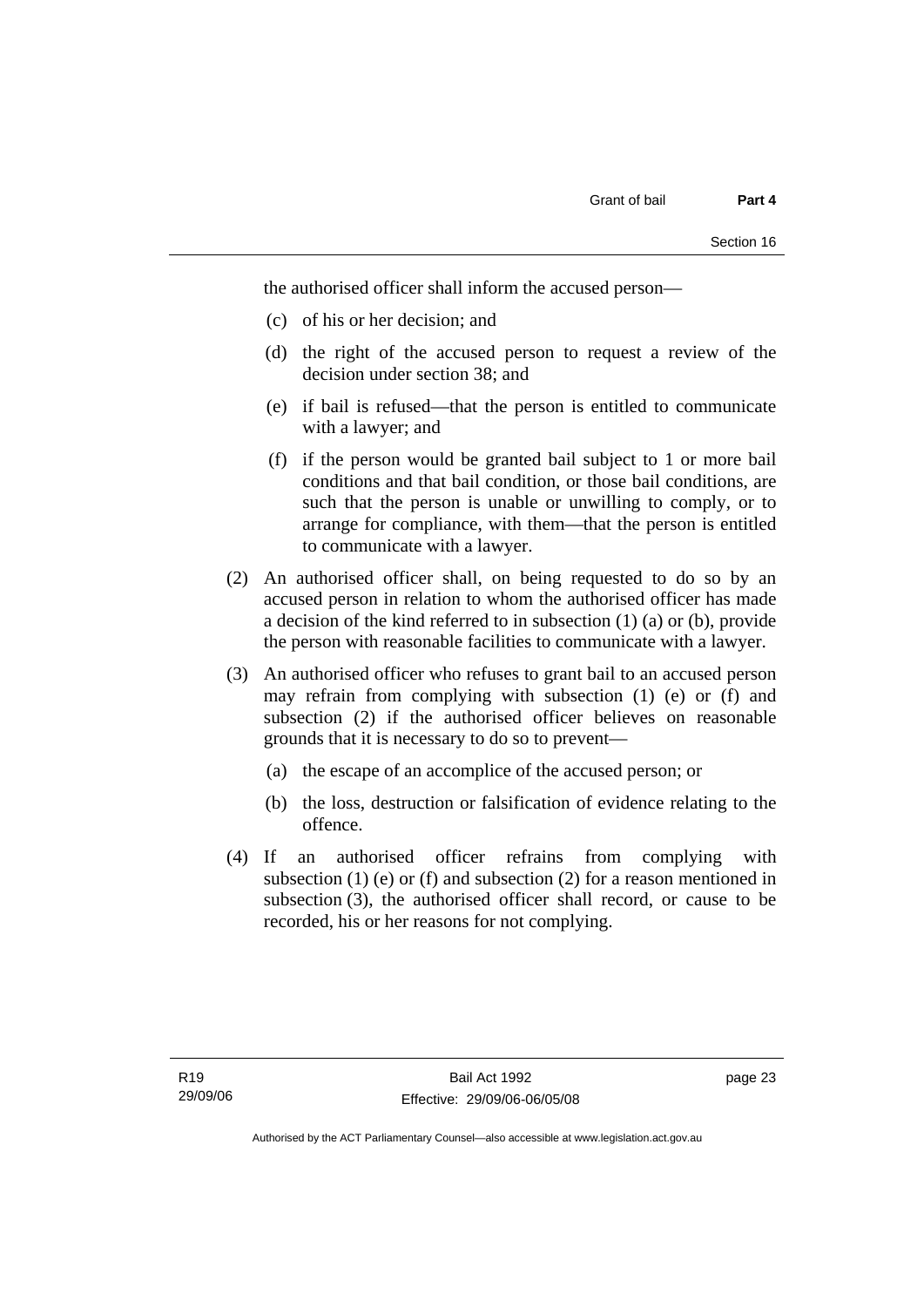#### <span id="page-29-0"></span>**Part 4** Grant of bail

#### Section 17

- (5) If an authorised officer decides to grant bail to an accused person in relation to a domestic violence offence, the officer must take reasonable steps to tell each protected person, as soon as practicable, about the decision and, if the accused person is granted bail subject to a bail condition, about the condition.
- (6) If an authorised officer decides not to grant bail to an accused person in relation to a domestic violence offence, the officer must tell each protected person about the decision.
- (7) In this section:

*protected person*, in relation to a domestic violence offence, means—

- (a) if the conduct making up the offence was directed at a child—a person with parental responsibility for the child; or
- (b) if the conduct making up the offence was directed at someone else—the person at whom the conduct was directed.

### **17 Charged people in custody to be brought before court**

An accused person who—

- (a) has been taken into custody and charged with an offence; and
- (b) is refused bail by an authorised officer or is not released on bail granted by an authorised officer;

shall be brought before a court as soon as practicable after the person has been taken into custody and, in any case, within 48 hours after having been taken into custody.

### **18 Facilities to be provided to accused people**

 (1) If an accused person in police custody is to be brought, for the first time in relation to the offence, before a court more than 4 hours after the person came into custody—

R19 29/09/06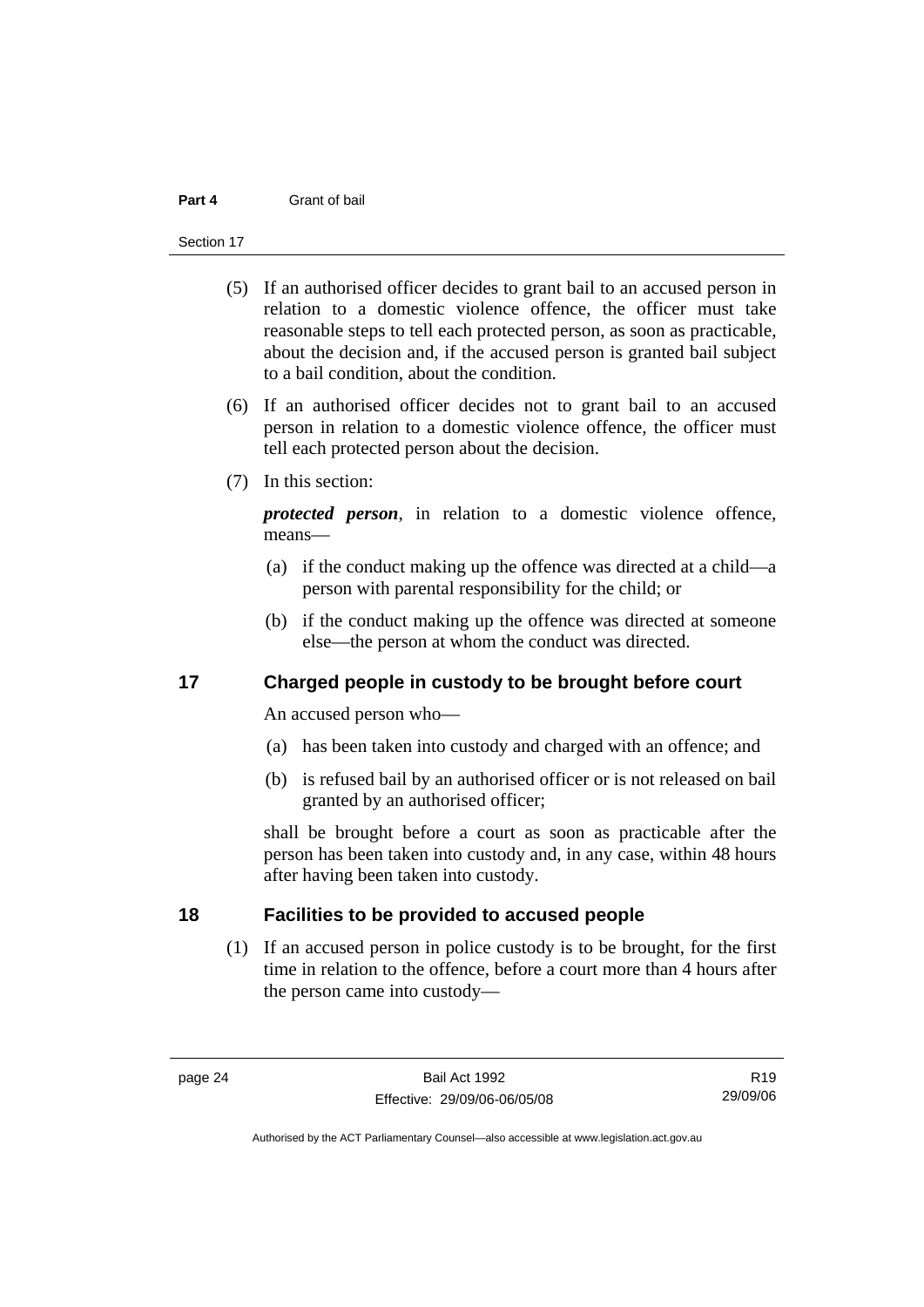- <span id="page-30-0"></span> (a) the police officer for the time being in charge of the police station where the person is in custody; or
- (b) if the person is not in custody at a police station—the police officer who has custody of the person;

shall, if it is reasonably practicable to do so, cause the person to be provided with, and allowed to use—

- (c) facilities to enable the accused person to wash, shower or bathe and (if appropriate) to shave; and
- (d) facilities to enable the accused person to change his or her clothing.
- (2) Nothing in subsection (1) requires a police officer, the Territory or the Commonwealth to provide clothing for the accused person unless the clothing is brought to the police station or other place where the accused person is in custody by a member of the accused person's family or some other person.

# **19 General provisions relating to court bail**

- (1) Subject to section 20, a court may—
	- (a) grant bail to an accused person who is being held in custody in relation to the offence with which the person has been charged; or
	- (b) enlarge, vary or revoke bail granted to an accused person.
- (2) There is no limit to the number of applications in relation to bail that may be made to a court by a person accused of an offence.
- (3) All applications to a court in relation to bail shall be dealt with as soon as is reasonably practicable.
- (4) Notwithstanding the provisions of subsections (2) and (3), a court may refuse to entertain an application in relation to bail if it is satisfied that the application is frivolous or vexatious.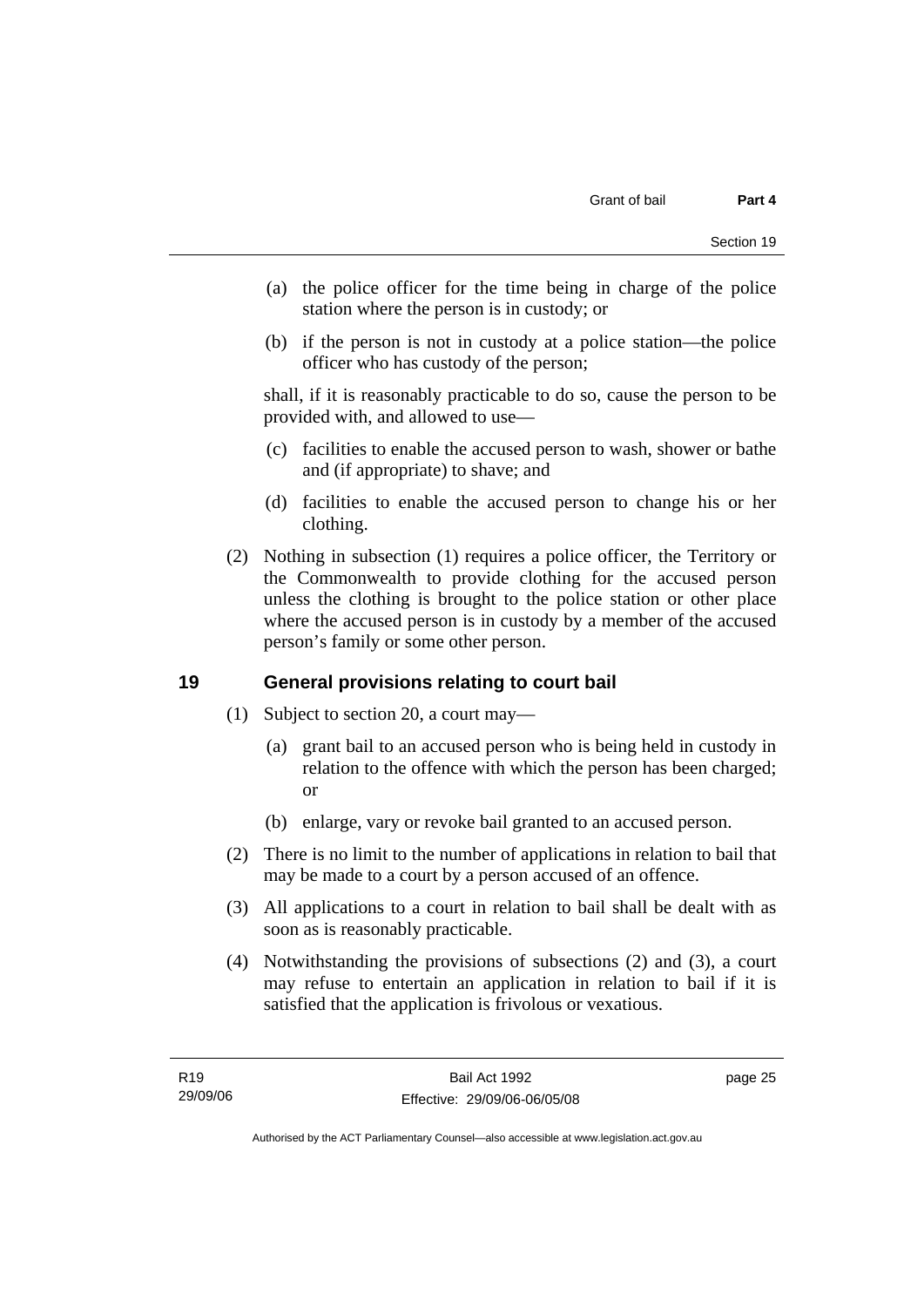#### <span id="page-31-0"></span>**Part 4** Grant of bail

#### Section 20

- (5) If a court has made a decision in relation to an application for bail by an accused person, a court may only consider a further application for bail by the accused person if—
	- (a) the accused person was not represented by a lawyer at the hearing of his or her first application to a court for bail in relation to the offence with which the person is charged; or
	- (b) the accused person can show—
		- (i) that since the most recent application to a court for bail there has been a significant change in circumstances relevant to the granting of bail; or
		- (ii) that there is fresh evidence or information of material significance to the granting of bail to the person that was unavailable on the most recent application to a court for bail.
- (6) In deciding whether to grant bail to an accused person, a court may have regard to any information it considers relevant and reliable.

#### **20 Limitations on power of magistrate**

- (1) A magistrate must not grant bail to a person under section 19 in relation to an offence if the person has appeared before the Supreme Court—
	- (a) after the person's committal for trial or sentence for the offence; or
	- (b) on appeal against a conviction, order or sentence imposed on the person for the offence.
- (2) A magistrate must not enlarge, vary or revoke bail granted to an accused person following the person's committal for trial.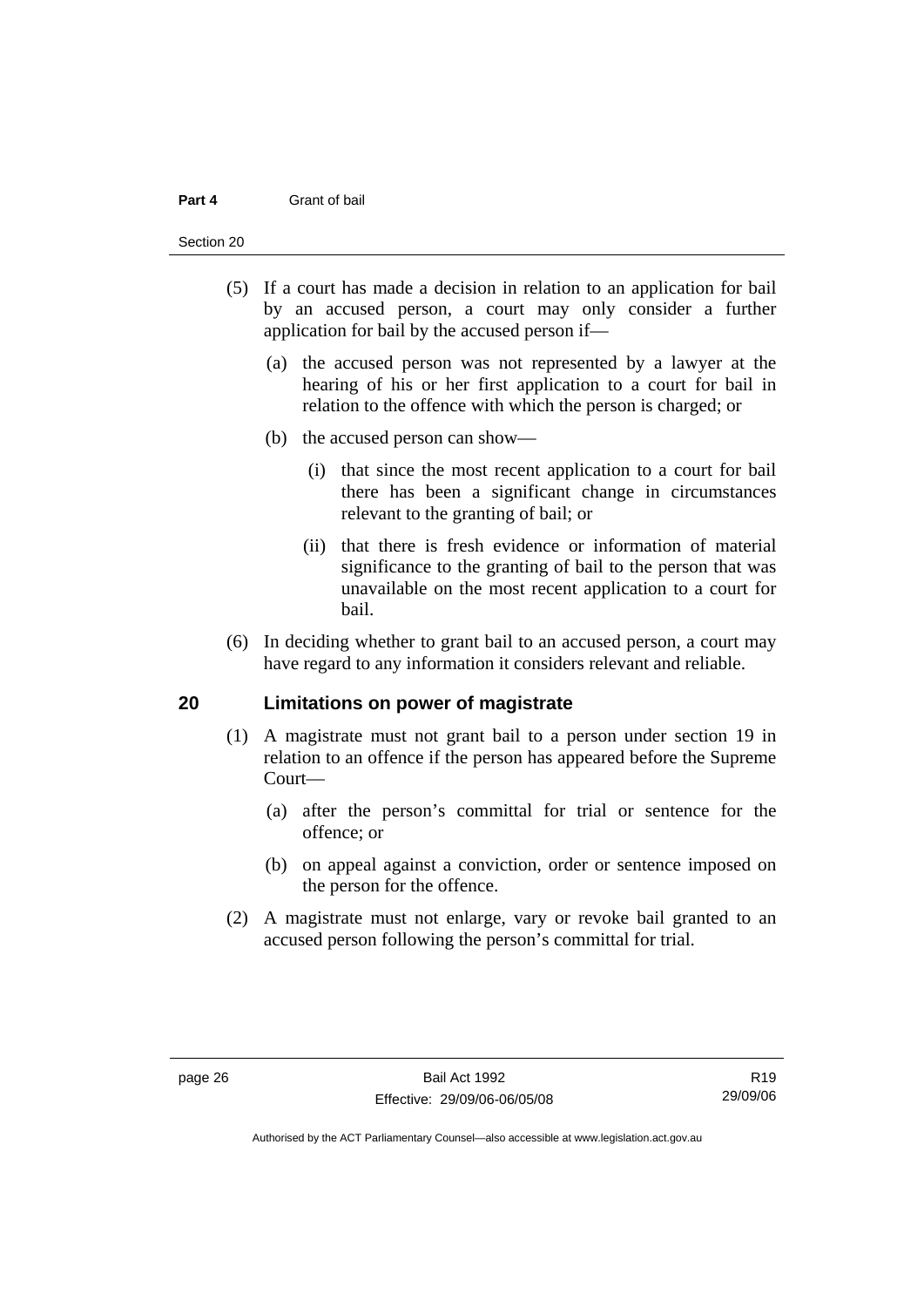#### <span id="page-32-0"></span>**21 Bail in relation to several offences**

If an accused person has been charged with 2 or more offences for which bail may be granted and is being held in custody in relation to those offences—

- (a) a court or an authorised officer shall, in considering whether to grant bail to the accused person, have regard to all the offences with which the person stands charged; and
- (b) if the court or authorised officer decides that the accused person should be granted bail—
	- (i) the accused person shall be granted bail in relation to all the offences with which the person has been charged for which bail may be granted; and
	- (ii) the accused person need give only 1 undertaking to appear in relation to all the offences with which the person has been charged for which bail may be granted; and
	- (iii) if the accused person is granted bail subject to conditions—the conditions shall apply in relation to each offence with which the accused person is charged for which bail may be granted.

### **22 Criteria for granting bail to adults**

- (1) In making a decision about the grant of bail to an adult in relation to an offence, a court or authorised officer must consider—
	- (a) the likelihood of the person appearing in court in relation to the offence; and
	- (b) the likelihood of the person, while released on bail—
		- (i) committing an offence; or
		- (ii) harassing or endangering the safety or welfare of anyone; or

| R19      | Bail Act 1992                | page 27 |
|----------|------------------------------|---------|
| 29/09/06 | Effective: 29/09/06-06/05/08 |         |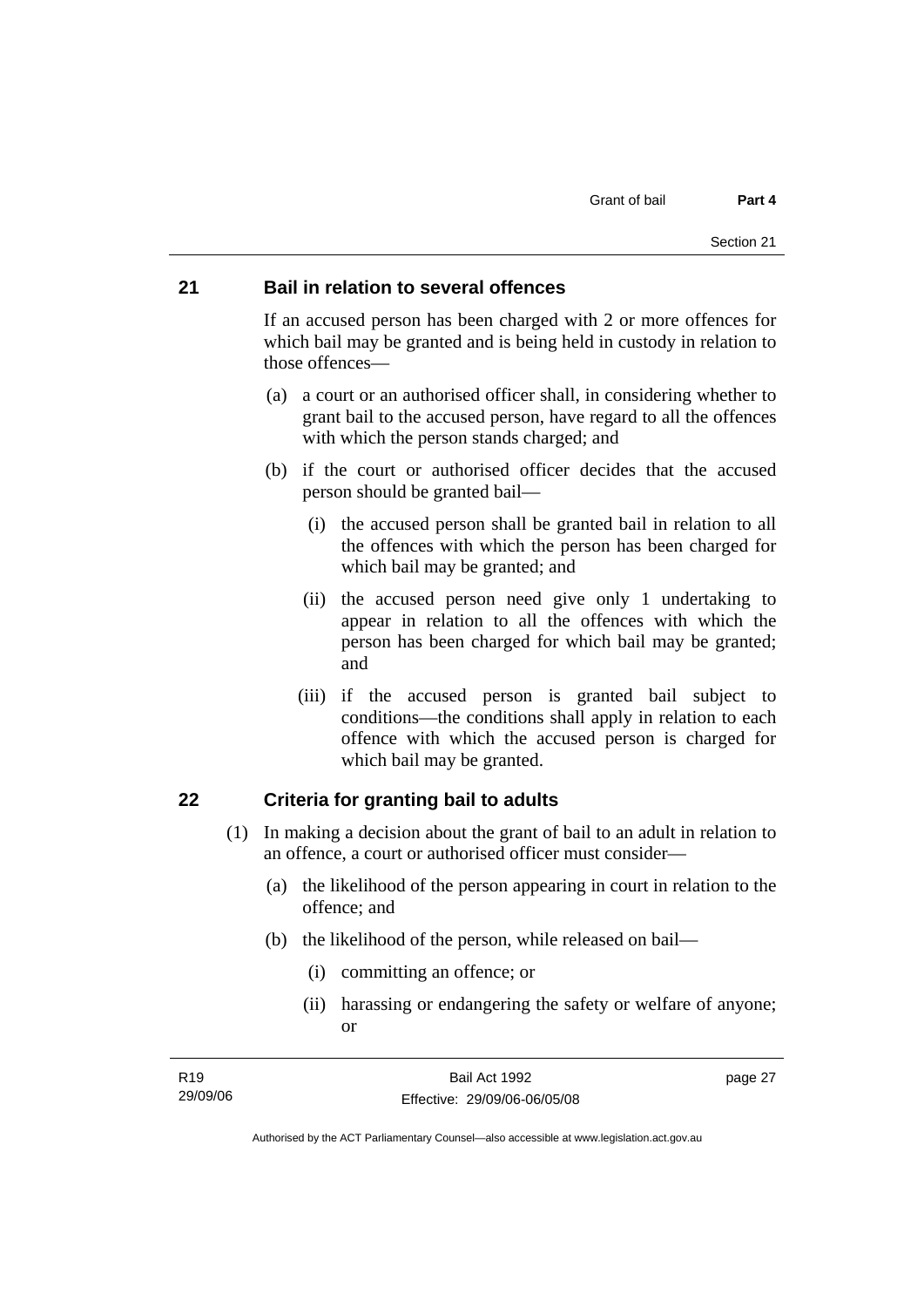Section 22

- (iii) interfering with evidence, intimidating a witness, or otherwise obstructing the course of justice, in relation to the person or anyone else; and
- (c) the interests of the person.

#### **Examples for par (c)**

- 1 the need of the person for physical protection
- 2 the period that the person may be held in custody if bail is refused and the conditions under which the person would be held
- *Note* An example is part of the Act, is not exhaustive and may extend, but does not limit, the meaning of the provision in which it appears (see Legislation Act, s 126 and s 132).
- (2) Also, if the person is convicted of an indictable offence, or the elements of an indictable offence are proven in relation to the person, but the person has not been sentenced, a court must consider the likelihood of the person being given a sentence of imprisonment.
- (3) In considering the matters mentioned in subsection (1) or (2), the court or authorised officer may have regard to any relevant matter, including—
	- (a) the nature and seriousness of the offence; or
	- (b) the person's character, background and community ties; or
	- (c) the likely effect of a refusal of bail on the person's family or dependants; or
	- (d) any previous grants of bail to the person; or
	- (e) the strength of the evidence against the person.

#### **Example**

In considering under subsection (1) the likelihood of the person appearing in court in relation to the offence, the court or authorised officer may have regard to whether the person failed to comply with a bail condition previously.

 (4) The reference in subsection (1) (b) (i) to an *offence* includes a reference to an offence against a law of the Commonwealth, a State or another Territory (including an external territory).

| page 28 | Bail Act 1992                | R <sub>19</sub> |
|---------|------------------------------|-----------------|
|         | Effective: 29/09/06-06/05/08 | 29/09/06        |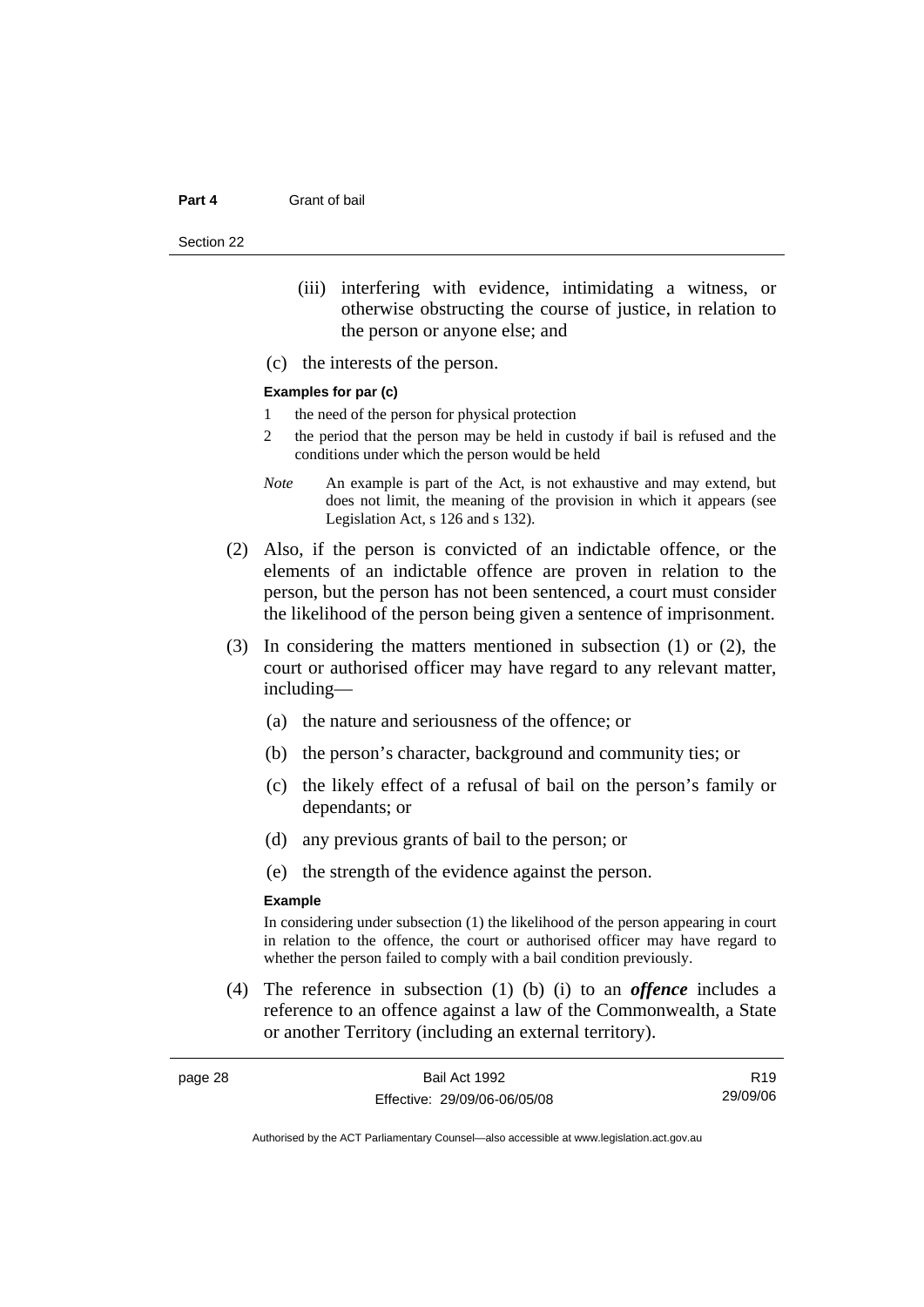#### <span id="page-34-0"></span>**23 Criteria for granting bail to children**

- (1) In making a decision about the grant of bail to a child in relation to an offence, a court or authorised officer must consider—
	- (a) the matters mentioned in section 22 (1) (a) and (b), (2) and (3); and
	- (b) the principles in the *Children and Young People Act 1999*, section 68; and
	- (c) if the decision is being made by a court and a report has been given to the court under the *Children and Young People Act 1999*, section 73 (Powers of court in relation to reports) in relation to the child—the report.
- (2) In addition, the court or authorised officer must consider, as a primary consideration, the best interests of the child.

#### **23A Victim's concern about need for protection**

- (1) If a court is making a decision about the grant of bail to an accused person—
	- (a) the prosecutor must tell the court about any concern of which the prosecutor is aware expressed by a victim about the need for protection from violence or harassment by the accused person; and
	- (b) the court must receive any submission in relation to the concern and consider it in the context of the matter mentioned in section 22 (1) (b).
- (2) If an authorised officer who is making a decision about the grant of bail to an accused person is aware that a victim has expressed concern about the need for protection from violence or harassment by the accused person, the authorised officer must consider that concern in the context of the matters mentioned in section 9F (Domestic violence offence—bail by authorised officer) and section 22 (1) (b).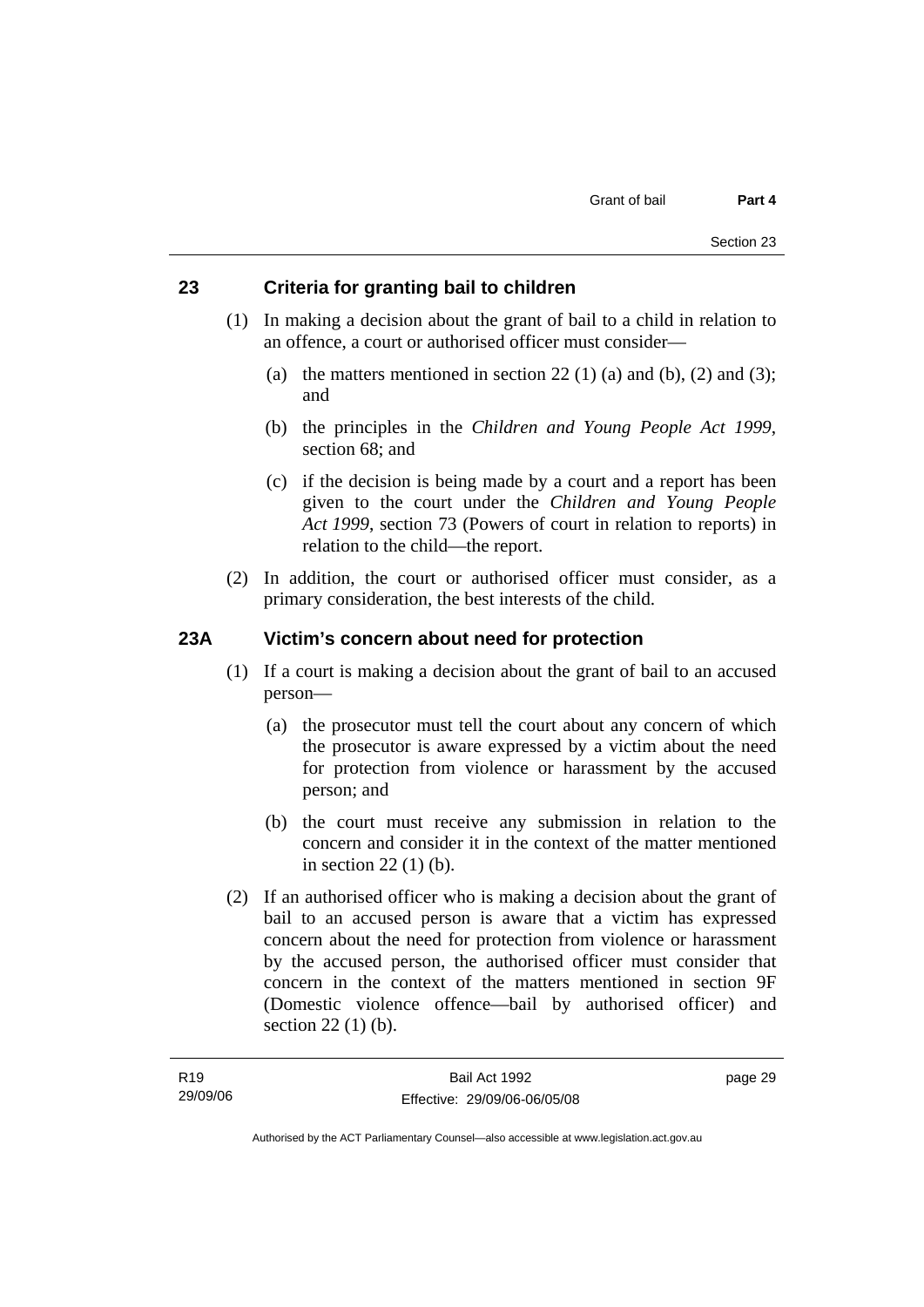# <span id="page-35-0"></span>**Part 5 Bail conditions and undertakings to appear**

#### **24 Conditions of bail**

A court or an authorised officer may grant bail without imposing conditions or subject to bail conditions imposed—

- (a) for a court—by order; or
- (b) for an authorised officer—in writing.

#### **25 Conditions on which bail may be granted to adults**

- (1) The following conditions may be imposed on a grant of bail to an adult:
	- (a) conditions about the person's conduct while released on bail;
	- (b) a condition that the person, an acceptable person or each of a number of acceptable people—
		- (i) pays to the Territory a stated amount if the person fails to appear in court in accordance with his or her undertaking; or
		- (ii) gives acceptable security for the payment to the Territory of a stated amount if the person fails to appear in court in accordance with his or her undertaking;
		- *Note* For acceptable people and acceptable security, see s 32.
	- (c) a condition that the person, an acceptable person or each of a number of acceptable people—
		- (i) deposits a stated amount with a court or authorised officer; and

R19 29/09/06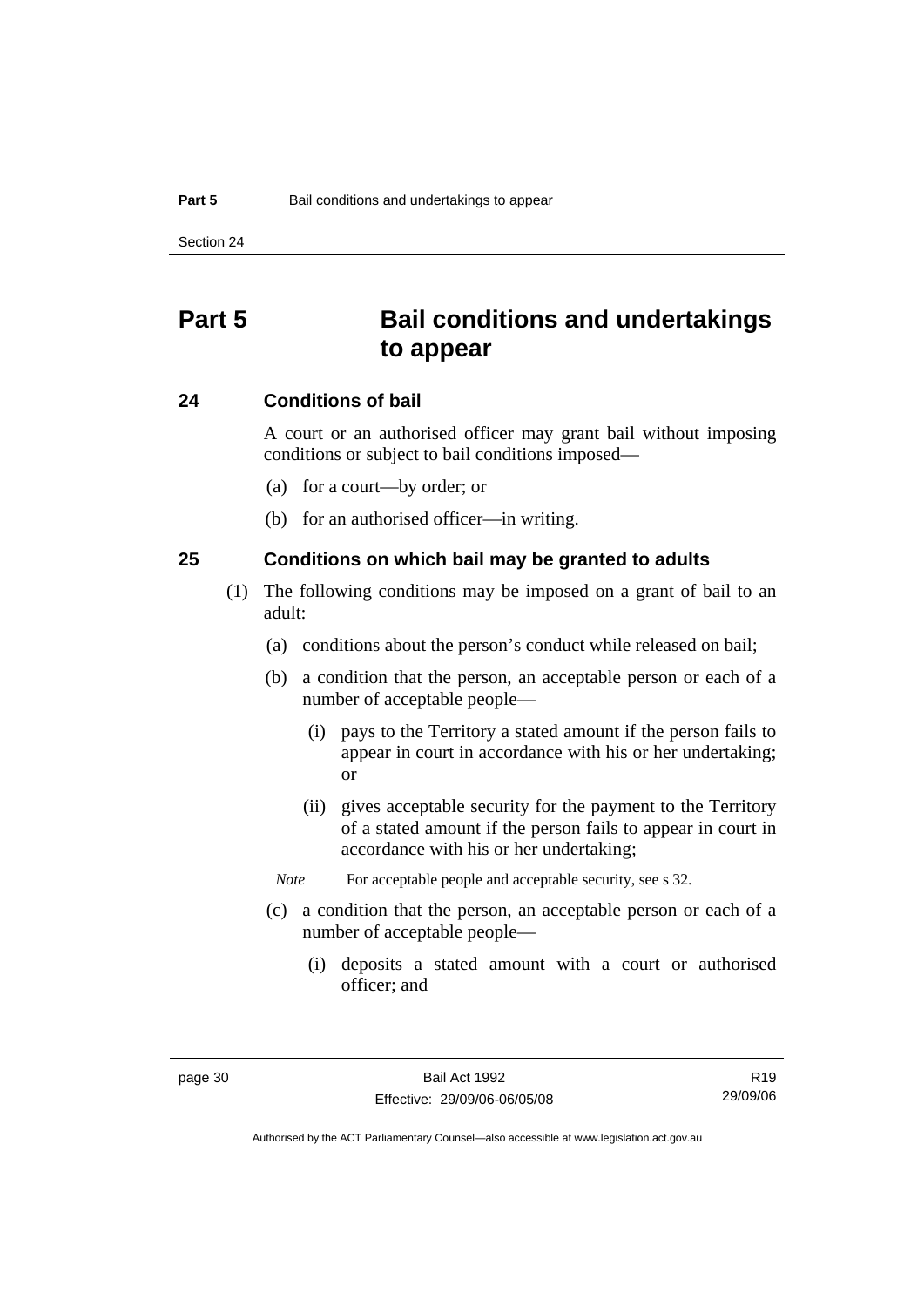- (ii) forfeits the amount if the person fails to appear in court in accordance with his or her undertaking.
- (2) With the consent of a person who makes a deposit or gives security under subsection  $(1)$  (b)  $(ii)$  or  $(c)$ , it may be a condition of bail that the deposit or security continues to apply if bail is continued.
- (3) It must not be a condition of bail that a person gives consent under subsection (2).
- (4) Without limiting subsection (1) (a), the requirements that an accused person may be required to observe relating to his or her conduct while released on bail include—
	- (a) a requirement that the accused person report periodically, or at specified times, at a stated place; and
	- (b) a requirement that the accused person reside at a stated place; and
	- (c) a requirement that the person undergo psychiatric treatment or other medical treatment; and
	- (d) a requirement that the accused person participate in a program of personal development, training or rehabilitation; and
	- (e) a requirement that the person—
		- (i) accept supervision by the chief executive; and
		- (ii) comply with any reasonable direction of the chief executive; and

#### **Examples of directions**

- 1 a direction to attend a program
- 2 a direction to comply with a mental health assessment or treatment order made by the mental health tribunal
- 3 a direction to attend drug or alcohol counselling
- *Note* An example is part of the Act, is not exhaustive and may extend, but does not limit, the meaning of the provision in which it appears (see Legislation Act, s 126 and s 132).

page 31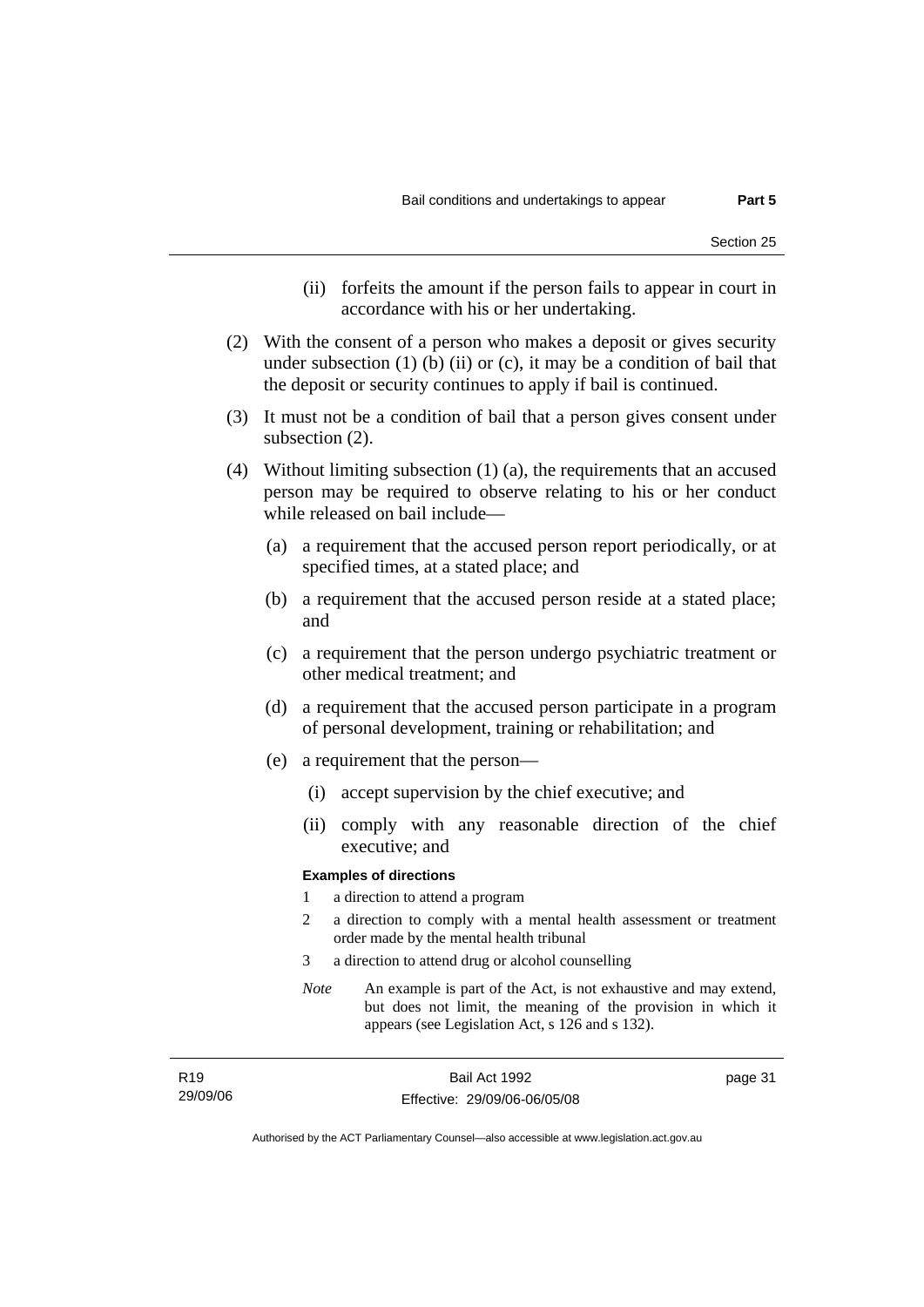Section 25

- (f) for a person (the *accused person*) charged with a domestic violence offence—
	- (i) a requirement that the accused person not contact, harass, threaten or intimidate, or cause someone else to contact, harass, threaten or intimidate, a stated person; or
	- (ii) a requirement that the accused person not be on premises where a stated person lives or works; or
	- (iii) a requirement that the accused person not be on or near premises where a stated person is likely to be; or
	- (iv) a requirement that the accused person not be in a stated place; or
	- (v) a requirement that the accused person not be within a stated distance of a stated person; or
	- (vi) if the accused person lives with someone—a requirement that the accused person not enter or remain at the home if the accused person is under the influence of alcohol or another drug.
- (5) A court or an authorised officer shall, in considering conditions for the release on bail of an accused person who is an adult, consider the conditions for the release of that person in the sequence in which they appear in subsection (1).
- (6) A court or an authorised officer, in granting bail to an accused person who is an adult—
	- (a) shall not impose a condition mentioned in subsection (1) unless the court or authorised officer is of the opinion that the imposition of the condition is necessary to secure 1 or more of the following purposes:
		- (i) the attendance of the person before a court from time to time as required in relation to the offence in relation to which bail is being granted;

R19 29/09/06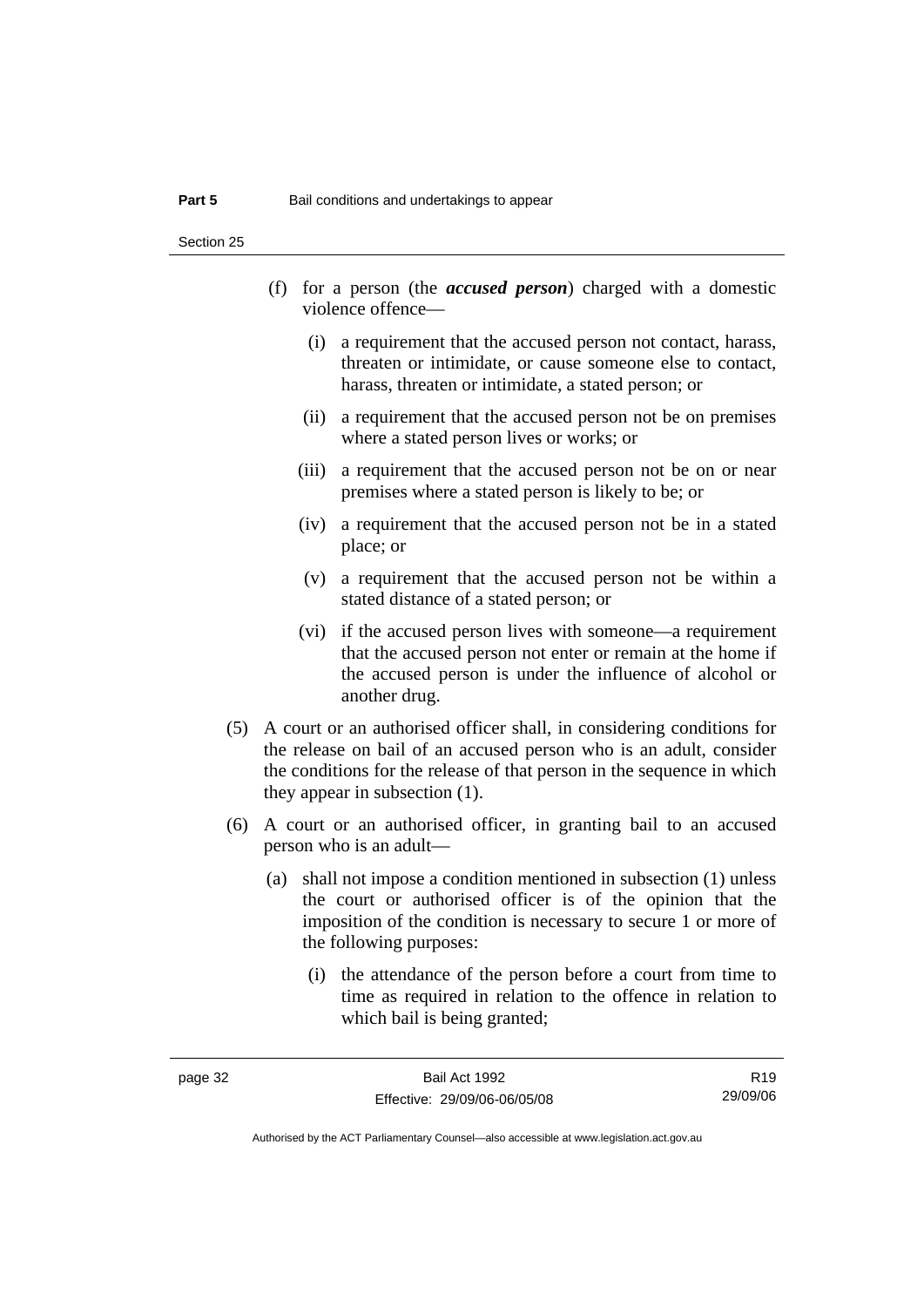- (ii) the protection from harm of the accused person or any other person;
- (iii) the prevention of the accused person from committing an offence while at liberty on bail;
- (iv) the prevention of the accused person from interfering with evidence, intimidating witnesses or otherwise obstructing the course of justice whether in relation to himself or herself or anyone else; and
- (b) shall not, except at the request of the accused person, impose a condition, or a combination of conditions, that impose obligations that are more onerous than necessary to secure the purposes referred to in paragraph (a) for which the condition or combination of conditions is imposed.
- (7) A court or an authorised officer, in granting bail to an accused person on a condition referred to in subsection (1) (b) or (c) shall not require the accused person to give an acceptable security for a stated sum, or to deposit a stated sum with the court or authorised officer, if the court or authorised officer has reasonable grounds for believing that the accused person does not have the means to provide such a security or make the deposit, as the case may be.
- (8) If a court or an authorised officer grants bail to an accused person on a condition mentioned in subsection (1) and the accused person satisfies the court or authorised officer that the person is unable to comply with that condition, the court or authorised officer shall—
	- (a) refuse bail; or
	- (b) grant the accused person bail subject to such other condition mentioned in subsection (1) as the authorised officer or the court believes the accused person will be able to comply with and will secure the purposes mentioned in subsection (6) (a).

page 33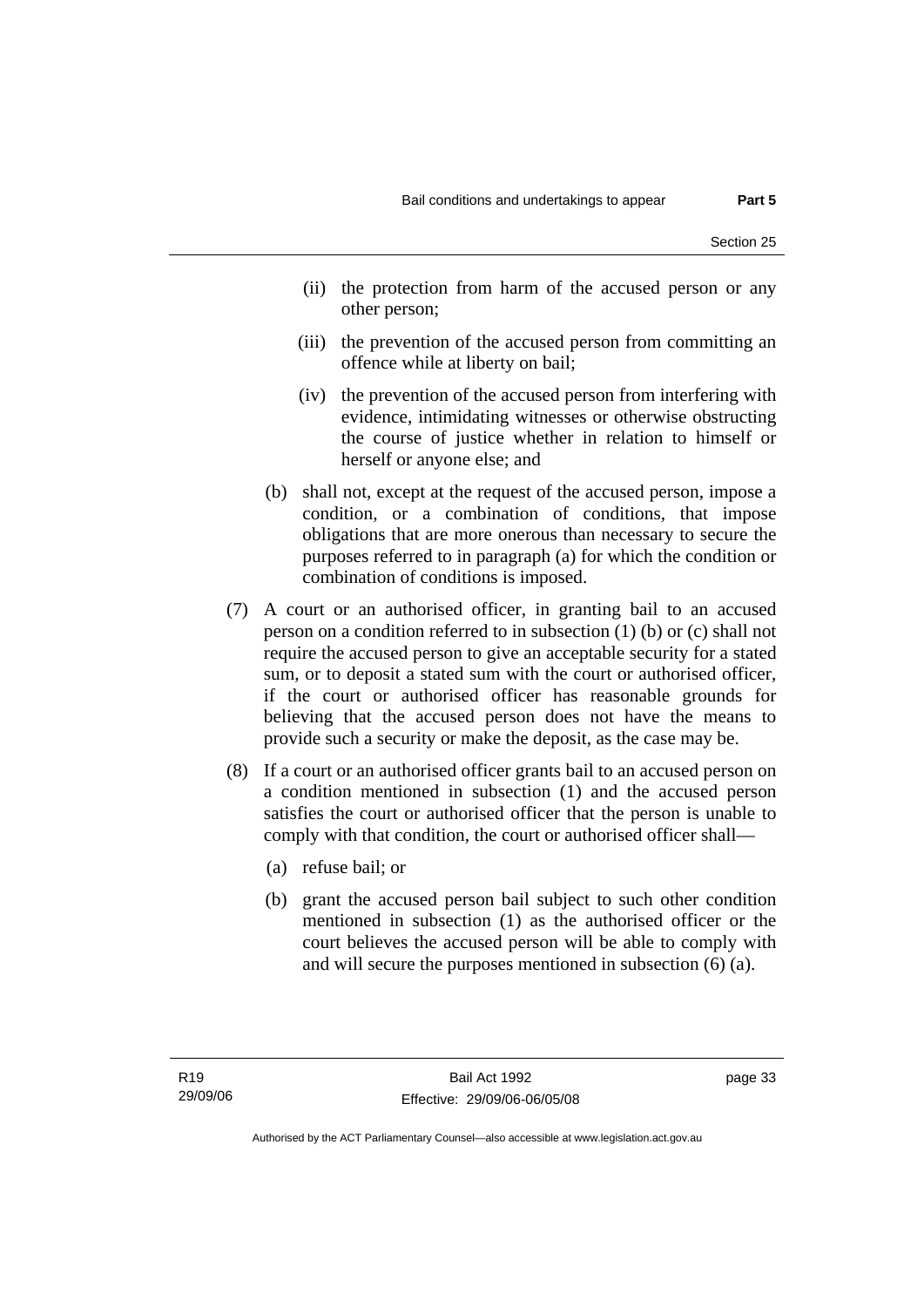Section 26

(9) In this section:

*premises* includes—

- (a) any land; and
- (b) any structure, building, vehicle, vessel or place (whether built on or not); and
- (c) any part of such a structure, building, vehicle, vessel or place.

#### **26 Conditions on which bail may be granted to children**

- (1) The following conditions may be imposed on the grant of bail to a child—
	- (a) the conditions mentioned in section 25 (1) (other than a requirement mentioned in section 25 (4) (e)); and
	- (b) any other conditions that the court or authorised officer considers appropriate—
		- (i) having regard to the principles in the *Children and Young People Act 1999*, section 68; and
		- (ii) considering, as a primary consideration, the best interests of the child.
- (2) Without limiting section 25 (1), the requirements that a child may be required to comply with about his or her conduct while released on bail include a requirement that the child—
	- (a) accept supervision by the chief executive under the *Children and Young People Act 1999,* chapter 6 (Young offenders); and

R19 29/09/06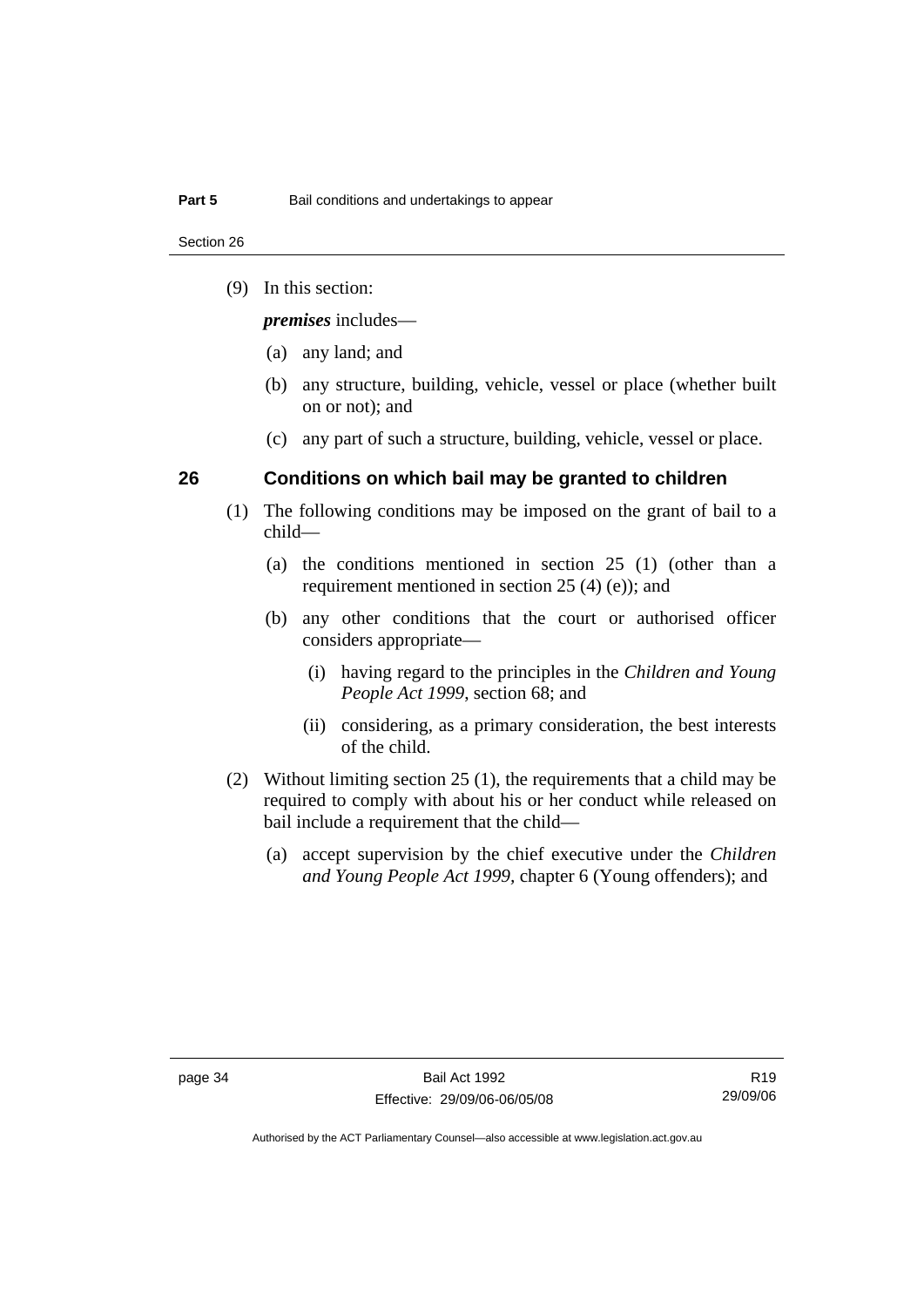(b) comply with any reasonable direction of the chief executive.

#### **Examples of directions**

- 1 a direction to attend a program
- 2 a direction to comply with an order for assessment or a treatment order made by the mental health tribunal
- 3 a direction to attend drug or alcohol counselling.
- *Note* An example is part of the Act, is not exhaustive and may extend, but does not limit, the meaning of the provision in which it appears (see Legislation Act, s 126 and s 132).
- (3) A court or an authorised officer shall, in considering the release on bail of an accused person who is a child, consider the conditions for the release of the person that are mentioned in section 25 (1) in the sequence in which they are mentioned in that subsection.
- (4) A court or an authorised officer, in granting bail to an accused person who is a child—
	- (a) may not impose a condition referred to in section 25 (1) unless the court or the authorised officer is of the opinion that the imposition of the condition is—
		- (i) necessary to secure 1 or more of the purposes mentioned in section 25 (6) (a) (i), (ii), (iii) and (iv) (the *relevant purposes*); or
		- (ii) in accordance with the principles under the *Children and Young People Act 1999*, section 68 (the *relevant principles*); and
	- (b) may not, except at the request of the accused person, impose a condition, or a combination of conditions, that puts a greater obligation on the accused than is—
		- (i) necessary to secure the relevant purposes; or
		- (ii) in accordance with the relevant principles.
- (5) Section 25 (7) applies in relation to a grant of bail under this section.

| R <sub>19</sub> | Bail Act 1992                | page 35 |
|-----------------|------------------------------|---------|
| 29/09/06        | Effective: 29/09/06-06/05/08 |         |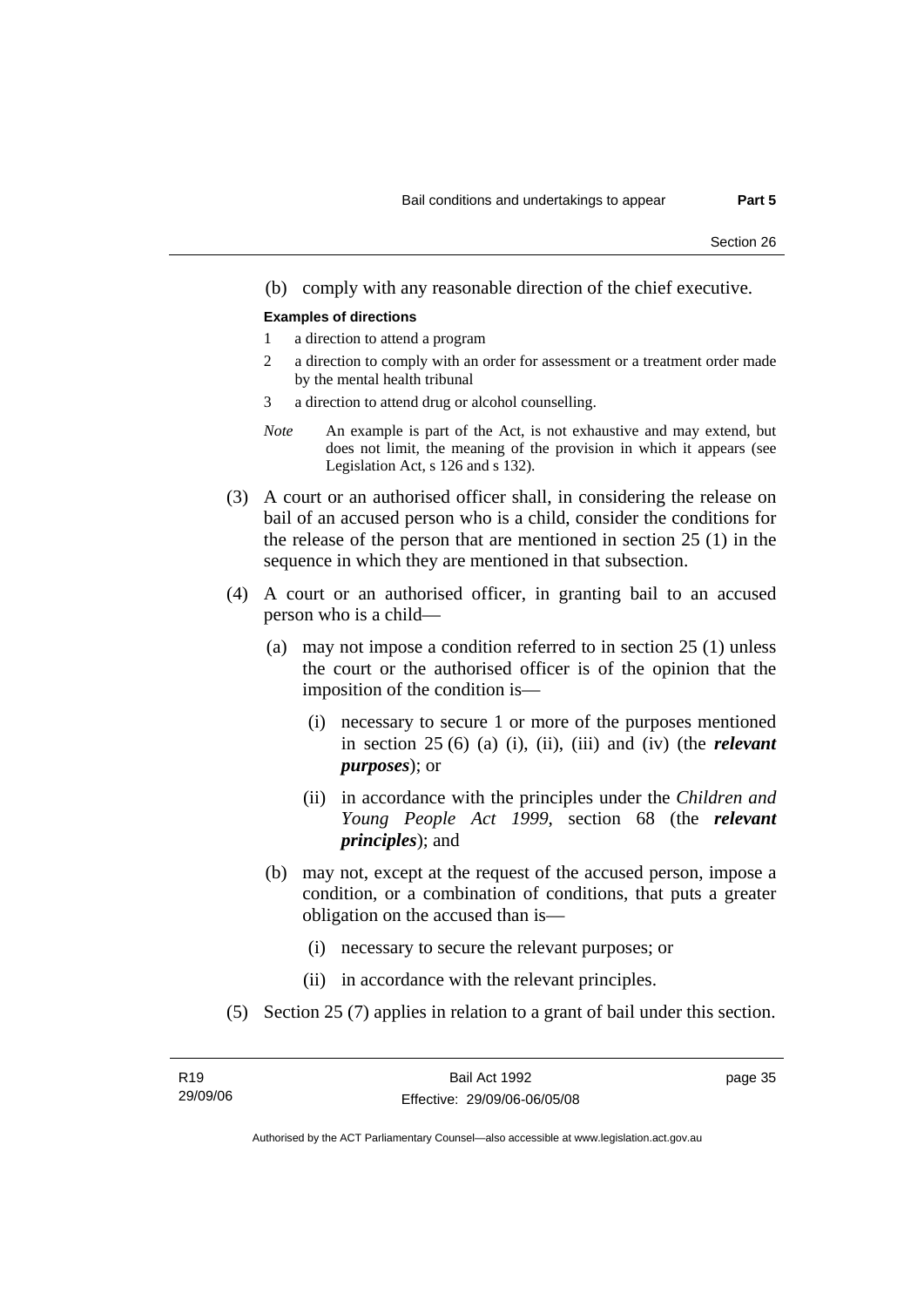Section 27

- (6) If a court or an authorised officer grants bail to an accused person who is a child on a condition referred to in section 25 (1) and the accused person satisfies the court or authorised officer that the person is unable to comply with that condition, the court or authorised officer shall—
	- (a) refuse bail; or
	- (b) grant the accused person bail subject to the other conditions referred to in subsection (1) that the court or authorised officer believes the accused person will be able to comply with and will secure the purposes mentioned in subsection (4) (a) (i) and (ii).

#### **27 Recording of certain bail decisions**

- $(1)$  If—
	- (a) a judge or magistrate hears an application by an accused person for bail, or release from custody without bail; or
	- (b) an authorised officer is required to consider whether to grant bail to an accused person, or to release an accused person from custody without bail;

he or she shall record, or cause to be recorded, his or her reasons for the decision.

 (2) If a judge, a magistrate or an authorised officer decides to grant bail to an accused person subject to a condition mentioned in section 25 (1) otherwise than in accordance with a request of an accused person that bail be granted on that condition, or on conditions that include that condition, the judge, magistrate or authorised officer shall record, or cause to be recorded, his or her reasons for deciding—

R19 29/09/06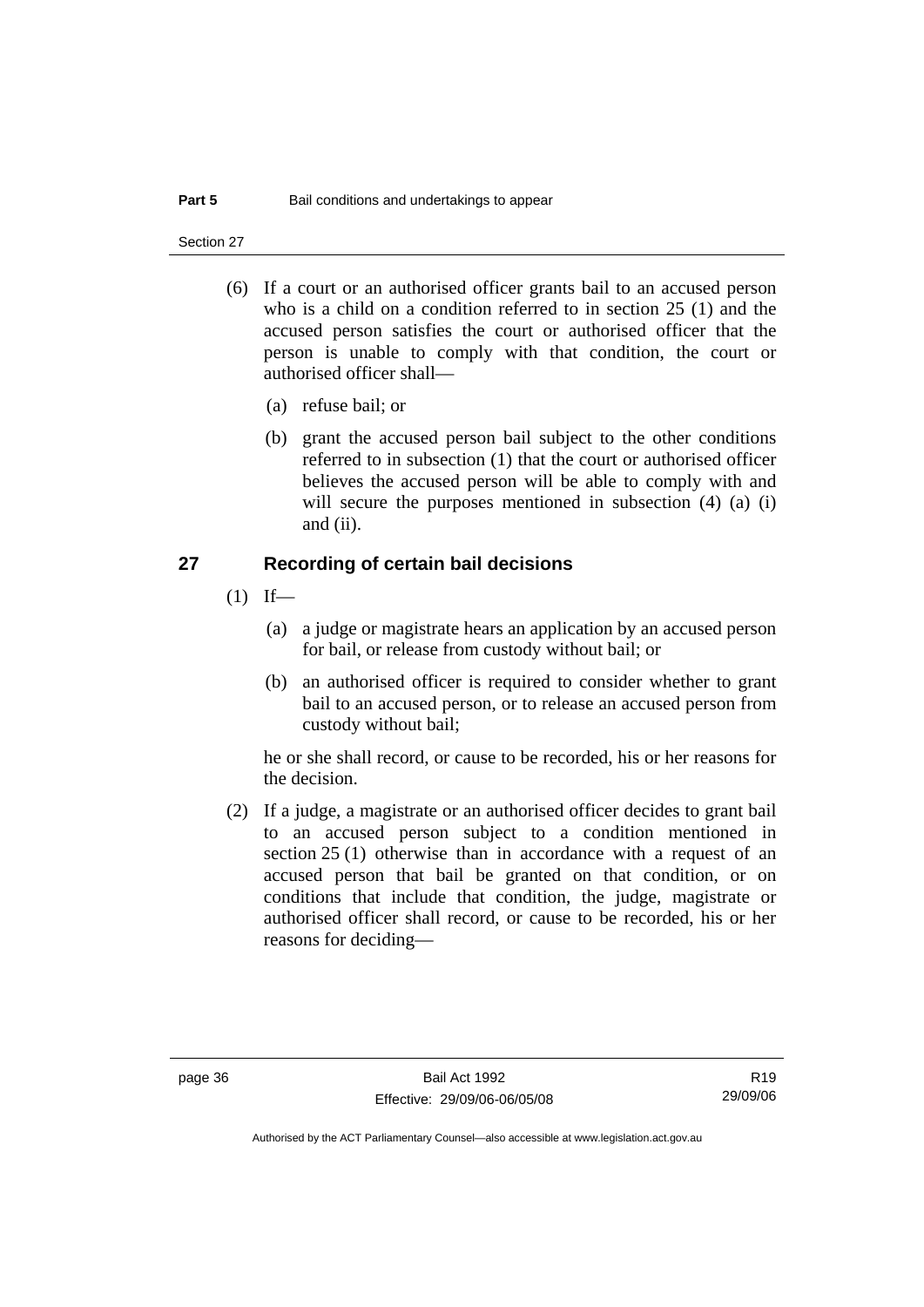- (a) that the imposition of a condition mentioned in that subsection was necessary to secure the purposes of whichever of section  $25(6)$  (a) and section  $26(4)$  (a) applies to the accused person; and
- (b) if the condition is a condition referred to in section 25 (1) (other than a condition mentioned in section  $25(1)(a)$ —that the imposition of a condition under the earlier paragraph or paragraphs of that subsection would be unlikely to secure the purposes of whichever of section 25 (6) (a) and section 26 (4) (a) applies to the accused person.

#### **28 Undertakings to appear**

- (1) A person may be released on bail only if the person gives a written undertaking—
	- (a) to appear before a stated court at the place, date and time—
		- (i) stated in the undertaking; or
		- (ii) notified to the person by a police officer; and
	- (b) to comply with the bail conditions (if any).
	- *Note* If a form is approved under s 58 for an undertaking, the form must be used.
- (2) For a continuation of bail, the person may undertake to appear at any time when, and at any place where, proceedings in relation to the offence with which the person has been charged may be continued.
- (3) An undertaking may be given in relation to more than 1 offence.
- (4) A court must accept an undertaking given under this section as proof of the matters stated in it if there is no evidence to the contrary.
- (5) Subsection (1) (a) does not apply to a person in relation to a breach of the peace or apprehended breach of the peace if no further appearance is required.

page 37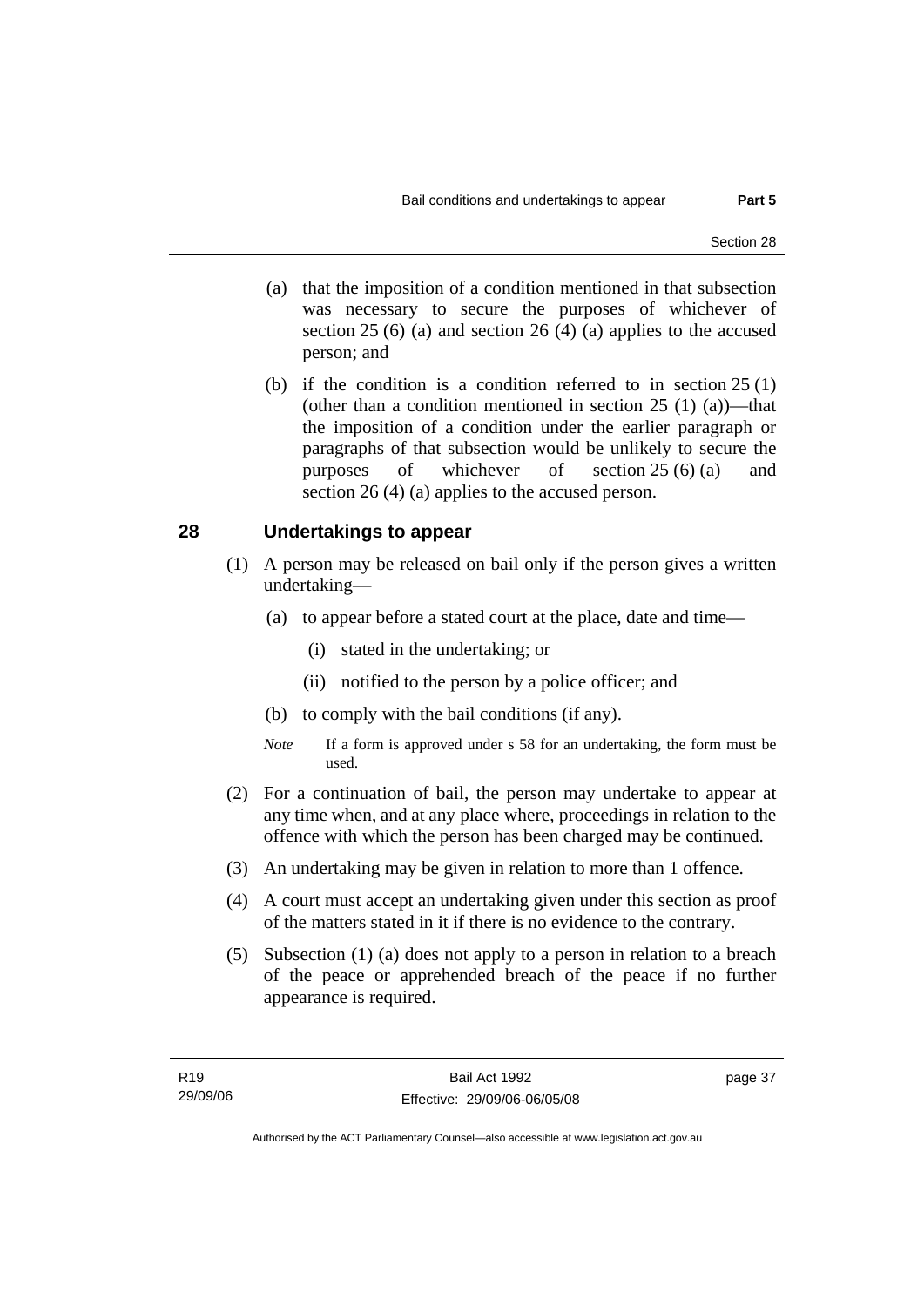Section 30

#### **30 Accused person may be excused from attendance before court**

- (1) If a person has given an undertaking to appear before a court under section 28 (1), the court may, on application made by or on behalf of that person, by order excuse the person from attendance before the court to answer the charge in relation to which bail has been granted or for any other purpose in relation to the proceedings relating to the charge.
- (2) An order under subsection (1) may be made—
	- (a) whether or not any evidence has been given in the proceedings; and
	- (b) whether or not the applicant for the order is before the court or has attended before the court in relation to the proceedings.
- (3) A court shall not make an order under subsection (1) unless it has been informed, by or on behalf of the applicant, that the applicant is represented by a lawyer for the purposes of the proceedings.
- (4) A court may, at any time during proceedings in relation to which an order has been made in relation to a person under subsection (1), direct the informant or the registrar of the court to serve the person in relation to whom the order has been made with a written notice requiring him or her to attend before the court, for the purposes of those proceedings, on a day and at a time and place stated by the court.

*Note 1* For how documents may be served, see the Legislation Act, pt 19.5.

*Note* 2 If a form is approved under s 58 for a notice, the form must be used.

 (5) If a person on whom a notice under subsection (4) has been served does not attend before the court in accordance with the requirements of the notice, the court may issue a warrant for the arrest of the person and for bringing the person before the court at the time and place specified in the warrant.

R19 29/09/06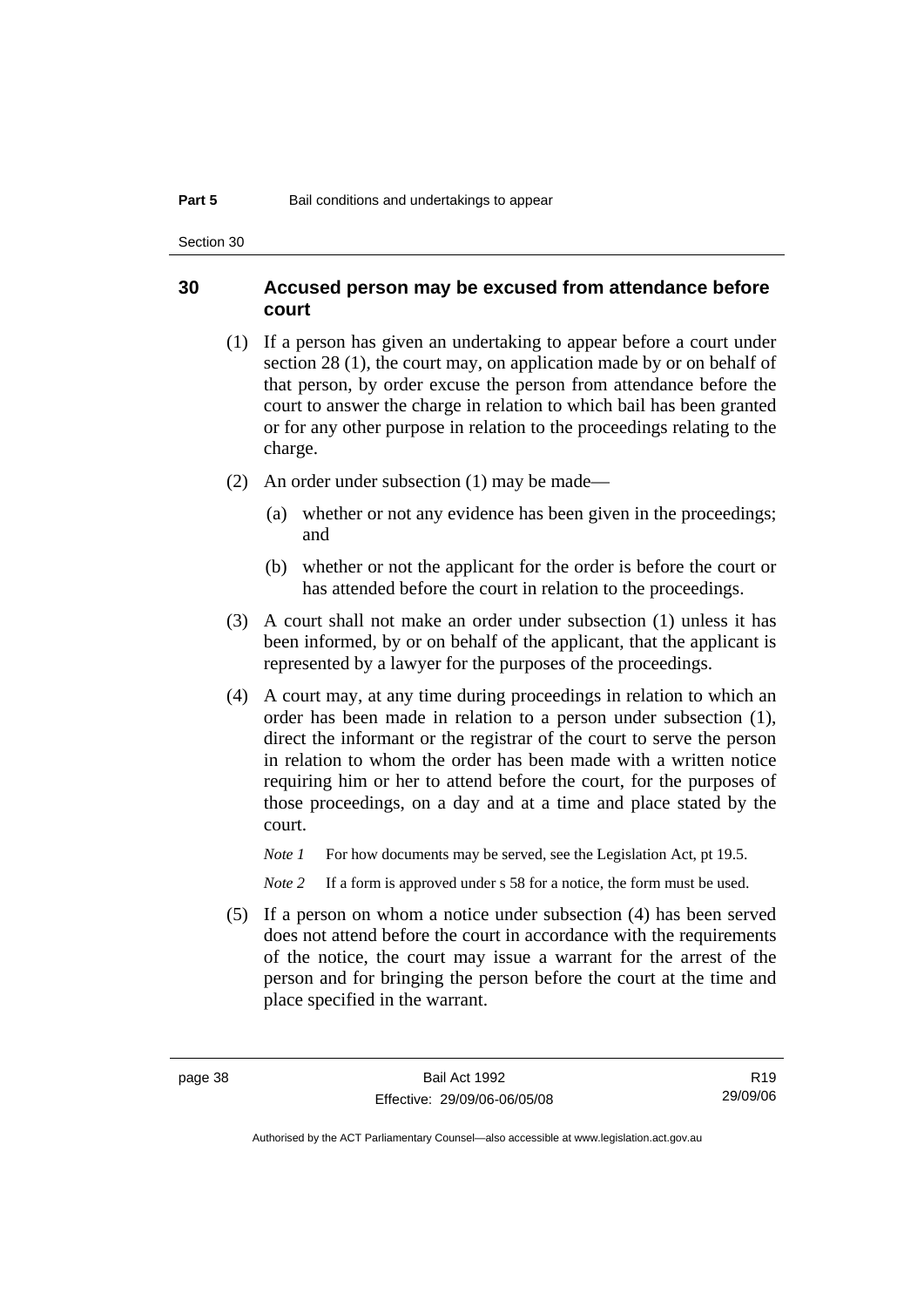- $(6)$  If—
	- (a) a person has been discharged from custody on bail; and
	- (b) an order is made under subsection (1) excusing the person from attendance before the court in accordance with his or her undertaking to appear; and
	- (c) the person does not appear before the court at the place, date and time required under that undertaking;

the person shall not be taken to have failed to comply with a condition of his or her bail only because the person did not so attend before the court and bail continues subject to any condition other than a condition requiring the person to attend before the court.

#### **31 Bail requirements**

- (1) An undertaking to appear may be given to—
	- (a) a court; or
	- (b) a registrar or deputy registrar; or
	- (c) an authorised officer; or
	- (d) for an accused person who is at a correctional centre or a NSW correctional centre—the person in charge of the centre.
- (2) An amount may be deposited, or security given, in accordance with a bail condition, to—
	- (a) a court; or
	- (b) registrar or deputy registrar; or
	- (c) an authorised officer.
- (3) In this section:

*deposit* includes a payment by cash or electronic funds transaction. *security* includes security given by way of bond or bank guarantee.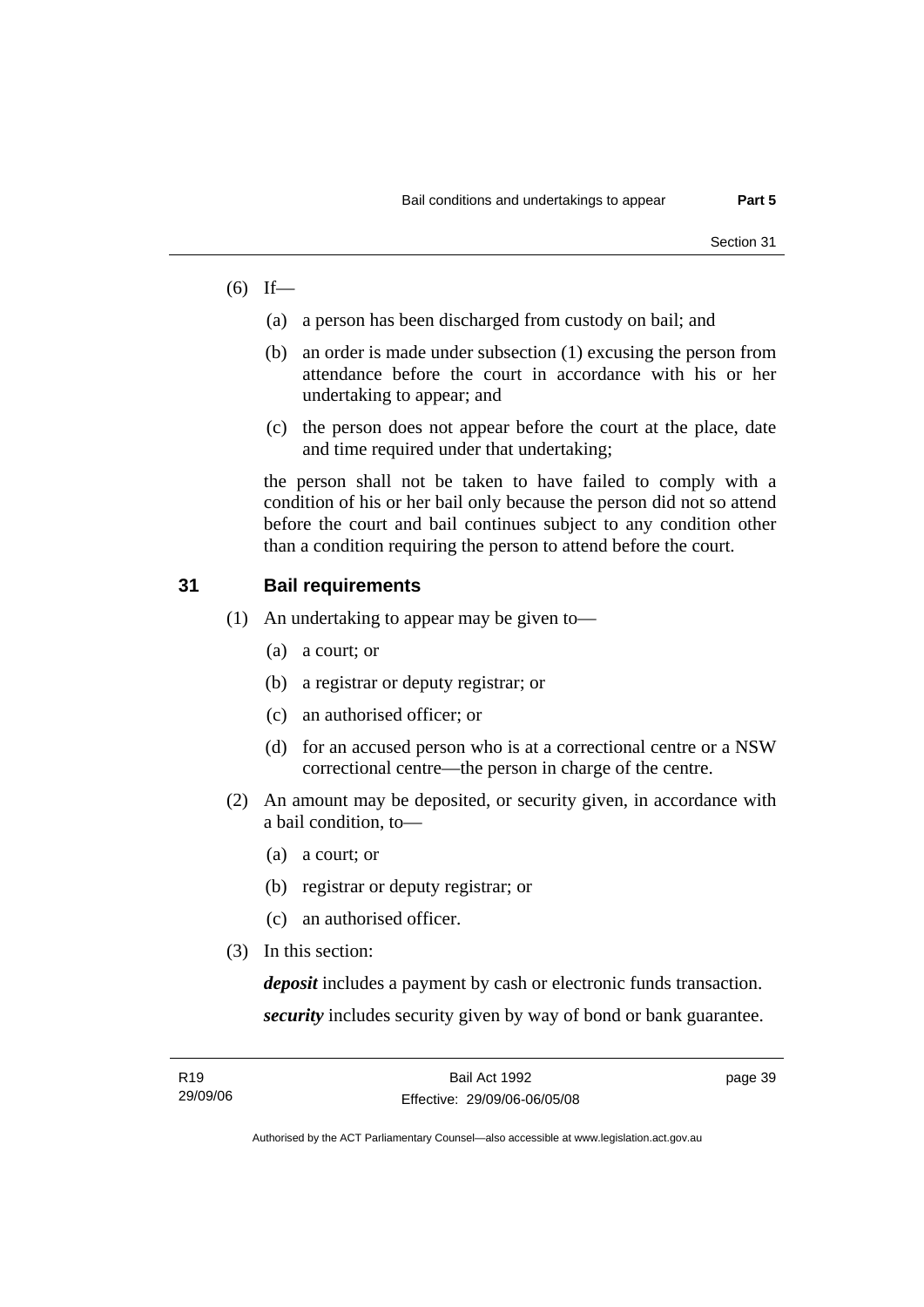Section 32

#### **32 Acceptable people and security for bail**

- (1) A court or authorised officer imposing a condition on bail may decide—
	- (a) the person, people or class of people who are acceptable people for a condition mentioned in section  $25(1)$  (b) or (c); and
	- (b) the number of people required for the condition; and
	- (c) the security acceptable for a condition mentioned in section 25 (1) (b) (ii).
- (2) If a decision has not been made when the undertaking to appear is given, the court or person to whom the undertaking to appear is given may decide.
- (3) Without limiting subsections (1) and (2), an acceptable person for a condition includes an entity prescribed by regulation for this subsection.

#### **33 Continuation of bail and undertakings**

- (1) If an accused person has given an undertaking to appear at a place, date and time at which proceedings in relation to the offence may be continued, whether on any adjournment, postponement or other deferment of the proceedings, or by way of committal, a court may continue the bail already granted in relation to the offence, whether or not the accused person is present in court.
- (2) If bail is continued under subsection (1), the undertaking to appear and the bail conditions continue to apply, except to the extent that the undertaking or condition otherwise provides or the court otherwise orders.
	- *Note* A court continuing bail must give notice of the continuation, bail conditions and place, date and time to which the proceedings are adjourned, postponed or deferred (see s 34 (4)).

R19 29/09/06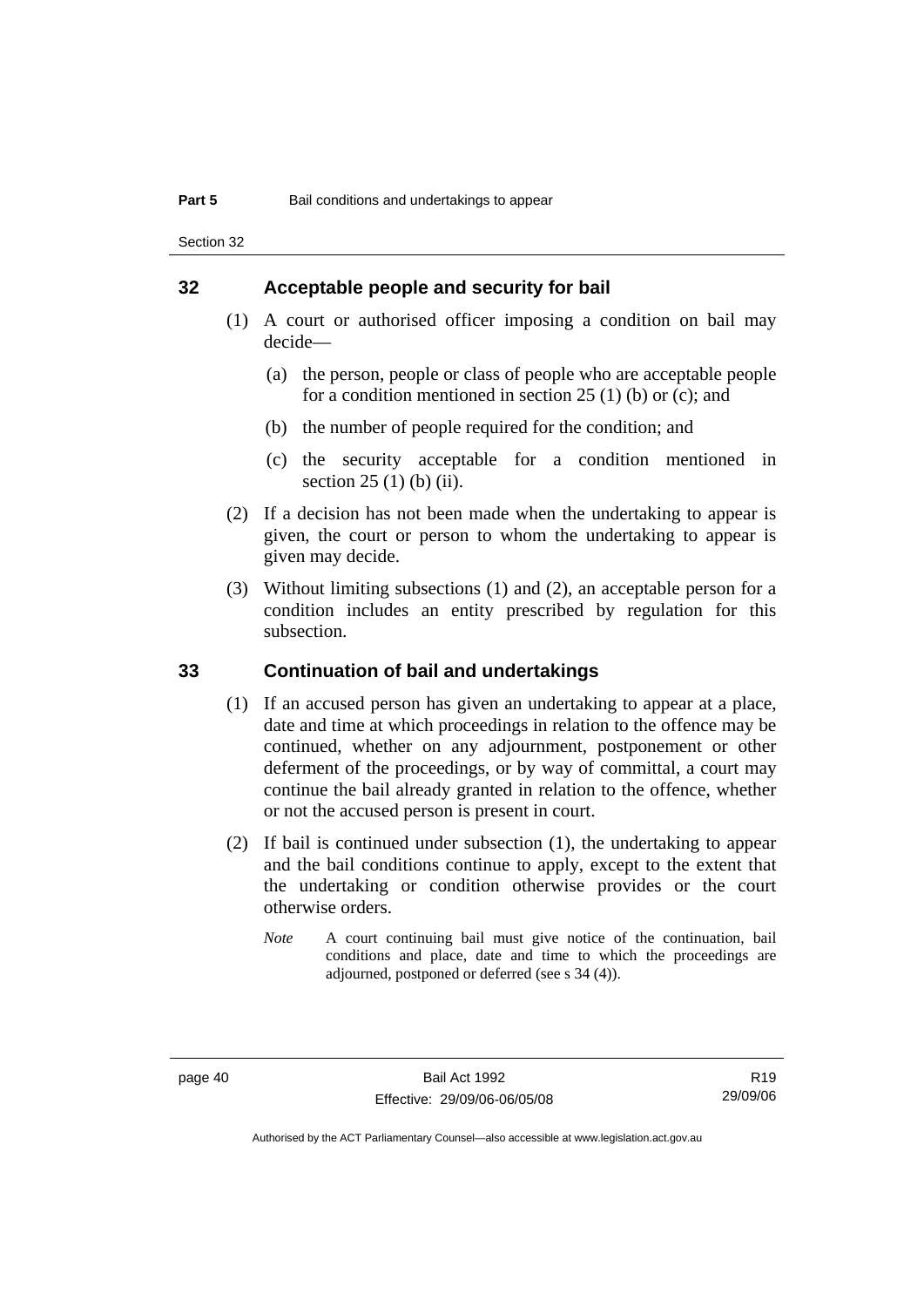- (3) If no direction is made by the court in relation to bail, whether or not the accused person appears in accordance with the undertaking—
	- (a) the court is taken to have continued bail; and
	- (b) the undertaking to appear and any bail conditions continue to apply.
- (4) If the hearing of a charge against an accused person is adjourned or postponed, the court may—
	- (a) continue the person's bail; or
	- (b) make another order about bail.
- (5) However, if a deposit has been made, or security given, by a surety in accordance with a bail condition, the court must not continue bail without the surety's consent unless it is a condition of bail that the deposit or security continues to apply if bail is continued.
- (6) If bail is continued—
	- (a) the undertaking to appear is taken to be an undertaking to appear an any time when, and at any place where, proceedings in relation to the offence with which the person has been charged may be continued; and
	- (b) any bail conditions continue to apply.
- (7) If an accused person has been released on bail and the court is satisfied that the accused person is because of illness or accident or other sufficient cause unable to appear personally before the court on the day when the person is required to appear, the court may, in the absence of the accused person, order the person to be further remanded to the place, date and time that the court considers appropriate and may order that the undertaking to appear given by the accused person and any agreement entered into under a condition of the grant of bail be continued so as to require the appearance of the accused person at every place, date and time to

page 41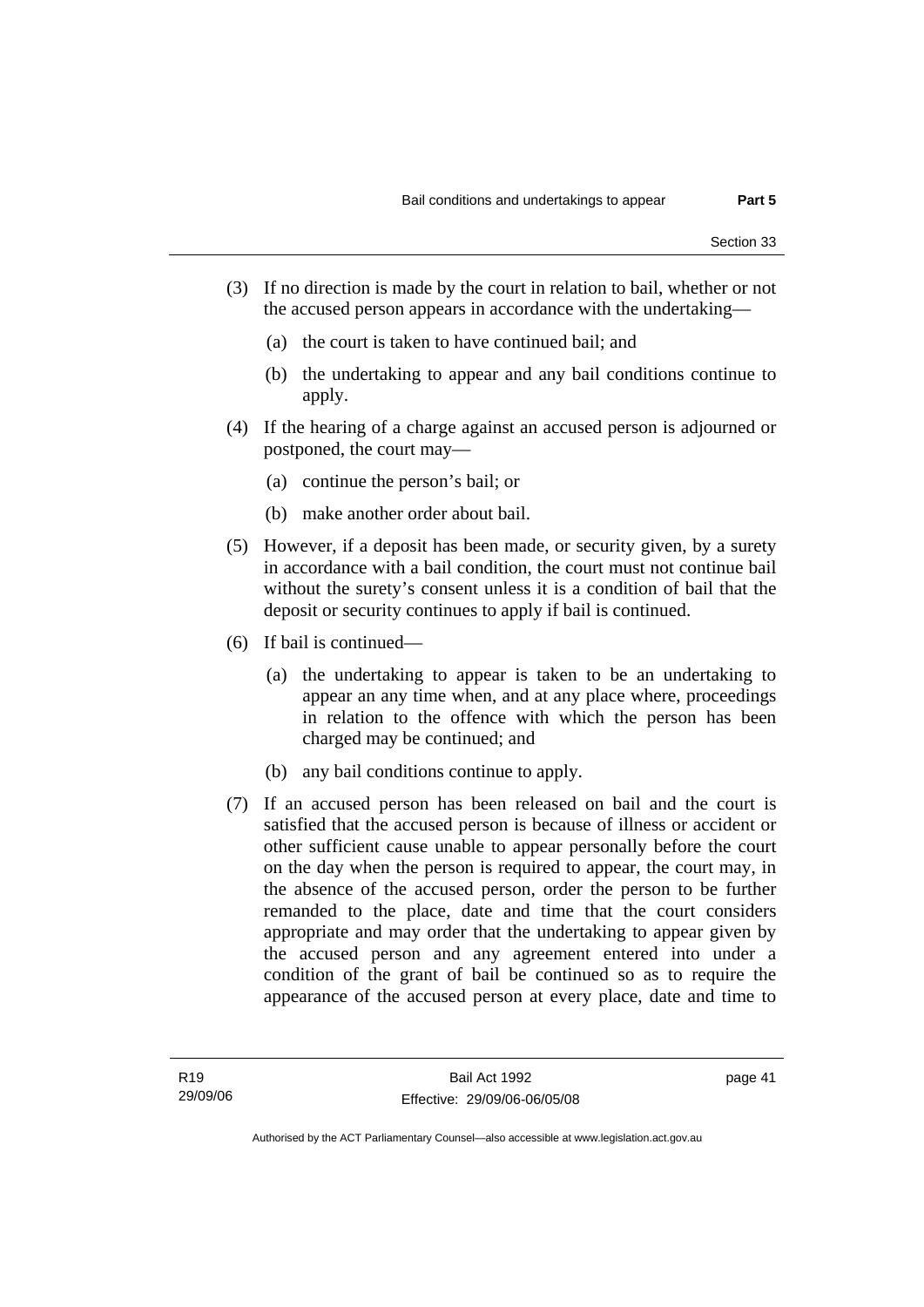Section 34

which the accused person is remanded or the hearing adjourned, postponed or otherwise deferred.

#### **34 Written notice of conditions of bail**

 (1) A court or authorised officer granting bail to an accused person shall give, or cause to be given, to the accused person a written notice setting out the obligations of the accused person about the conditions of his or her bail and the consequences of any failure by the person to comply with those conditions and shall be satisfied before releasing the accused person, or causing the accused person to be released, that the person will comply with the conditions.

- (2) A court or an authorised officer granting bail to an accused person with a surety or sureties for his or her appearance to answer the charges against the person shall give, or cause to be given, to the surety or each of the sureties, as the case may be, written notice of the obligations of the accused person about the conditions of his or her bail and the consequences of any failure by the person to comply with those conditions and shall be satisfied before releasing the accused person, or causing the accused person to be released, that the surety or each of the sureties, as the case may be, understands the nature and extent of the obligations of the accused person under the conditions of his or her bail and the consequences of any failure by the person to comply with them.
- (3) If a bail condition is imposed or varied on a review under part 6 of a decision made in relation to bail, the court or authorised officer imposing or varying the condition shall—
	- (a) give, or cause to be given, to the accused person a written notice setting out the obligations of the accused person about the condition and the consequences of any failure by the person to comply with the condition and shall be satisfied that the accused person will comply with the condition; and

R19 29/09/06

*Note* If a form is approved under s 58 for a notice under this section, the form must be used.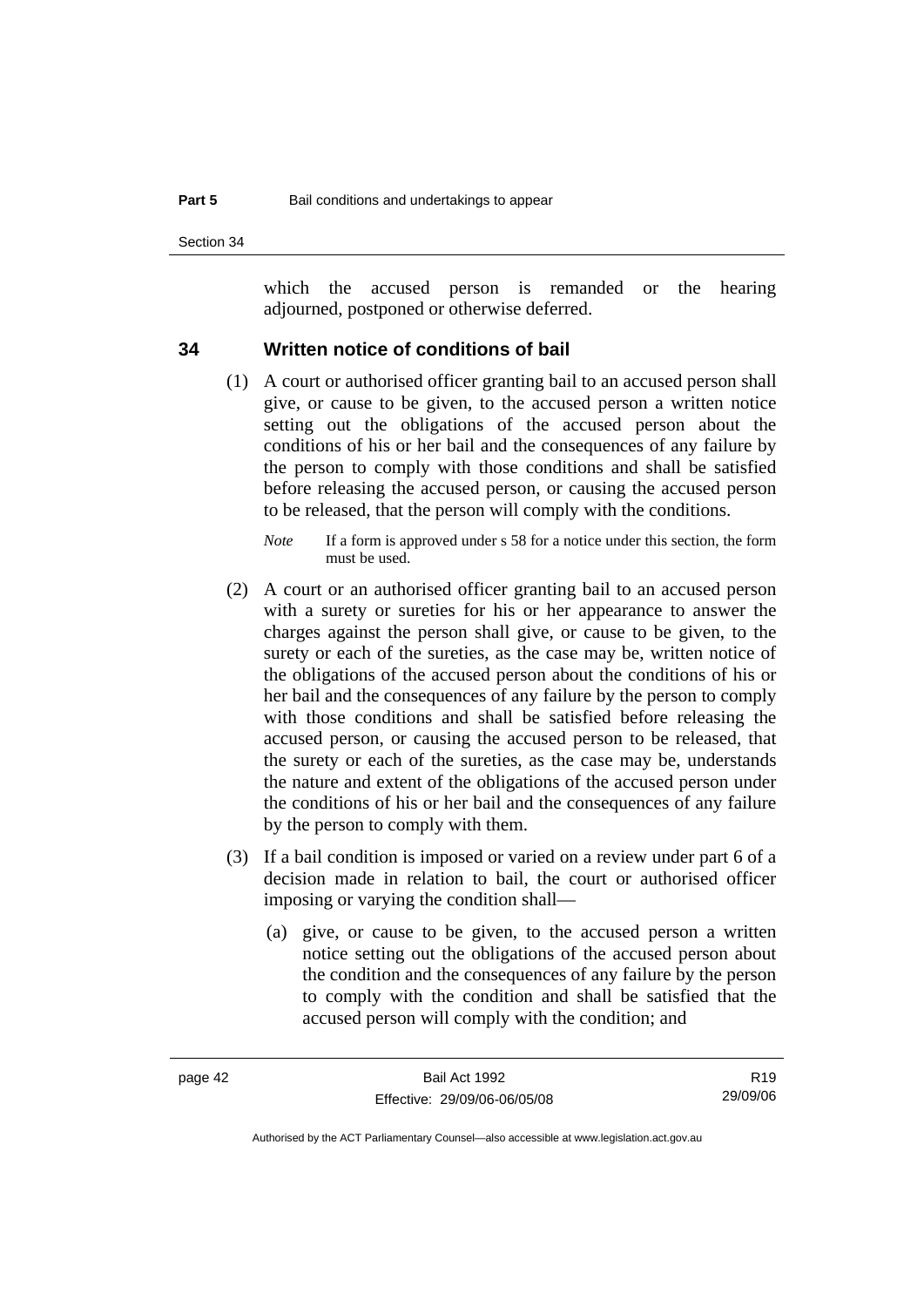- (b) give, or cause to be given, to each surety (if any) for the appearance of the accused person to answer the charges against the person a written notice of the obligations of the accused person about the condition and the consequences of any failure by the person to comply with it and shall be satisfied that each surety understands the nature and extent of the obligations of the accused person under the condition and the consequences of any failure by the person to comply with it.
- (4) A court continuing bail on an adjournment or a postponement of proceedings shall forthwith give, or cause to be given, to the accused person a written notice that—
	- (a) states that bail is continued until the hearing is resumed or stated; and
	- (b) states the conditions on which bail is presently allowed; and
	- (c) states the place, date and time to which the proceedings are adjourned or postponed or states that the proceedings are adjourned or postponed to a place, date and time that are from time to time stated in a notice given or sent to the accused person as prescribed by regulation.

#### **36 Discharge of surety**

- (1) A surety may, at any time apply to be discharged from his or her liability under a bail condition—
	- (a) if bail has been granted by a court—
		- (i) to the court that granted bail; or
		- (ii) to the court of appearance; or
	- (b) if bail has been granted by an authorised officer—to the court of appearance.
- (2) However, an application may not be made if the person granted bail has failed to comply with a bail condition or undertaking to appear.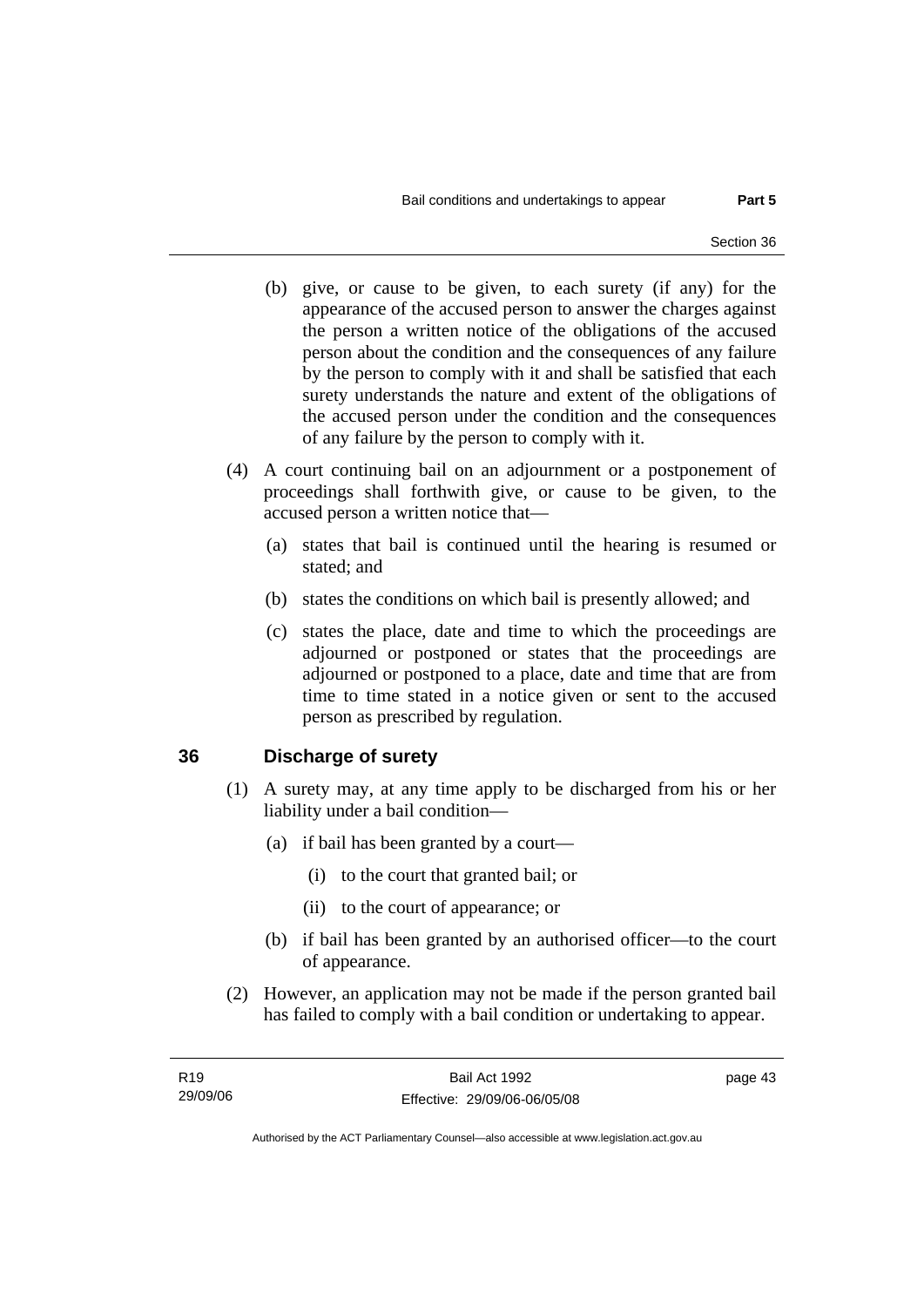Section 37

- (3) If the person granted bail is not in custody or before the court when the application is made, the court must—
	- (a) issue a warrant to apprehend the person and bring the person before the court; or
	- (b) issue a summons for the person's appearance before the court.
- (4) On the person's appearance before the court, the court must, unless the court considers it would be unjust to do so—
	- (a) direct that the applicant be discharged from his or her liability; and
	- (b) release the security or deposit.
- (5) If the court discharges the applicant from liability, the court may—
	- (a) impose further bail conditions; and
	- (b) remand the person granted bail into custody until the further conditions are satisfied.
- (6) In this section:

*court of appearance* means the court before which the accused person is required to appear in accordance with his or her undertaking to appear.

#### **37 Payment of amounts to Territory**

- (1) This section applies if—
	- (a) a person granted bail fails to appear in court in accordance with his or her undertaking; and
	- (b) a bail condition mentioned in section 25 (1) (b) or (c) requires the person or someone else (the *person required to pay*) to pay, or forfeit, an amount to the Territory if the person fails to appear.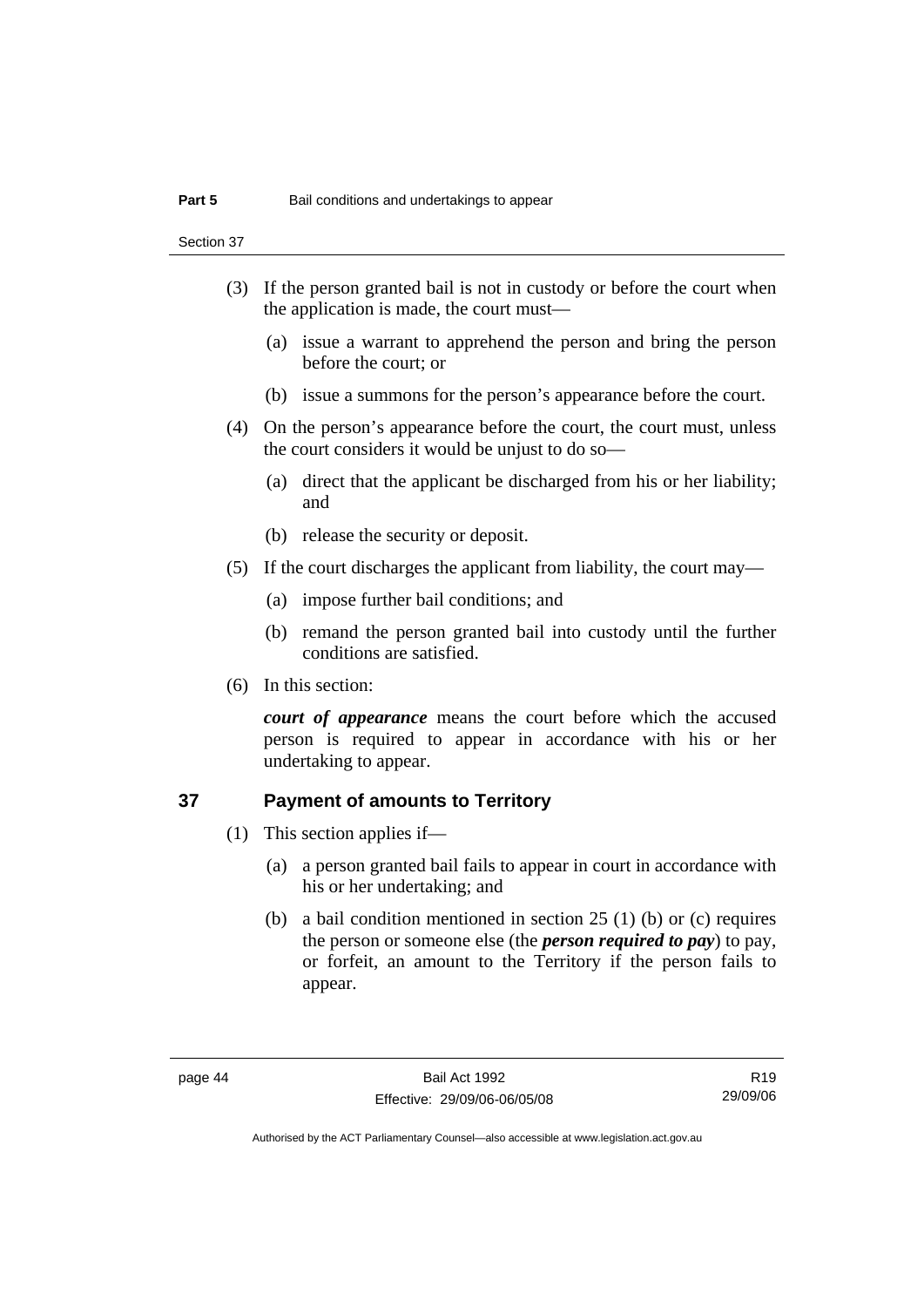- (2) If the amount has been deposited in accordance with a condition mentioned in section 25 (1) (c), the amount is forfeited to the Territory.
- (3) If the amount has not been deposited, the court may order the person required to pay to pay the amount to the Territory.
- (4) Notice of the order must be given to the person required to pay as soon as practicable.

*Note* For how documents may be served, see the Legislation Act, pt 19.5.

- (5) If, after the end of 28 days after the day the notice is given, the amount has not been paid the amount may be recovered under the *Magistrates Court Act 1930*, division 3.9.2 (Enforcement of fines) as if it were a fine within the meaning of that division.
- (6) Subsection (4) applies to an amount even if the amount exceeds \$50 000.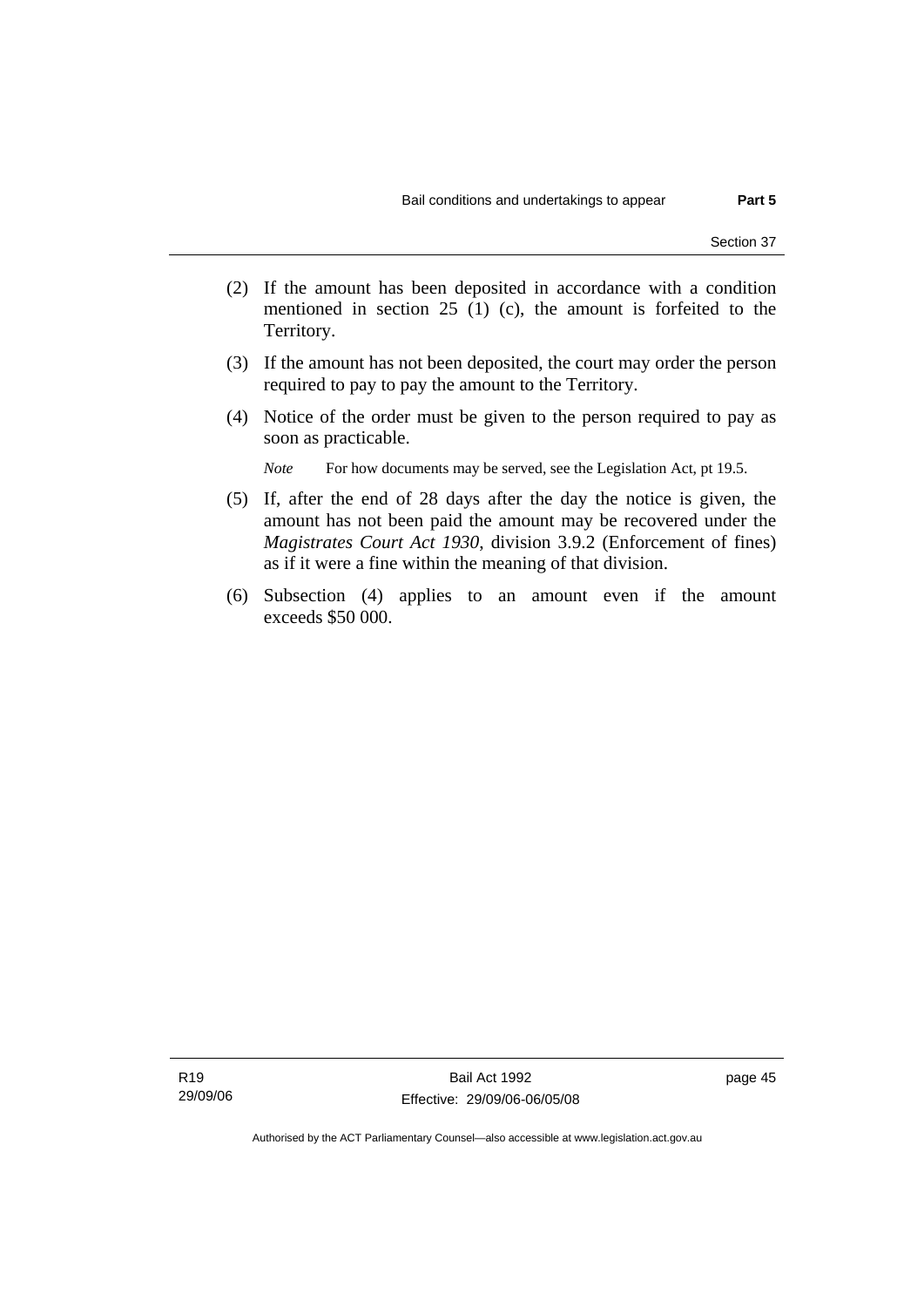# **Part 6 Review of bail decisions**

### **Division 6.1 Review of decisions by authorised officers**

### **38 Review by authorised officers**

- (1) If an authorised officer makes a decision under part 4 in relation to bail for an accused person that is—
	- (a) a decision to refuse to grant bail to the accused person; or
	- (b) a decision to grant bail to the accused person subject to 1 or more bail conditions;

the accused person may request a review of that decision by the authorised officer who made the decision or any other authorised officer.

 (2) If an application for a review of a bail decision is made to an authorised officer under subsection (1), the authorised officer shall as soon as possible conduct a review of the decision.

### **39 Exercise of power to review**

- (1) The power to review a decision under this division includes a power to confirm or vary a decision or to substitute another decision.
- (2) A decision as varied or substituted must be in conformity with this Act.
- (3) If, on a review of a decision under this division, the authorised officer varies the decision or substitutes another decision, section 27 applies in relation to the decision as varied or substituted as if the decision had been made by the authorised officer under part 4.

R19 29/09/06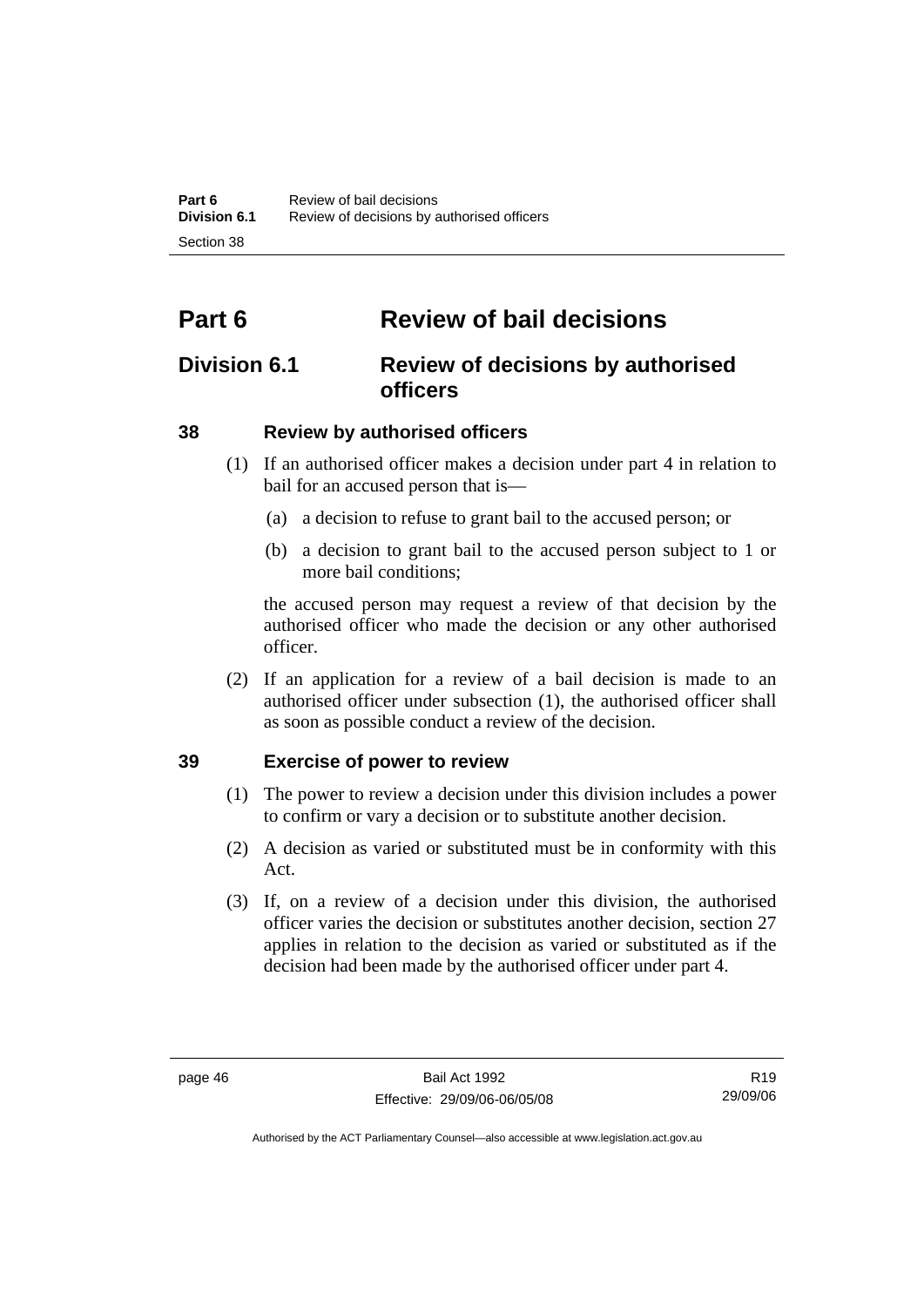- (4) An authorised officer may refuse to entertain a request to review a decision under this division if the authorised officer is satisfied that the request is frivolous or vexatious.
- (5) A regulation may—
	- (a) prescribe the way of making a request for the review of a decision under this division; and
	- (b) prescribe procedures for the conduct of a review under this division; and
	- (c) limit the time within which, and the circumstances in which, an accused person may apply for a review of a decision under this division; and
	- (d) limit the number of applications that may be made for the review of a bail decision under this division.

### **40 Limitation on power of authorised officer to review**

An authorised officer may not, under this division—

- (a) review a decision in circumstances if, had the decision not been made, the authorised officer would be prohibited from making a decision in relation to the grant of bail; or
- (b) review a decision that has been reviewed by a court.

### **Division 6.2 Review of decisions by courts**

#### **41 Right of review of bail decisions**

An accused person or the informant may apply under this division for review of any decision by a court or an authorised officer in relation to bail.

page 47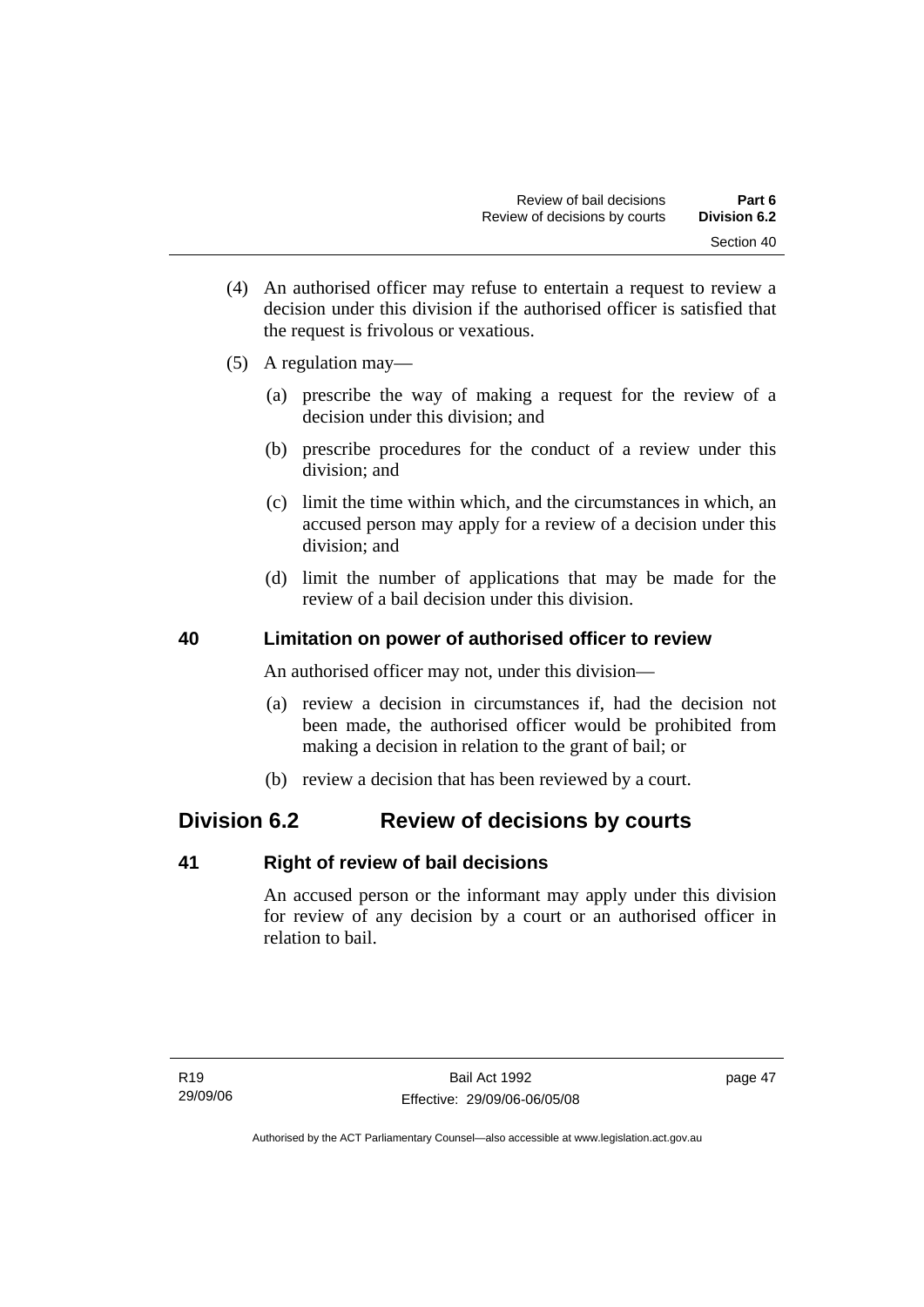### **41A Court may review on its own initiative**

- (1) A court that has made a decision in relation to bail may review the decision on its own initiative if the court considers it is in the interests of justice to do so.
- (2) The court may issue a warrant for the arrest of the person and for bringing the person before the court at the time and place stated in the warrant.

### **42 Power of Magistrates Court to review**

- (1) The Magistrates Court may, on application under this division, review any decision of an authorised officer or the Magistrates Court (however constituted) in relation to bail.
- (2) However, the Magistrates Court may review the decision only if the application for review is based on—
	- (a) a significant change in circumstances relevant to the granting of bail; or
	- (b) the availability of fresh evidence or information of material significance to the granting of bail to the person that was unavailable on the most recent application in relation to bail.
- (3) The power of the Magistrates Court to review a decision under this section may be exercised whether or not any power to review the decision under section 38 has been exercised or been sought to be exercised.

#### **43 Power of Supreme Court to review**

- (1) The Supreme Court may, on application under this division, review any decision of an authorised officer, the Magistrates Court or the Supreme Court (however constituted) in relation to bail.
- (2) However, the Supreme Court may review the decision only if the application for review is based on—

R19 29/09/06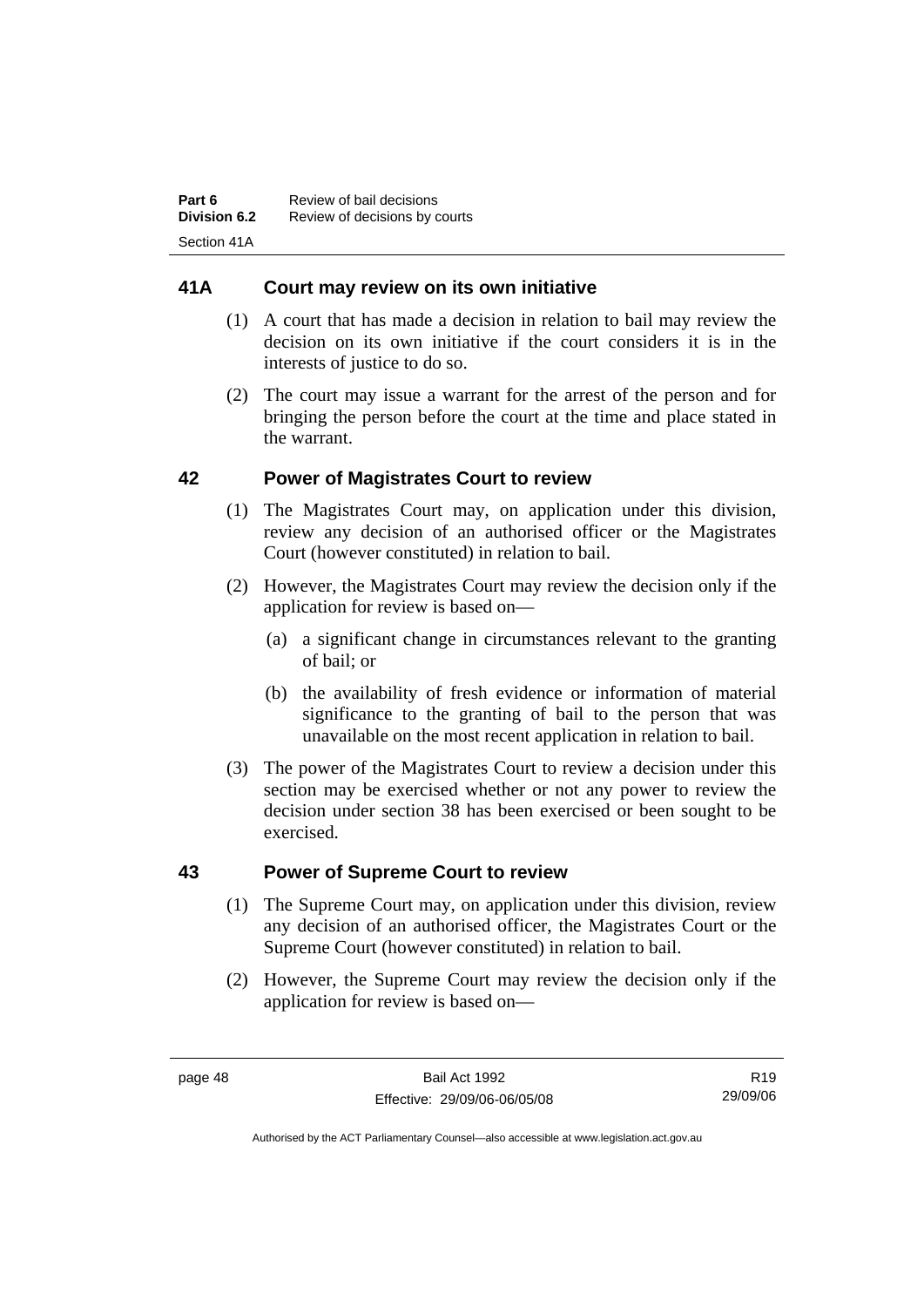- (a) a significant change in circumstances relevant to the granting of bail; or
- (b) the availability of fresh evidence or information of material significance to the granting of bail to the person that was unavailable on the most recent application in relation to bail.
- (3) The power of the Supreme Court to review a decision under this section may be exercised whether or not any power to review the decision under section 38 or section 42 has been exercised or has been sought to be exercised.

### **45 Exercise of power to review**

- (1) The power to review a decision under this division includes a power to confirm or vary the decision or to substitute another decision.
- (2) A decision as varied or substituted shall be in conformity with this Act.
- (3) The review of a decision shall be by way of rehearing and evidence or information in addition to, or in substitution for, the evidence or information given or obtained on the making of the decision may be given or obtained on the review.
- (4) If, on a review of a decision under this division the court varies the decision or substitutes another decision, section 27 applies in relation to the decision as varied or substituted as if that decision had been given by the court in relation to an application for bail.
- (5) If, on a review of a decision under this division, bail for an accused person is revoked, the court may, by warrant, commit the person into custody.
- (6) If, on a review of a decision under this division—
	- (a) bail is granted without any condition being imposed but the accused person has not given an undertaking to appear; or

page 49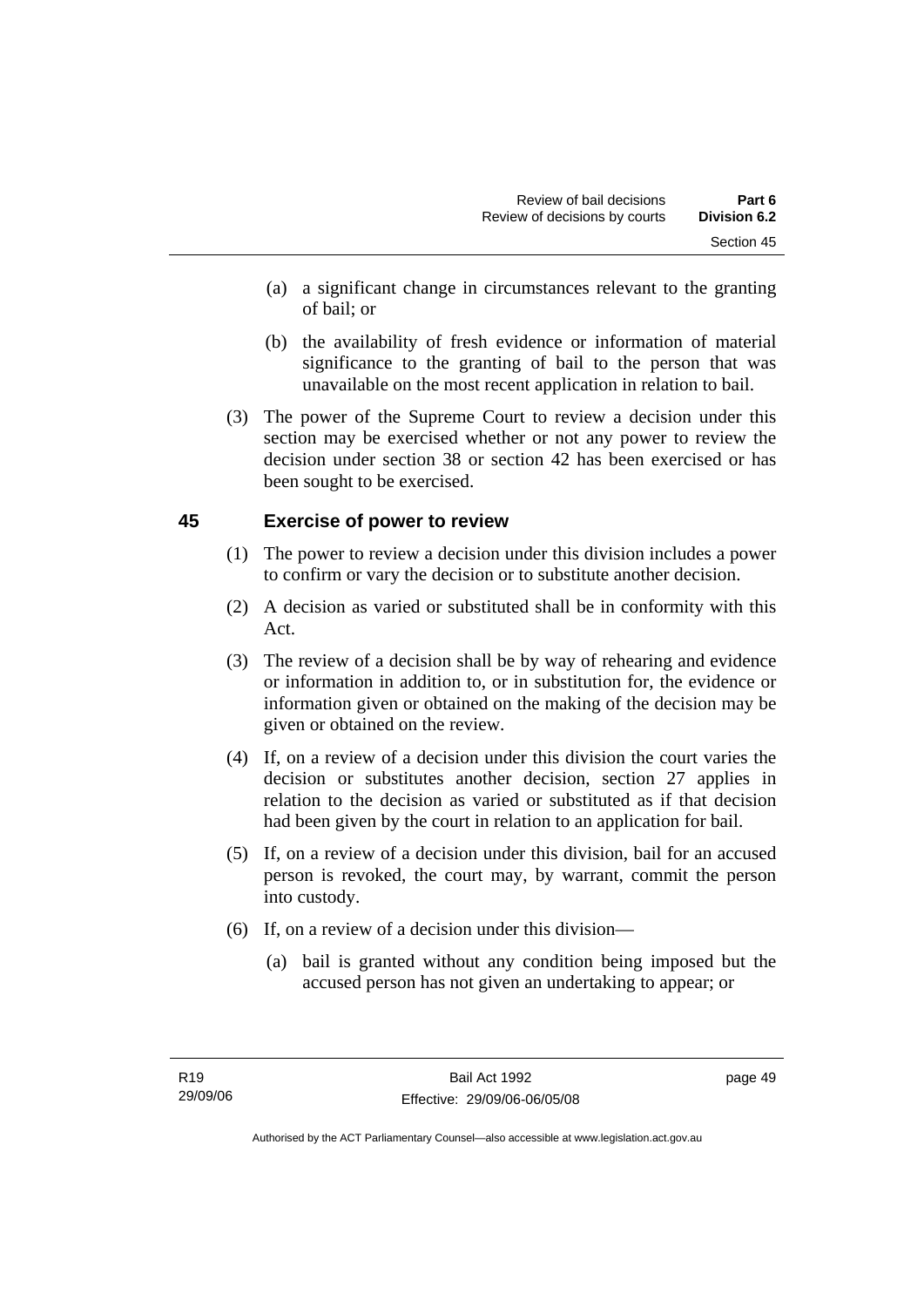(b) bail is granted subject to a condition;

the court may by warrant commit the person into custody until the person gives the undertaking to appear or satisfies the condition.

- (7) A court may refuse to entertain a request to review a decision under this division if the court is satisfied that the request is frivolous or vexatious.
- (8) A regulation may make provision in relation to—
	- (a) the way of making a request for the review of a decision under this division; and
	- (b) the giving or sending to people of notices relating to the proposed exercise of power to review a decision under this division.

#### **46 Review limited to bail conditions**

- (1) If an accused person has remained in custody after being granted bail by a court because any condition of the bail has not been complied with, the decision in relation to bail may be reviewed by the court that granted bail—
	- (a) at the request of the accused person; or
	- (b) at the request of a police officer; or
	- (c) on the court's own initiative.
- (2) A review under this section of a decision in relation to bail is limited to a review of the conditions on which bail has been granted.
- (3) A review requested under this section by a police officer shall not be conducted unless the court is satisfied that the request was made—
	- (a) for the purpose of benefiting the accused person; and
	- (b) with the consent of the accused person.

R19 29/09/06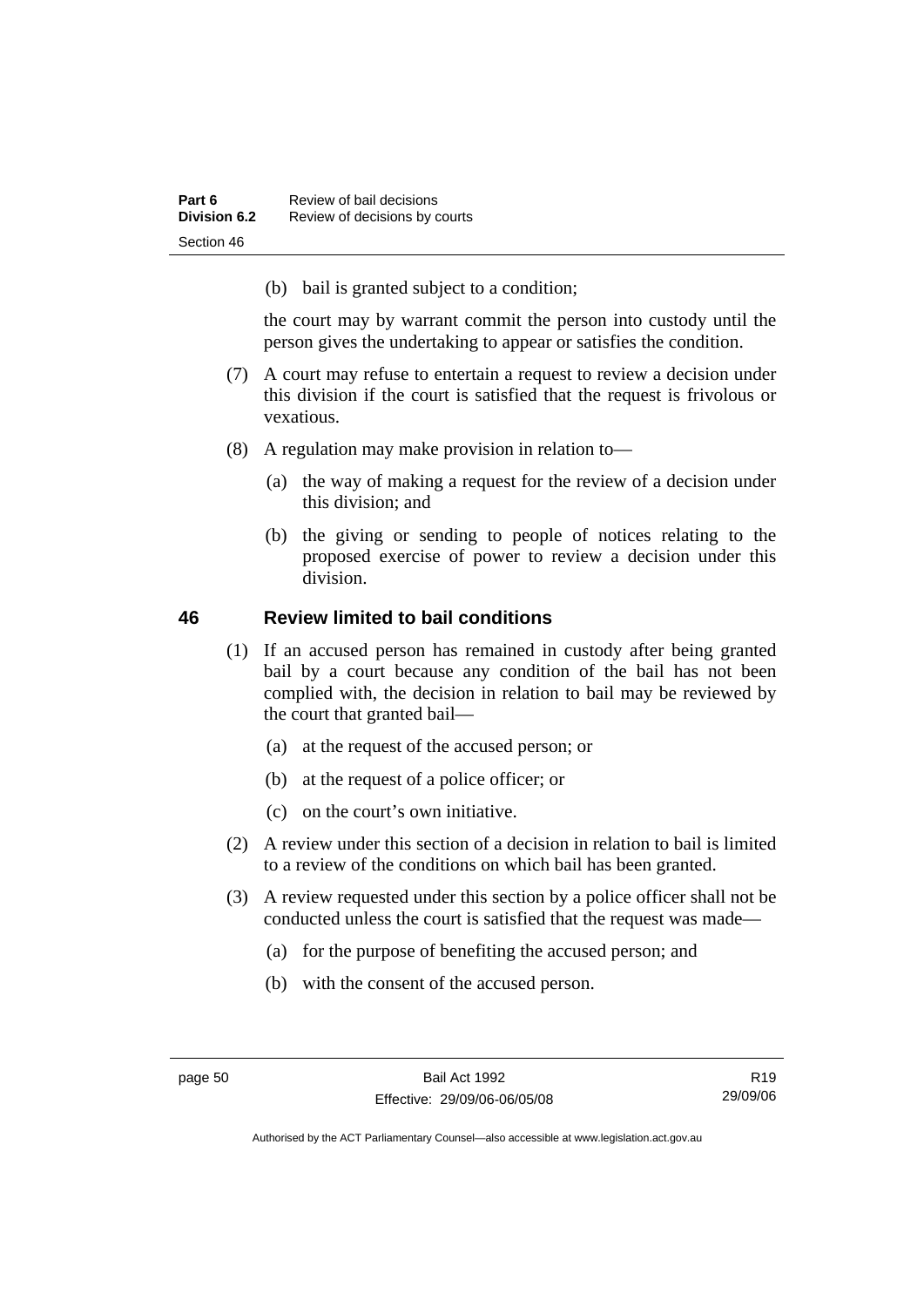- (4) On a review of a bail decision under this section, a court may—
	- (a) confirm the decision about the conditions of bail; or
	- (b) vary the decision by removing or imposing bail conditions; or
	- (c) grant bail without imposing any bail condition.
- (5) Notwithstanding section 43, the Supreme Court is empowered to conduct a review of a bail decision under this section only in relation to bail granted by the Supreme Court (however constituted).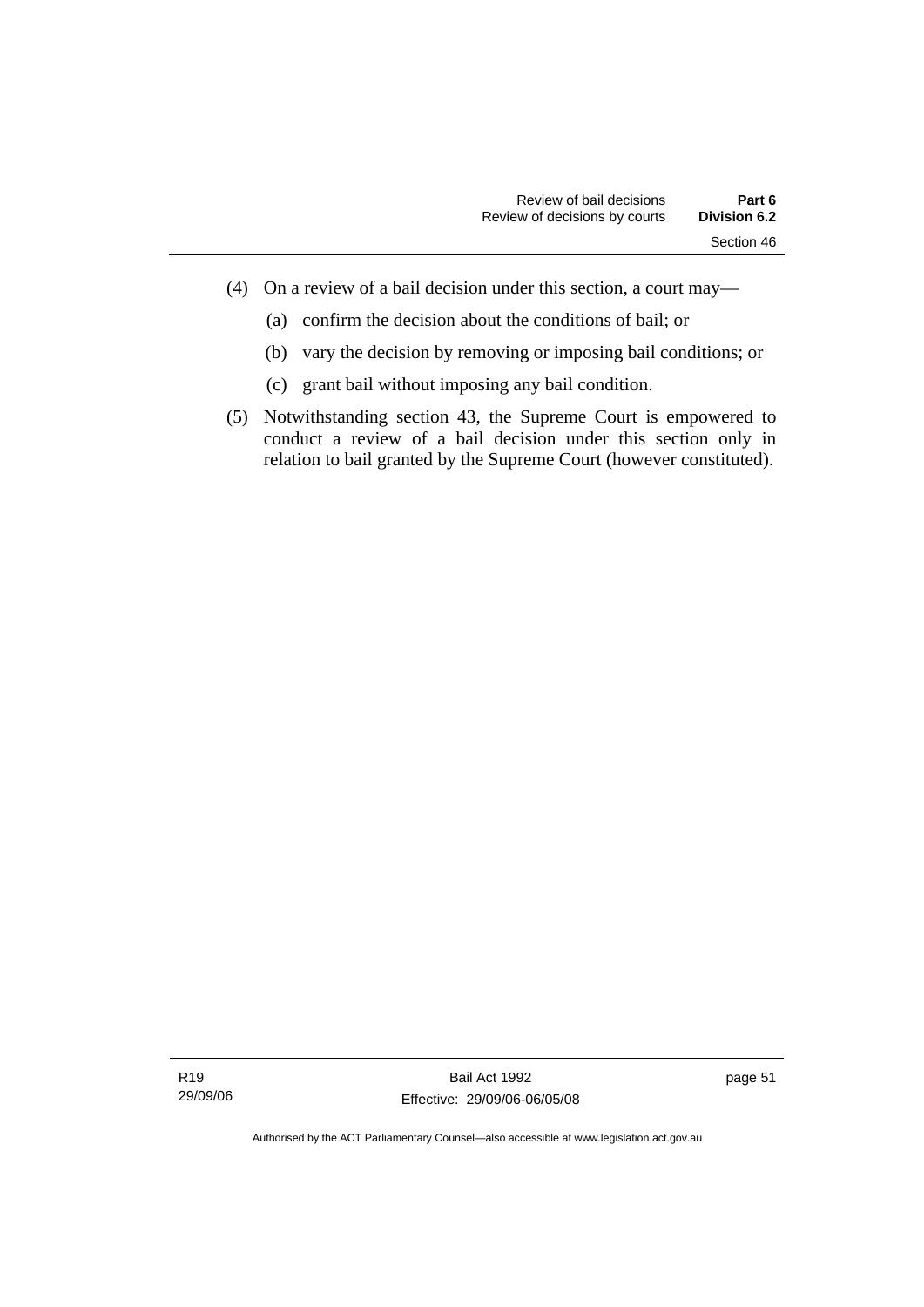#### **Part 7** Miscellaneous

Section 47

# **Part 7 Miscellaneous**

#### **47 Giving information relating to bail**

 (1) If a person is charged by a police officer with an offence and the person charged is being held in custody in relation to the offence, the police officer shall, as soon as is reasonably practicable after the person is charged, give to the person, by written notice, information relating to his or her entitlement to, or eligibility for, bail and to his or her entitlement to the review of decisions under this Act.

 (2) If an accused person is being held in custody in relation to an offence at the time of his or her first appearance in court in relation to that offence, the court shall, during that appearance, or as soon as is reasonably practicable, give to the person, by written notice, information relating to his or her entitlement to, or eligibility for, bail.

#### **47A Notice to victim of bail decisions**

- (1) This section applies if—
	- (a) a court or authorised officer makes a decision about a grant of bail, or reviews a bail decision, in relation to a person; and
	- (b) the informant is aware that a victim has expressed concern about the need for protection from violence or harassment by the person.
- (2) The informant must tell a police officer assigned to liaise with victims of crime (a *victim liaison officer*) that the victim has expressed the concern.

R19 29/09/06

*Note* If a form is approved under s 58 for a notice under this section, the form must be used.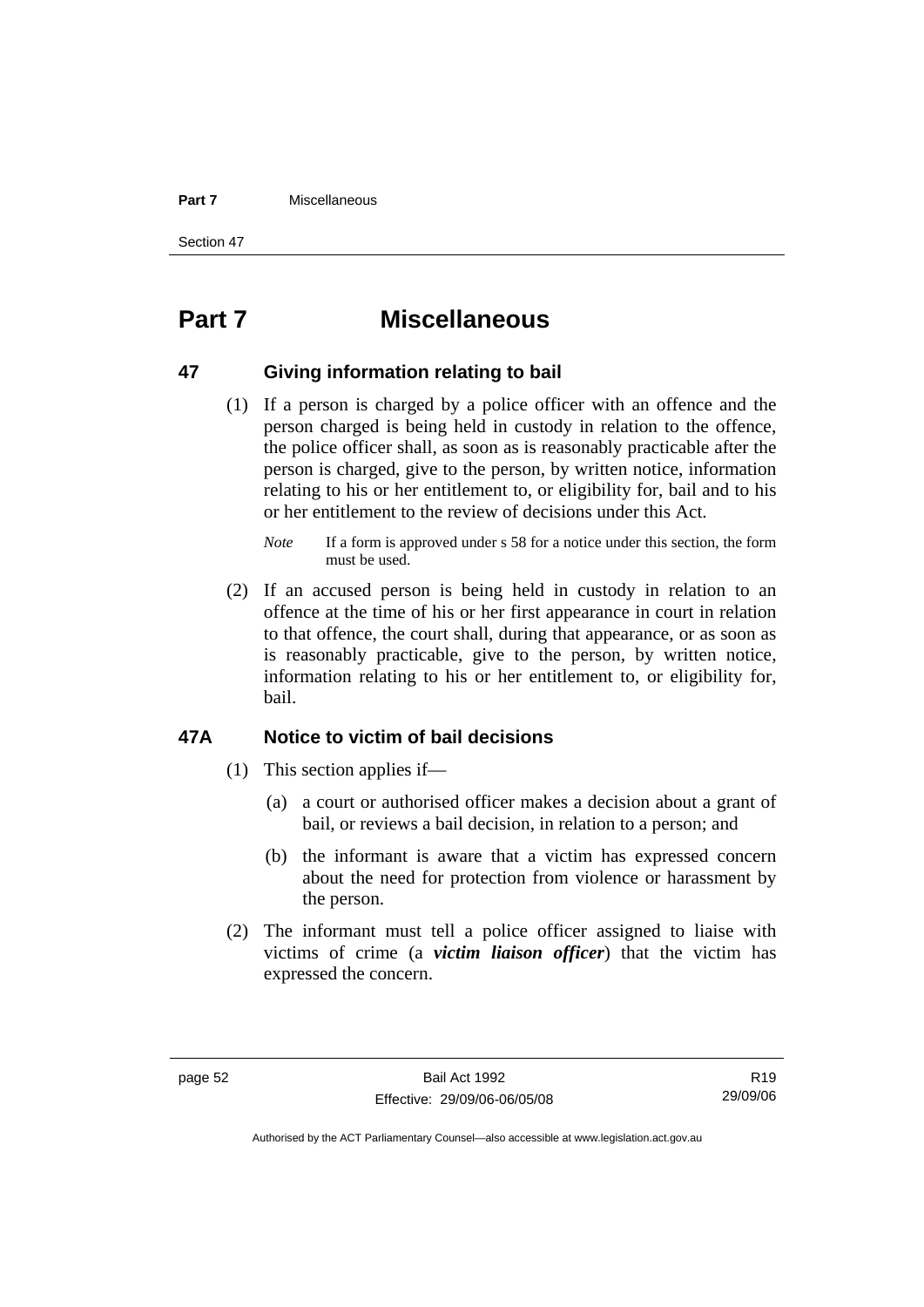(3) If a victim liaison officer is told about a victim's concern, the victim liaison officer must take all reasonable steps to tell the victim (or, if the victim is a child, a person who has parental responsibility for the child) about the bail decision as soon as practicable.

#### **48 Notification to court that bail condition not satisfied**

- (1) This section applies to a person who has been granted bail by a court but who has remained in custody since bail was granted because a condition of the bail has not been complied with.
- (2) The person in charge of the correctional centre or other place where the person is in custody must give the court written notice that the person remains in custody because of the failure to comply with a bail condition.

*Note* If a form is approved under s 58 for a notice, the form must be used.

- (3) The notice must be given to the court not later than 7 days after the day the person is received into custody.
- (4) To remove any doubt, the court to which a notice is given under subsection (2) may, on its own initiative, conduct a review under section 46 of the condition on which bail was granted.
- (5) A notice under this section is required to be given only once in relation to any particular grant of bail.
- (6) A regulation may prescribe information that is to be given to a court with a notice under this section.

#### **49 Failure to answer bail**

- (1) A person commits an offence if the person—
	- (a) gives an undertaking to appear before a court; and
	- (b) fails to carry out the undertaking.

Maximum penalty: 200 penalty units, imprisonment for 2 years or both.

page 53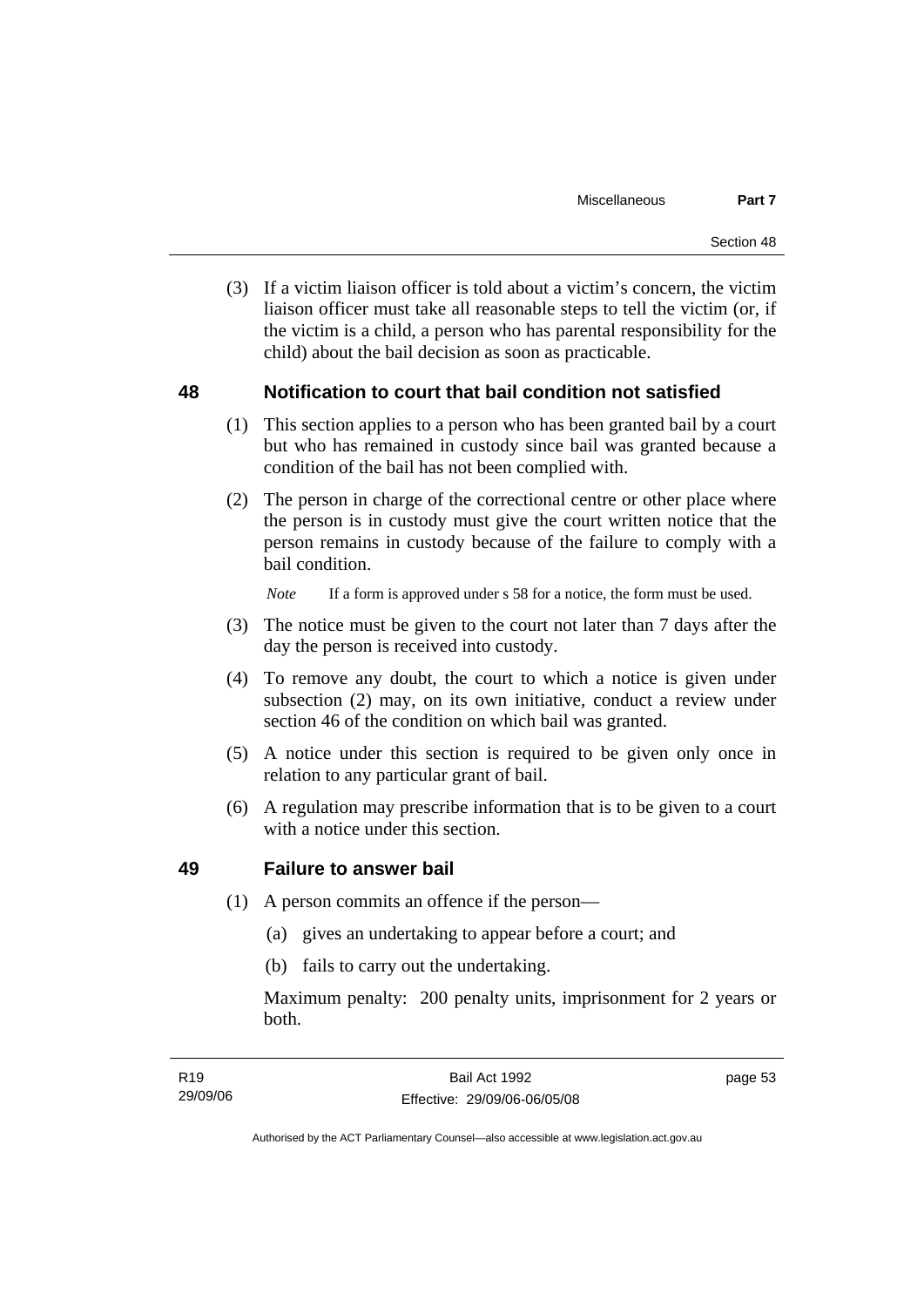#### **Part 7** Miscellaneous

Section 51

- (2) The court may issue a warrant to arrest the person and to bring the person before the court.
- (3) Subsection (1) does not apply if the person has a reasonable excuse for failing to carry out the undertaking.

### **51 Indemnification of sureties**

 (1) A person commits an offence if the person indemnifies, or agrees to indemnify, anyone else against a liability the other person incurs or may incur as surety for an accused person.

Maximum penalty: 200 penalty units, imprisonment for 2 years or both.

 (2) A person commits an offence if the person is indemnified, or agrees to be indemnified, by someone else against a liability the person incurs or may incur as surety for an accused person.

Maximum penalty: 200 penalty units, imprisonment for 2 years or both.

- (3) For this section, it does not matter whether—
	- (a) the agreement is for compensation in money or anything else; or
	- (b) the agreement is made before or after the person indemnified, or agreed to be indemnified, becomes a surety; or
	- (c) the person indemnified, or agreed to be indemnified, becomes a surety.

#### **52 Contravention of Act by police officers**

 (1) If a police officer contravenes a provision of this Act that is applicable to him or her as a police officer or as an authorised officer, the contravention is not punishable as an offence unless a penalty is expressly provided by this Act in relation to the contravention.

R19 29/09/06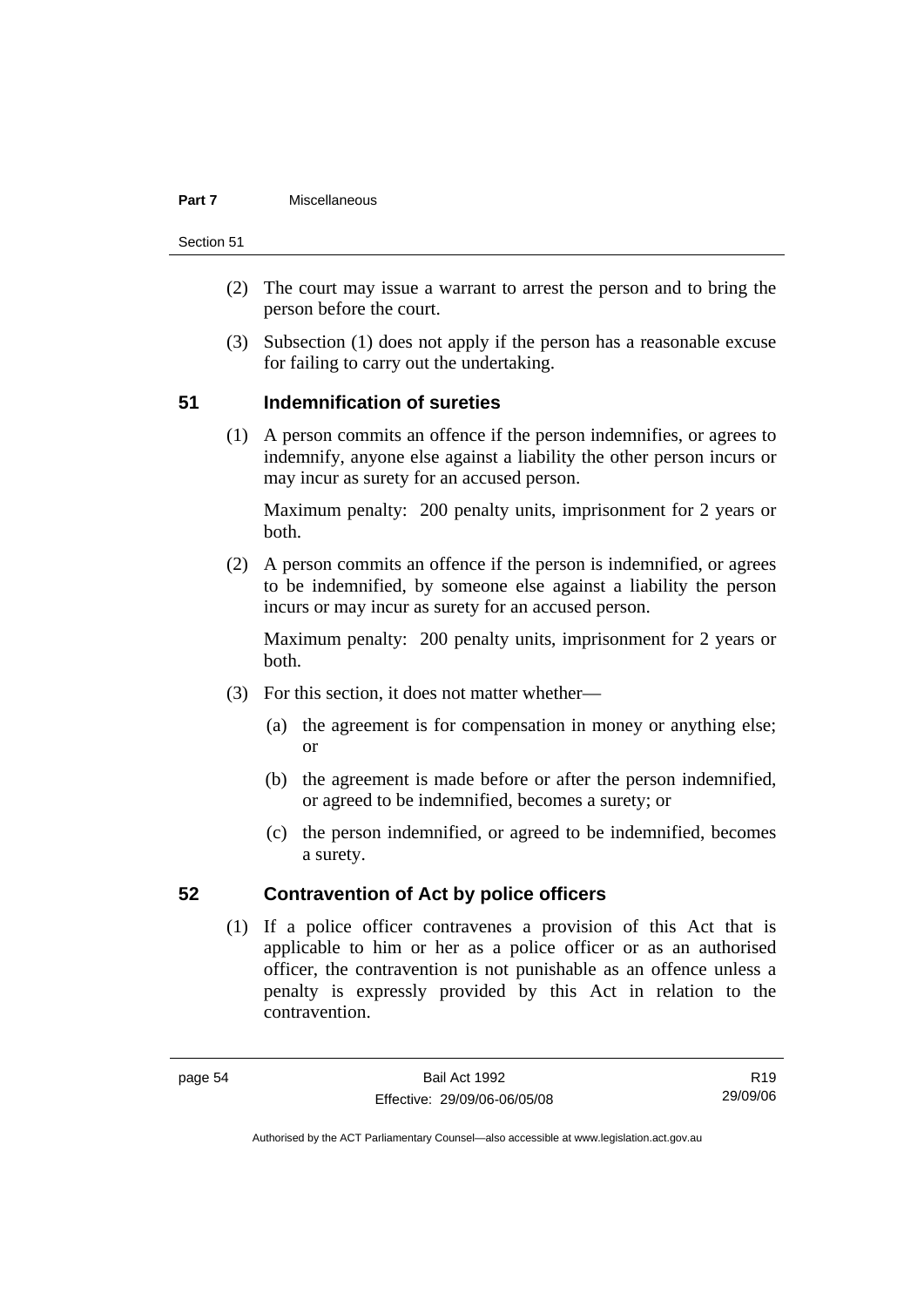- (2) Subsection (1) does not apply to prevent a contravention of a provision of this Act by a police officer from—
	- (a) being dealt with under the *Complaints (Australian Federal Police) Act 1981* (Cwlth); or
	- (b) constituting grounds for the institution of civil proceedings.

#### **55 Civil standard of proof to apply for certain purposes**

If a court or an authorised officer, in making a decision in relation to bail (other than a decision in proceedings for an offence committed in relation to bail), is to be, or may be, satisfied as to any matter, it is sufficient if the court or authorised officer is satisfied on the balance of probabilities.

#### **56 No right of surety to arrest**

A surety for an accused person does not have the right to arrest the accused person because the surety is a surety for the accused person.

#### **56A Arrest without warrant of person on bail**

- (1) This section applies if a person has been granted bail in the ACT, a State or another Territory.
- (2) A police officer may arrest the person without warrant if the officer believes on reasonable grounds that the person—
	- (a) has failed to comply with a bail condition; or
	- (b) will not comply with a bail condition.
- (3) The police officer must bring the person before a court as soon as practicable.
- (4) The court may—
	- (a) for a person granted bail in the ACT—exercise the same powers in relation to bail as it has in relation to any other accused person in custody; or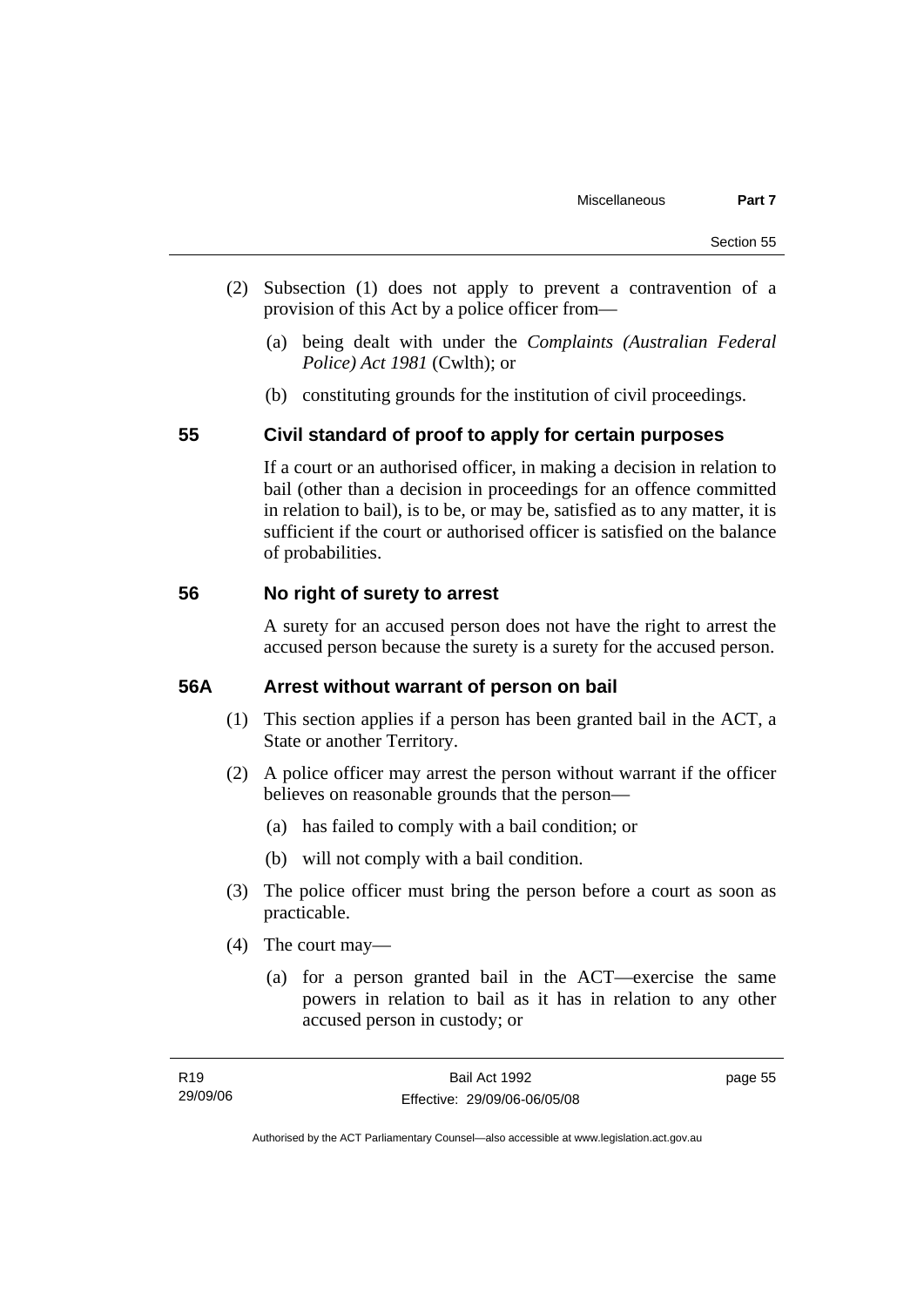#### **Part 7** Miscellaneous

Section 56B

- (b) for a person granted bail in a State or another Territory—
	- (i) release the person unconditionally; or
	- (ii) grant the person bail subject to the conditions that the court considers appropriate; or
	- (iii) remand the person in custody for a reasonable time while a warrant for the person's arrest is obtained from the State or other Territory.
- (5) A release mentioned in subsection (4) (b) (i) does not affect the grant of bail in the State or other Territory.

#### **56B Arrest for breach of condition by person outside ACT**

- (1) This section applies if a police officer reasonably believes that—
	- (a) a person who has been granted bail in the ACT has failed to comply with a bail condition; and
	- (b) the person is in a State or another Territory.
- (2) An issuing officer may, on the information of a police officer—
	- (a) issue a warrant to arrest the person in the State or other Territory and bring the person before a court; or
	- (b) issue a summons for the person's appearance before a court.
- (3) In this section

*issuing officer*, for a warrant, means—

- (a) a judge, the registrar or a deputy registrar of the Supreme Court; or
- (b) a magistrate; or
- (c) if authorised by the Chief Magistrate to issue a warrant—the registrar or deputy registrar of the Magistrates Court.

R19 29/09/06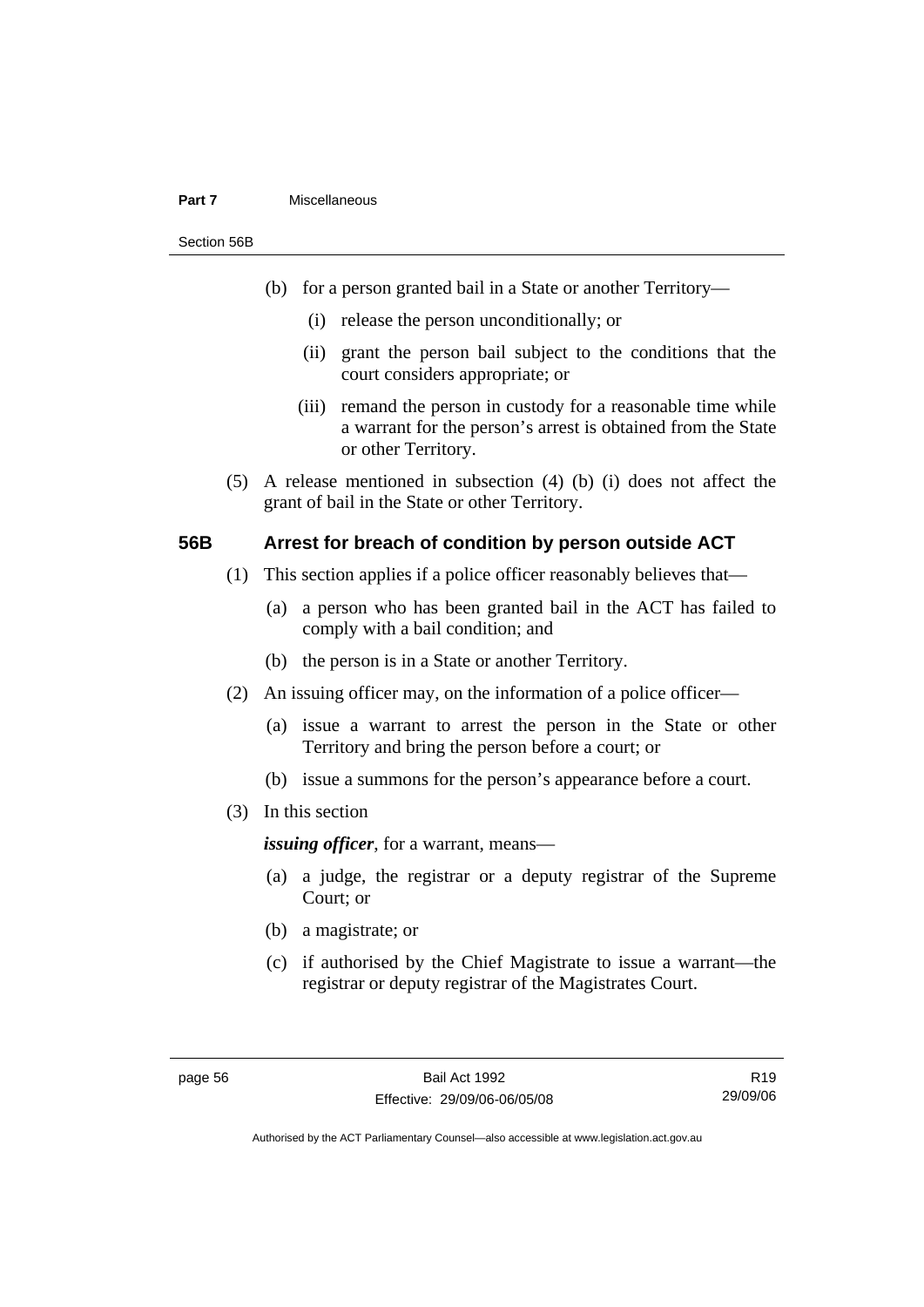### **57 Act to prevail**

- (1) Except if otherwise expressly provided by this Act, this Act applies in relation to the grant of bail to accused people to the exclusion of any other law in force immediately before the commencement of this Act so far as any other such law makes provision for or in relation to bail for accused people.
- (2) This Act does not affect the *Bill of Rights 1688* 1 Will and Mary sess 2 c 2.

#### **57AA Abolition of inherent power of bail**

Any inherent power of the Supreme Court to grant bail is abolished.

#### **58 Approved forms**

- (1) The Minister may, in writing, approve forms for this Act.
- (2) If the Minister approves a form for a particular purpose, the approved form must be used for that purpose.
- (3) A form approved for section 28 (1), 30 (4), 34, 47 or 48 (2) is a disallowable instrument.
	- *Note* A disallowable instrument must be notified, and presented to the Legislative Assembly, under the Legislation Act.
- (4) Any other approved form is a notifiable instrument.

*Note* A notifiable instrument must be notified under the Legislation Act.

 (5) If there is no approved form for an instrument under this Act, the instrument must be in a form acceptable to the registrar.

#### **59 Regulation-making power**

- (1) The Executive may make regulations for this Act.
	- *Note* A regulation must be notified, and presented to the Legislative Assembly, under the Legislation Act.

page 57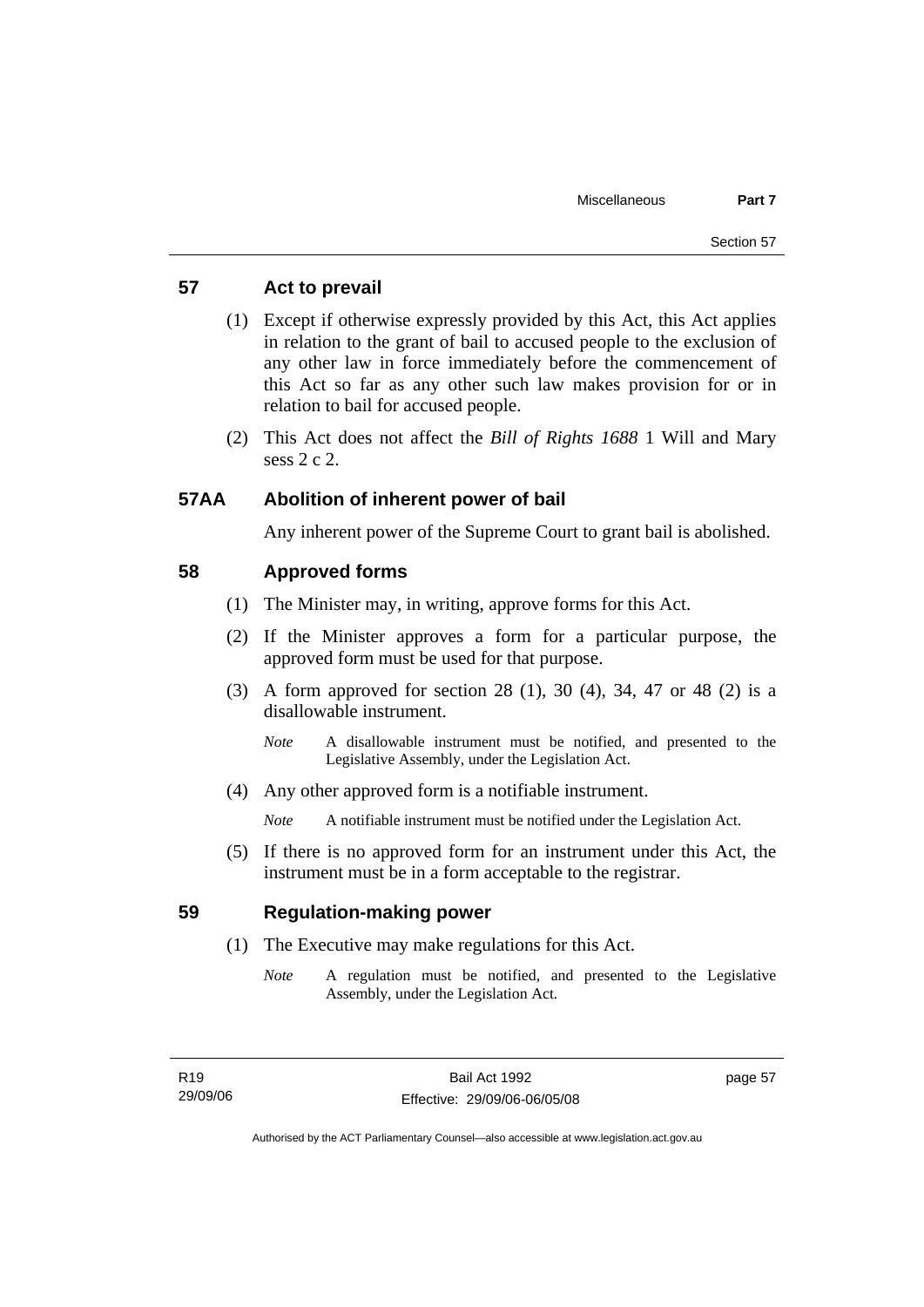#### **Part 7 Miscellaneous**

#### Section 59

 (2) Without limiting subsection (1), a regulation may make provision in relation to the management (including the investment) of an amount deposited in accordance with a condition mentioned in section  $25(1)(c)$ .

page 58 Bail Act 1992 Effective: 29/09/06-06/05/08

R19 29/09/06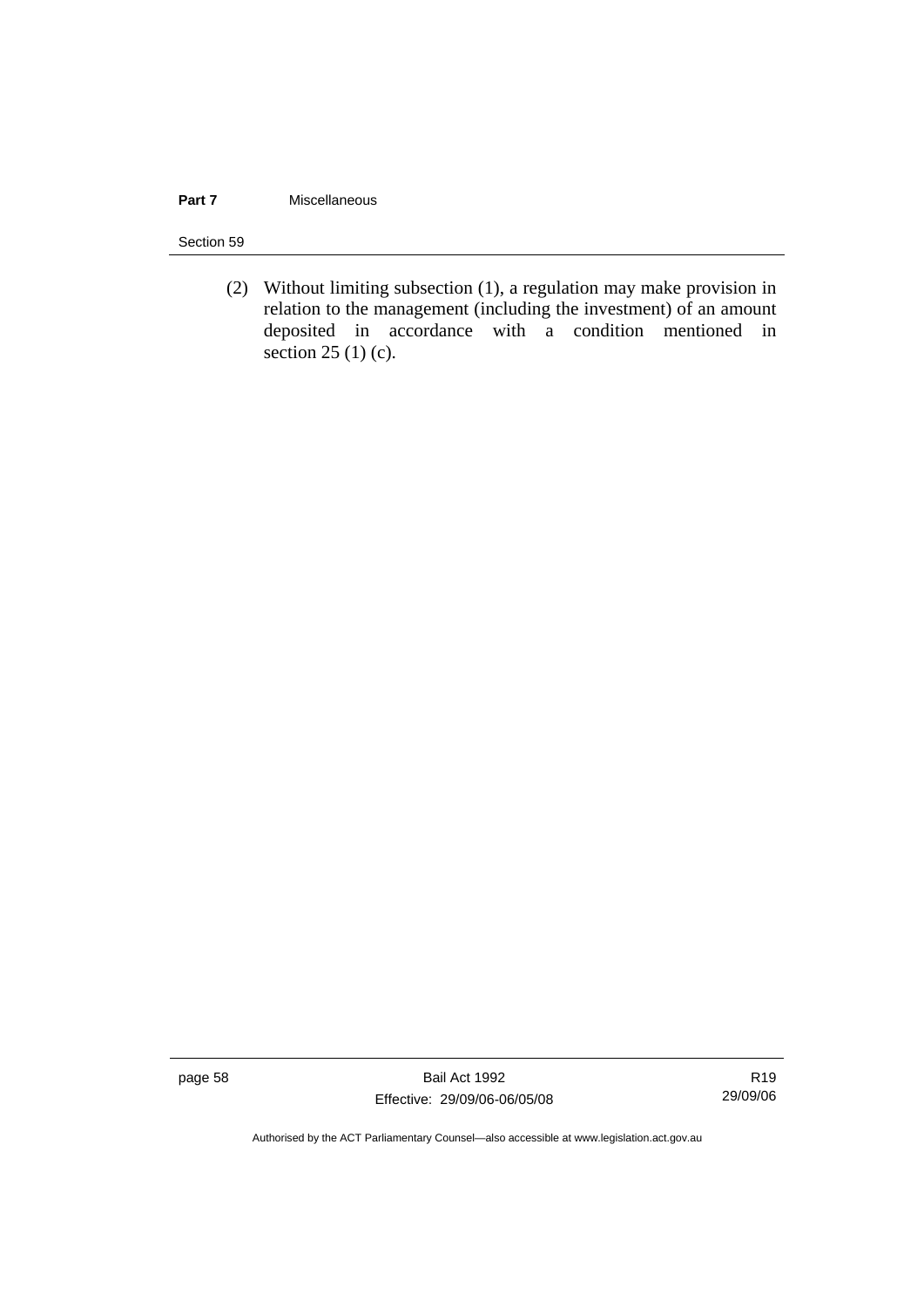# **Schedule 1 Offences to which presumption of bail does not apply**

(see  $s$  9B (a) and (b))

## **Part 1.1 Offences against Crimes Act 1900**

| column 1 | column 2  | column 3                                                   |
|----------|-----------|------------------------------------------------------------|
| item     | provision | description of offence                                     |
|          | 15        | manslaughter                                               |
| 2        | 19        | intentionally inflicting grievous bodily harm              |
| 3        | 49C       | industrial manslaughter (employer offence)                 |
| 4        | 49D       | industrial manslaughter (senior officer offence)           |
| 5        | 51        | sexual assault in the first degree                         |
| 6        | 52        | sexual assault in the second degree                        |
|          | 54        | sexual intercourse without consent                         |
| 8        | 55 $(1)$  | sexual intercourse with young person under<br>10 years old |

# **Part 1.2 Offences against Criminal Code**

| column 1 | column 2  | column 3               |
|----------|-----------|------------------------|
| item     | provision | description of offence |
|          | 310       | aggravated robbery     |
|          | 312       | aggravated burglary    |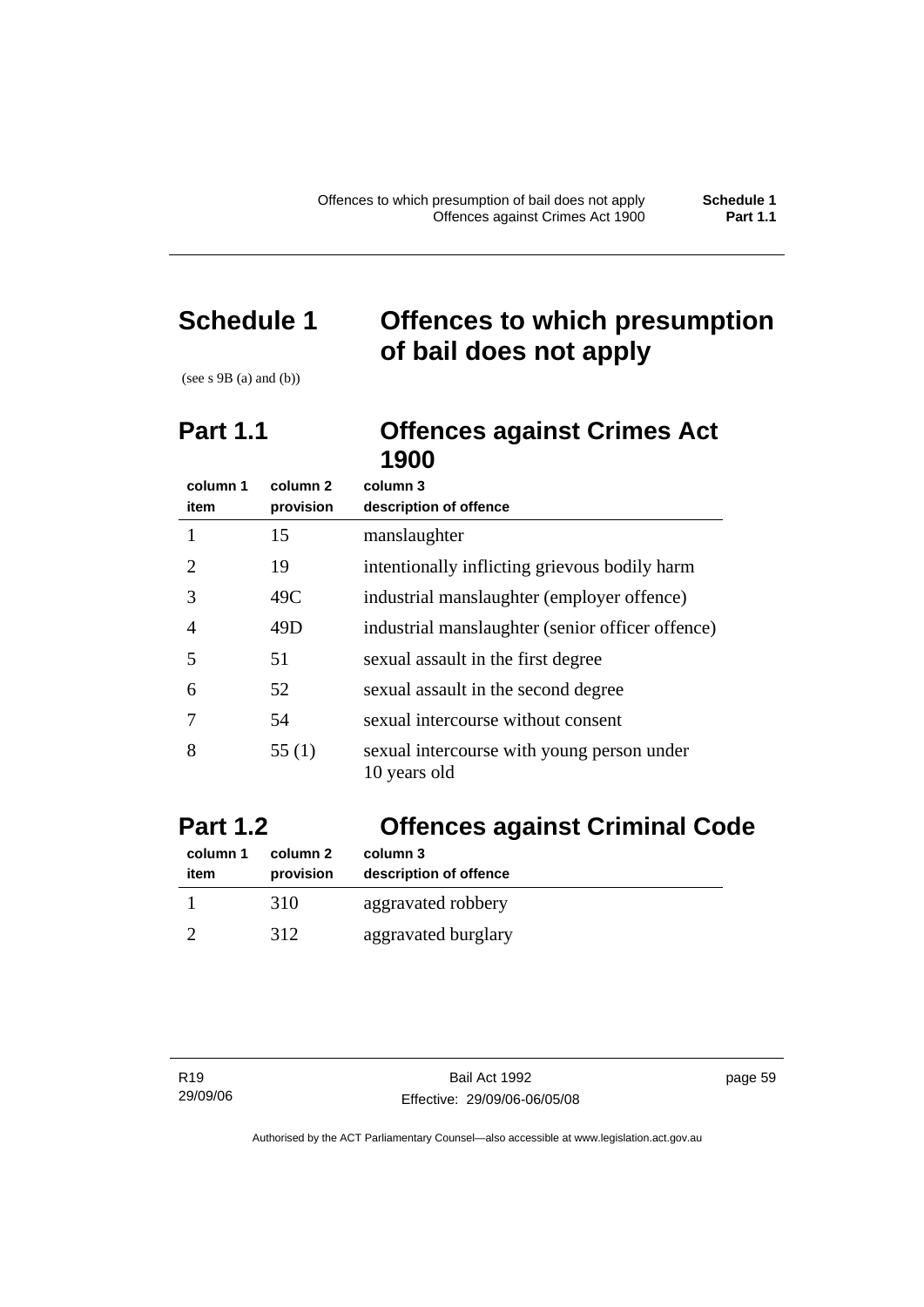| Schedule 1      | Offences to which presumption of bail does not apply |
|-----------------|------------------------------------------------------|
| <b>Part 1.2</b> | Offences against Criminal Code                       |

| column 1<br>item | column <sub>2</sub><br>provision | column 3<br>description of offence                                                                       |
|------------------|----------------------------------|----------------------------------------------------------------------------------------------------------|
| 3                | 603(3)                           | trafficking in commercial quantity of<br>controlled drug                                                 |
| $\overline{4}$   | 603(5)                           | trafficking in trafficable quantity of cannabis                                                          |
| 5                | 603(7)                           | trafficking in controlled drug other than<br>cannabis                                                    |
| 6                | 607(3)                           | manufacturing commercial quantity of<br>controlled drug for selling                                      |
| 7                | 607(5)                           | manufacturing controlled drug for selling                                                                |
| 8                | 610(1)                           | selling large commercial quantity of controlled<br>precursor for manufacture of controlled drug          |
| 9                | 610(3)                           | selling commercial quantity of controlled<br>precursor for manufacture of controlled drug                |
| 10               | 611(1)                           | manufacturing large commercial quantity of<br>controlled precursor for manufacture of<br>controlled drug |
| 11               | 611(3)                           | manufacturing large commercial quantity of<br>controlled precursor for selling                           |
| 12               | 611(5)                           | manufacturing commercial quantity of<br>controlled precursor for manufacture of<br>controlled drug       |
| 13               | 611(7)                           | manufacturing commercial quantity of<br>controlled precursor for selling                                 |
| 14               | 612(1)                           | possessing large commercial quantity of<br>controlled precursor                                          |
| 15               | 612(3)                           | possessing commercial quantity of controlled<br>precursor                                                |

page 60 Bail Act 1992 Effective: 29/09/06-06/05/08

R19 29/09/06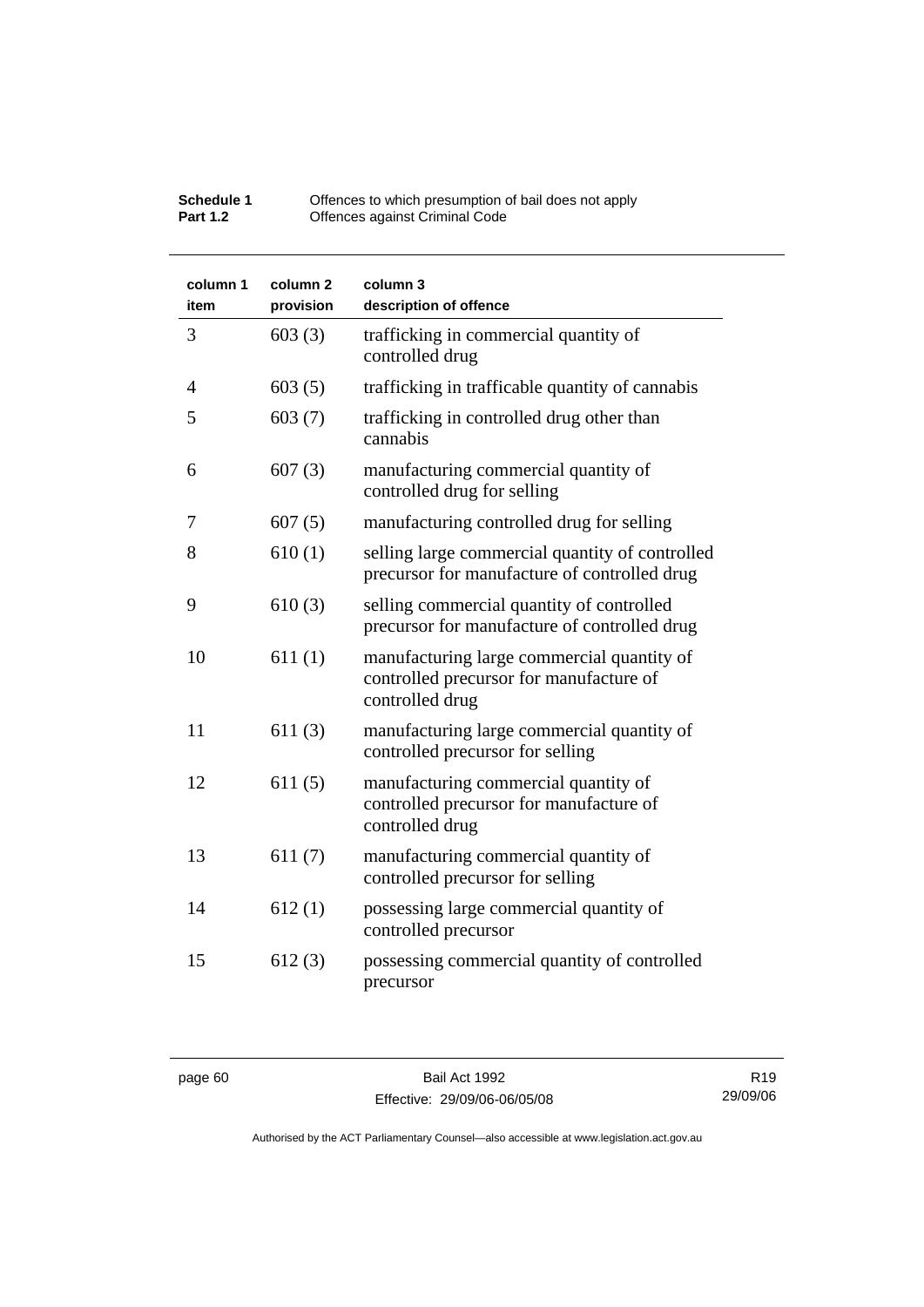| column 1<br>item | column 2<br>provision | column 3<br>description of offence                              |
|------------------|-----------------------|-----------------------------------------------------------------|
| 16               | 616(3)                | cultivating commercial quantity of controlled<br>plant          |
| 17               | 619(3)                | selling commercial quantity of controlled plant                 |
| 18               | 622(3)                | supplying etc controlled drug to child for<br>selling           |
| 19               | 624(4)                | procuring child to traffic in controlled drug                   |
| 20               | 625(1)                | supplying etc controlled drug (other than<br>cannabis) to child |
| 21               | 639                   | concealing etc property derived from drug<br>offence            |

# **Part 1.3 Offences against Drugs of Dependence Act 1989**

| column 1<br>item | column 2<br>provision | column 3<br>description of offence                                |
|------------------|-----------------------|-------------------------------------------------------------------|
|                  | 161                   | manufacture of drug of dependence or<br>prohibited substance      |
|                  | 164                   | sale, supply etc of prohibited substance or<br>drug of dependence |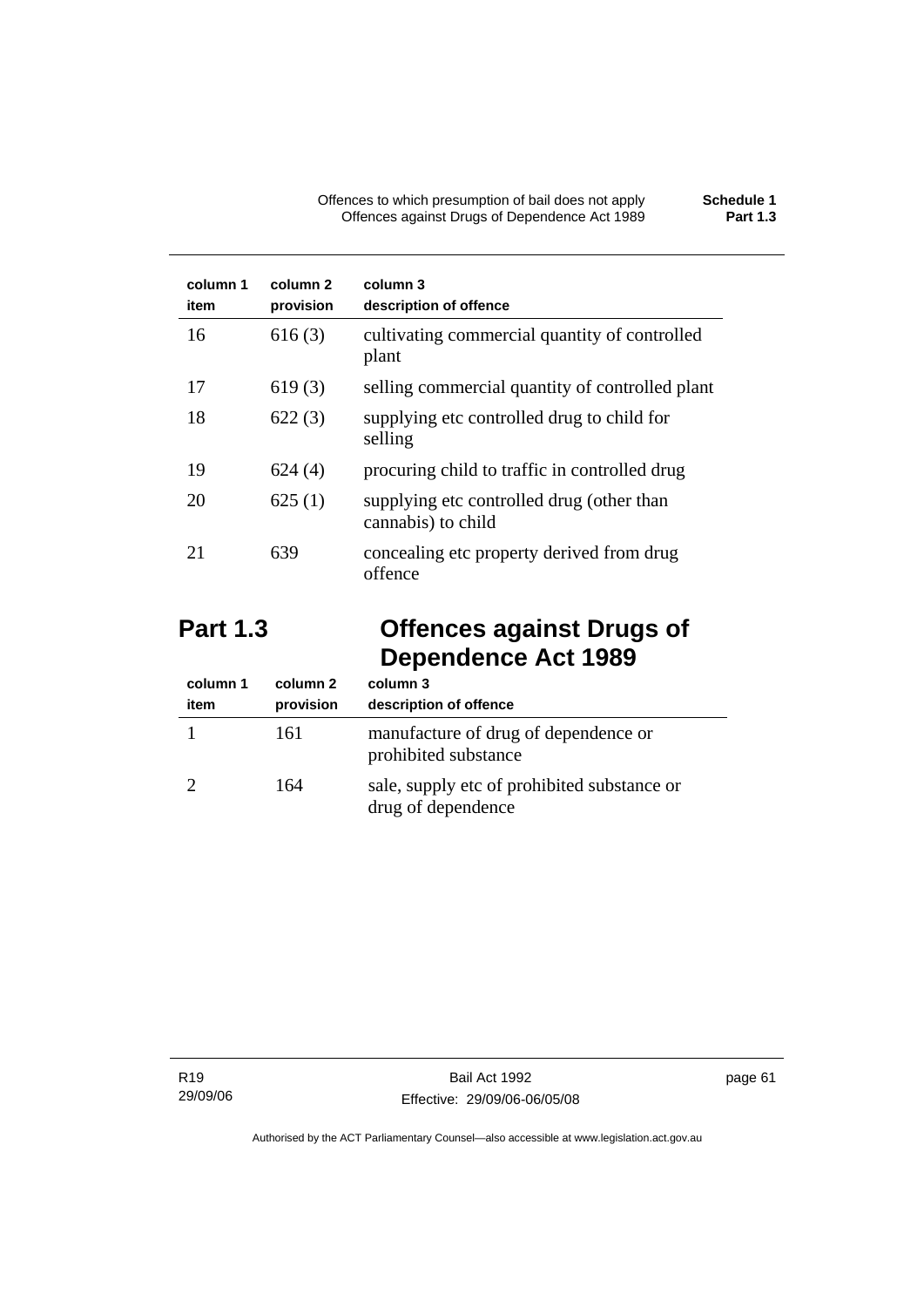| Schedule 1      | Offences to which presumption of bail does not apply |
|-----------------|------------------------------------------------------|
| <b>Part 1.4</b> | Offences against Customs Act 1901 (Cwith)            |

# **Part 1.4 Offences against Customs Act 1901 (Cwlth)**

| column 1 | column 2  | column 3                                                         |
|----------|-----------|------------------------------------------------------------------|
| item     | provision | description of offence                                           |
|          | 231(1)    | assembly for unlawful purposes                                   |
|          | 233AC     | master allowing use of ship for smuggling etc.<br>narcotic goods |
|          | 233B      | special provisions about narcotic goods                          |

page 62 Bail Act 1992 Effective: 29/09/06-06/05/08

R19 29/09/06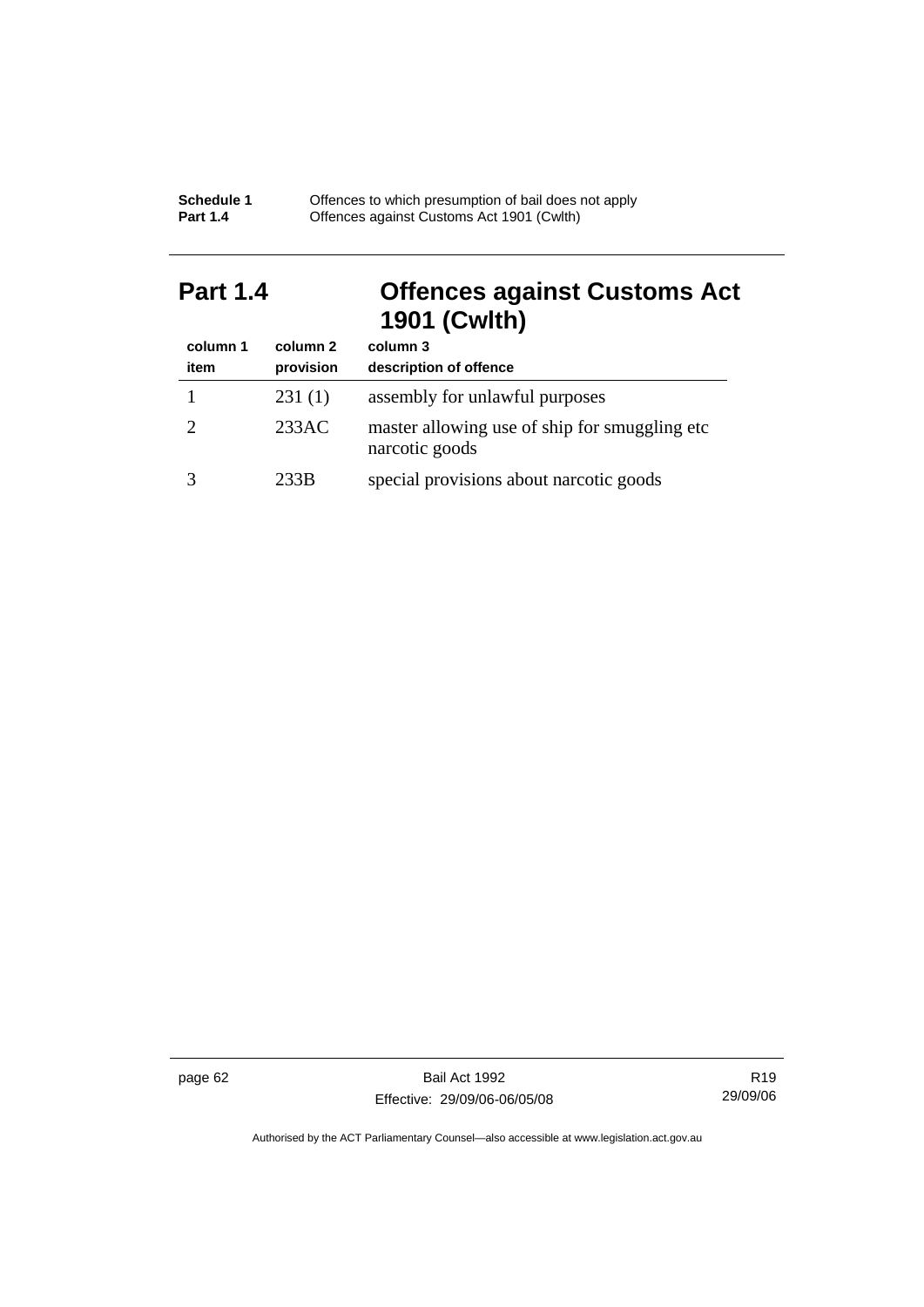# **Dictionary**

(see s 3)

*Note 1* The Legislation Act contains definitions and other provisions relevant to this Act.

- *Note 2* For example, the Legislation Act, dict, pt 1, defines the following terms:
	- Act (see s  $7$ )
	- adult
	- child
	- chief executive
	- Chief Magistrate
	- chief police officer
	- correctional centre
	- domestic partner (see s 169 (1))
	- found guilty
	- indictable offence (see s 190 (1))
	- judge
	- magistrate
	- Magistrates Court
	- mental health tribunal
	- penalty unit (see s 133)
	- police officer
	- public trustee
	- **State**
	- Supreme Court
	- the Territory.

#### *accused person* includes—

- (a) a person charged with, convicted of, or found guilty of, an offence; and
- (b) a person mentioned in section  $8(1)(c)$ , (d) or (e); and
- (c) a person whose conviction for an offence is stayed; and

page 63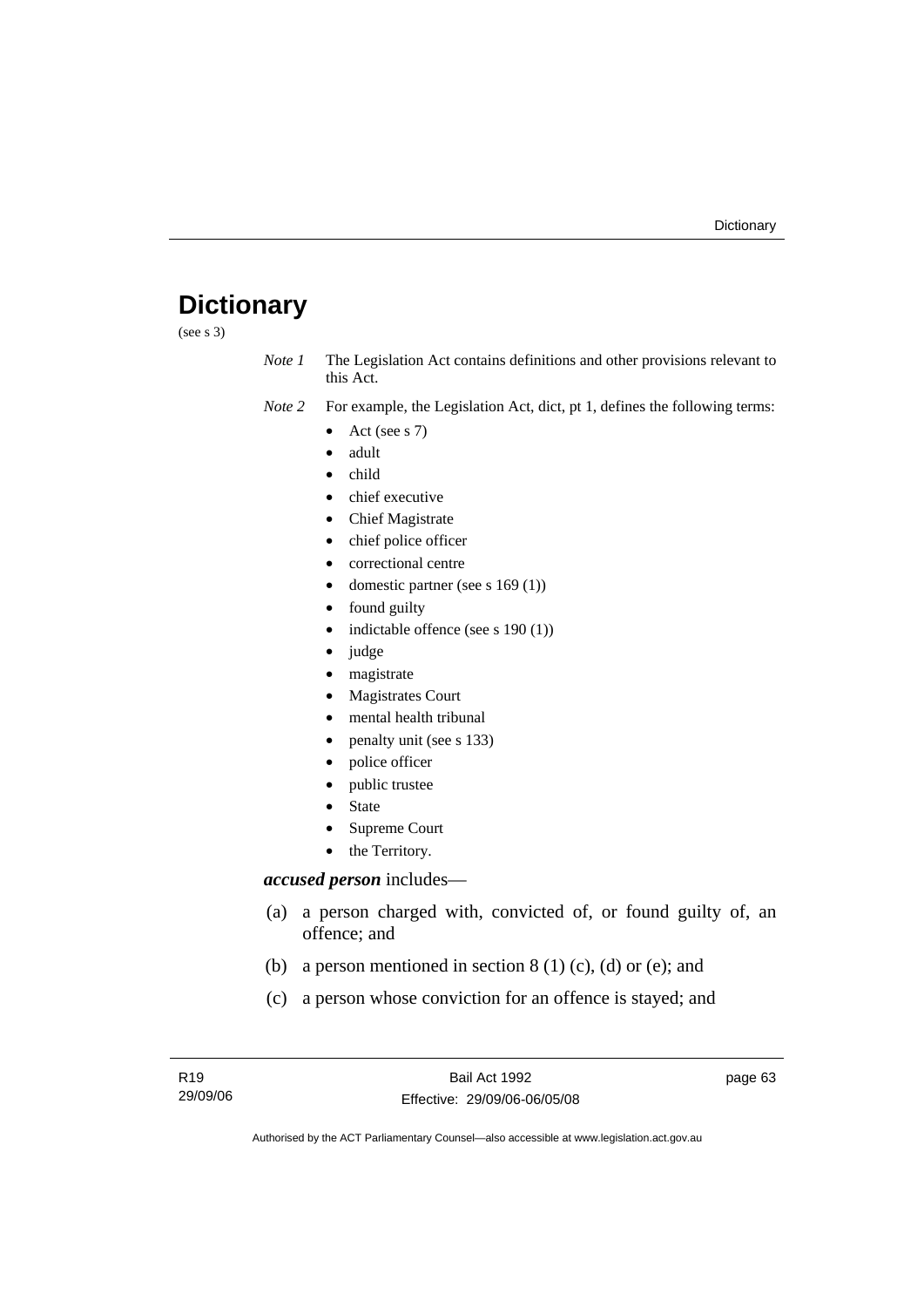- (d) a person subject to an order under the *Crimes (Sentencing) Act 2005*, section 17 (Non-conviction orders—general); and
- (e) a person in relation to whom an appeal relating to an offence is pending; and
- (f) a person in relation to whom a new trial has been ordered to be held for an offence.

*appeal* includes an application for leave to appeal and an appeal proceeding.

*applicable bail criteria*, for a decision about bail, means criteria under any of the following provisions applying to the decision:

- (a) section 9D (Bail for serious offence committed while charge for another is pending or outstanding);
- (b) section 9F (Domestic violence offence—bail by authorised officer);
- (c) section 22 (Criteria for granting bail to adults);
- (d) section 23 (Criteria for granting bail to children).

#### *authorised officer* means—

- (a) the chief police officer; or
- (b) a police officer exercising the functions of a superintendent or sergeant; or
- (c) another police officer authorised in writing by the chief police officer.

*bail* means an authorisation granted to a person under this Act to be at liberty.

*bail condition* means a condition on which bail is granted.

*child*, of a person, includes a child—

(a) who normally or regularly lives with the person; or

R19 29/09/06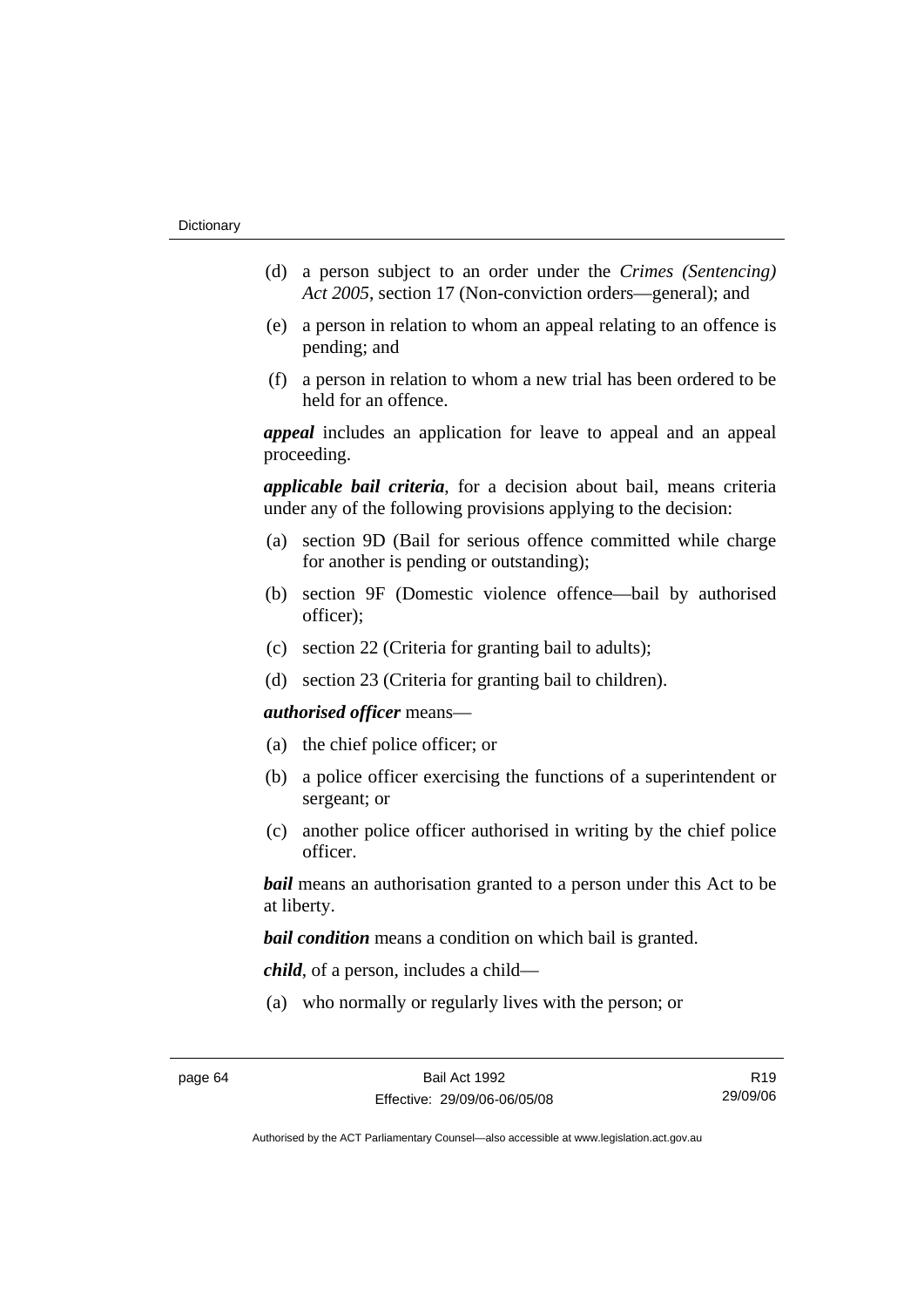(b) of whom the person is a guardian.

*court* means the Supreme Court or Magistrates Court.

*domestic violence offence—*an offence that a person is accused of committing is a *domestic violence offence* if the conduct making up the offence is domestic violence under the *Domestic Violence and Protection Orders Act 2001*.

*grant*, in relation to bail (other than in section 22 (Criteria for granting bail to adults) or section 23 (Criteria for granting bail to children)), includes continue.

*offence* includes—

- (a) an alleged offence; and
- (b) except for section  $8(1)(a)$  and section  $9(1)$ 
	- (i) a breach of the peace or an apprehended breach of the peace; and
	- (ii) a breach of an obligation mentioned in section 8A (Entitlement to bail—breach of sentence obligations).

*parental responsibility*—a person has *parental responsibility* for a child or young person if the person has parental responsibility for the child or young person under the *Children and Young People Act 1999*, section 18.

*Note* For the meaning of *parental responsibility*, see the *Children and Young People Act 1999*, s 17.

*surety*, in relation to an accused person, means a person other than the accused person who is subject to a liability under a bail condition mentioned in section 25 (1).

*undertaking to appear* means an undertaking given under section 28 (1).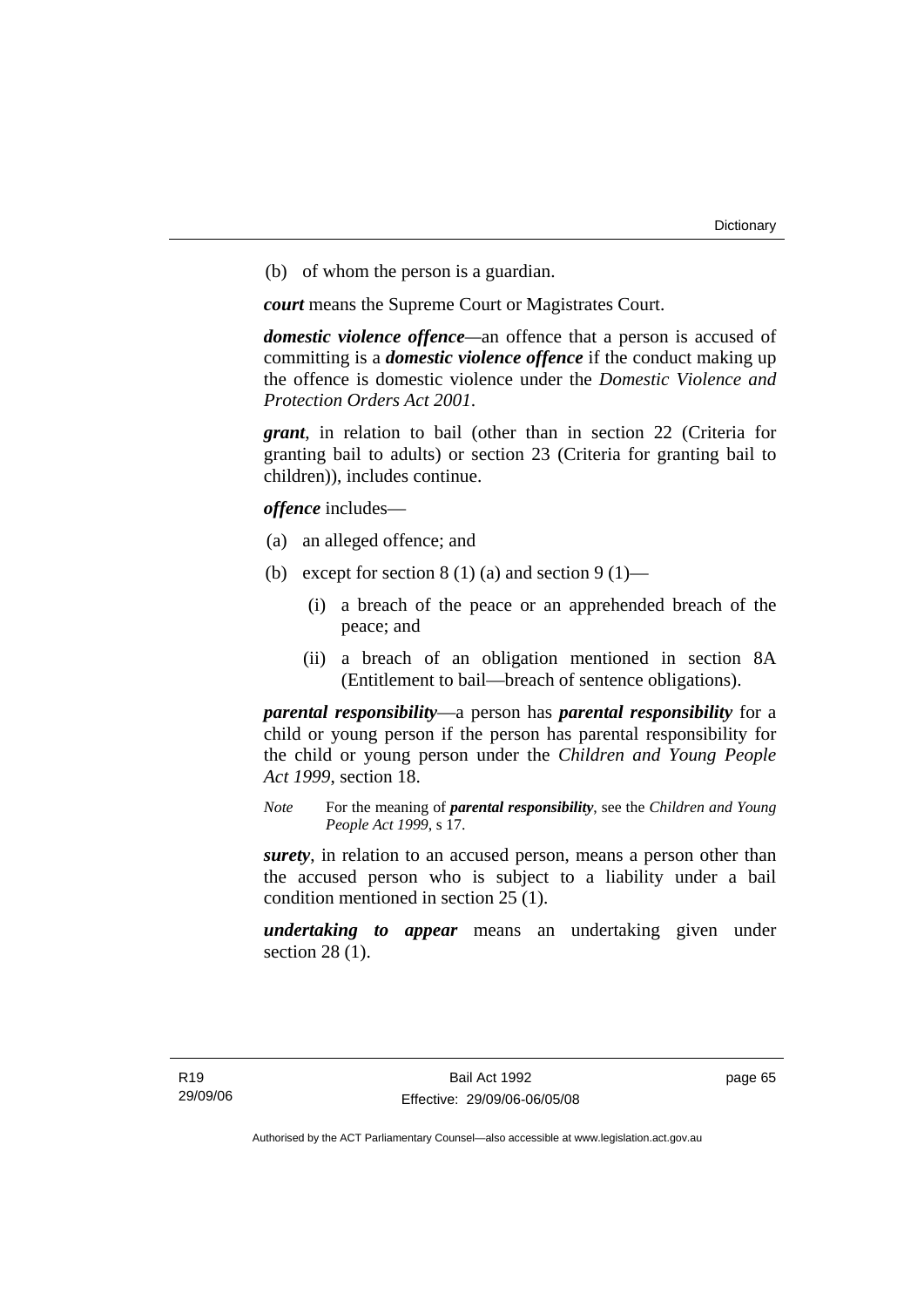*victim* in relation to an accused person, means—

- (a) a person (the *primary victim*) who suffers harm—
	- (i) in the course of, or because of, the commission of an offence of which the accused person is accused; or
	- (ii) in the course of assisting a police officer in the exercise of the officer's power to arrest the accused person or to take action to prevent the commission of an offence of which the accused person is accused; or
- (b) if a primary victim dies because of the commission of an offence of which the accused person is accused—anyone who was financially or psychologically dependent on the primary victim immediately before his or her death.

page 66 Bail Act 1992 Effective: 29/09/06-06/05/08

R19 29/09/06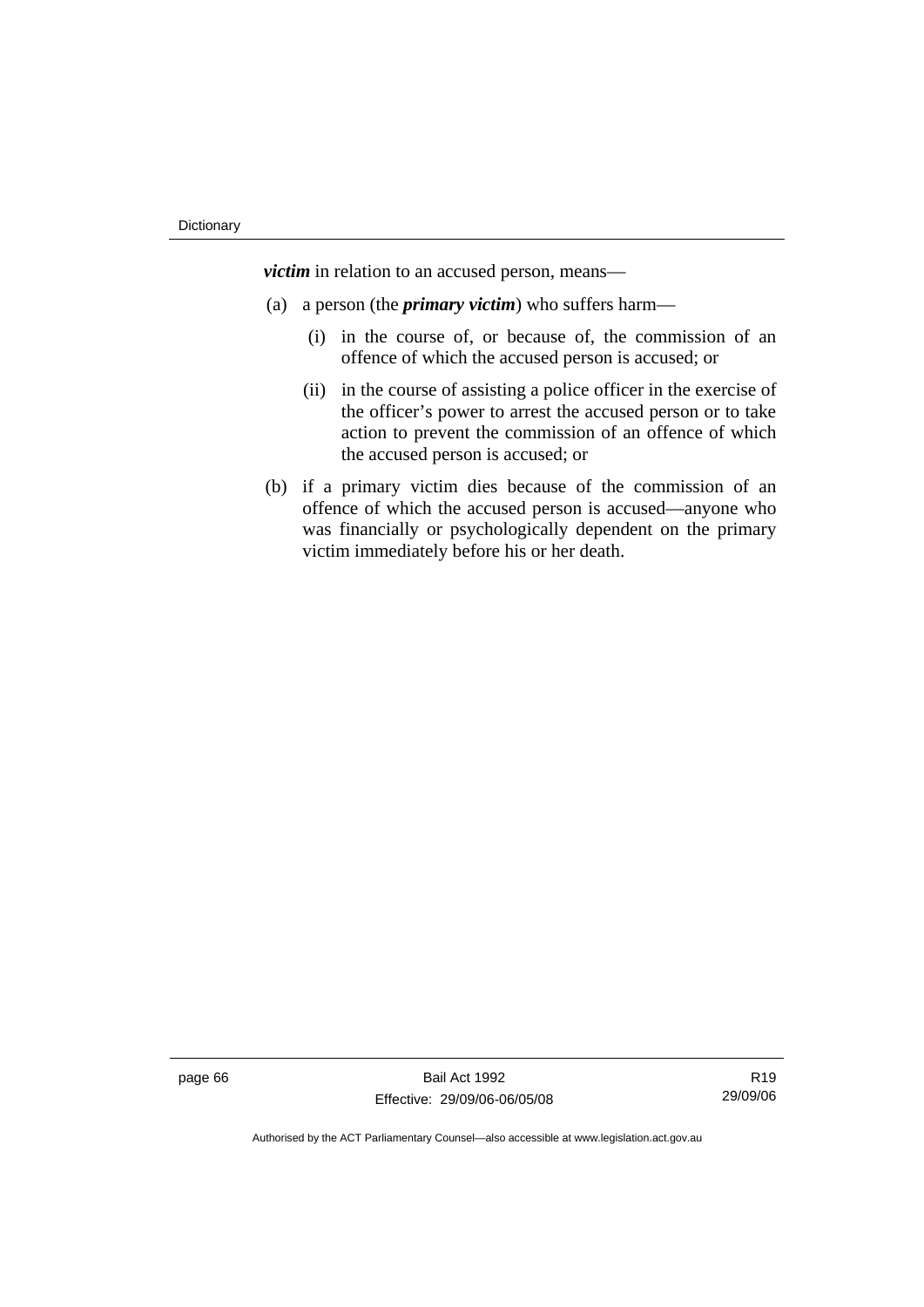# **Endnotes**

# **1 About the endnotes**

Amending and modifying laws are annotated in the legislation history and the amendment history. Current modifications are not included in the republished law but are set out in the endnotes.

Not all editorial amendments made under the *Legislation Act 2001*, part 11.3 are annotated in the amendment history. Full details of any amendments can be obtained from the Parliamentary Counsel's Office.

Uncommenced amending laws and expiries are listed in the legislation history and the amendment history. These details are underlined. Uncommenced provisions and amendments are not included in the republished law but are set out in the last endnote.

If all the provisions of the law have been renumbered, a table of renumbered provisions gives details of previous and current numbering.

The endnotes also include a table of earlier republications.

| $am = amended$                               | $ord = ordinance$                         |  |
|----------------------------------------------|-------------------------------------------|--|
| $amdt = amendment$                           | orig = original                           |  |
| $ch = chapter$                               | par = paragraph/subparagraph              |  |
| $def = definition$                           | $pres = present$                          |  |
| $dict = dictionary$                          | $prev = previous$                         |  |
| disallowed = disallowed by the Legislative   | $(\text{prev}) = \text{previously}$       |  |
| Assembly                                     | $pt = part$                               |  |
| $div = division$                             | $r = rule/subrule$                        |  |
| $exp = expires/expired$                      | $renum = renumbered$                      |  |
| $Gaz = gazette$                              | $reloc = relocated$                       |  |
| $hdg =$ heading                              | $R[X]$ = Republication No                 |  |
| $IA = Interpretation Act 1967$               | $RI = reissue$                            |  |
| $ins = inserted/added$                       | $s = section/subsection$                  |  |
| $LA =$ Legislation Act 2001                  | $sch = schedule$                          |  |
| $LR =$ legislation register                  | $sdiv = subdivision$                      |  |
| $LRA =$ Legislation (Republication) Act 1996 | $sub = substituted$                       |  |
| $mod = modified/modification$                | SL = Subordinate Law                      |  |
| $o = order$                                  | underlining = whole or part not commenced |  |
| $om = omitted/repealed$                      | or to be expired                          |  |
|                                              |                                           |  |

## **2 Abbreviation key**

R19 29/09/06

Bail Act 1992 Effective: 29/09/06-06/05/08 page 67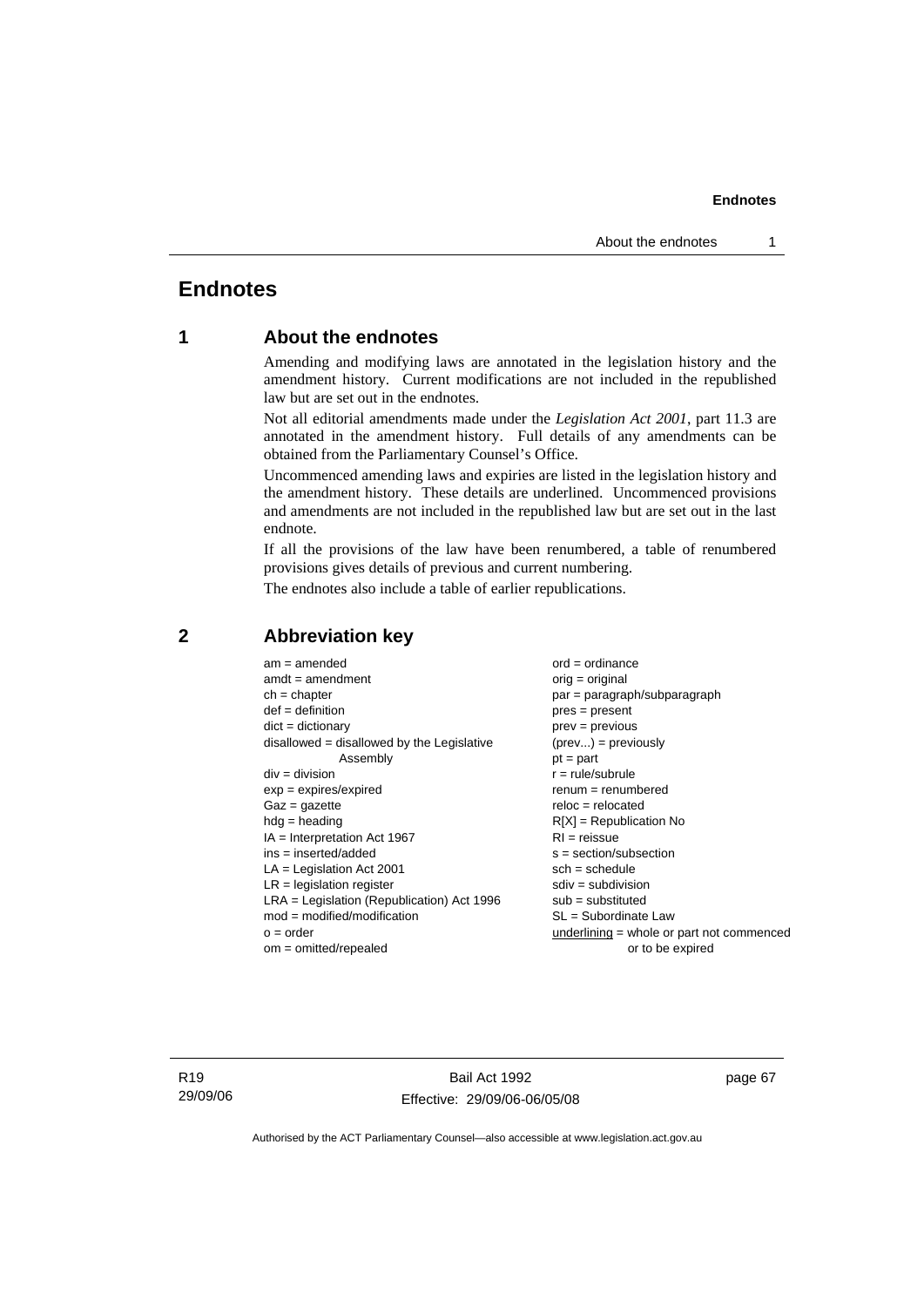## **3 Legislation history**

### **Bail Act 1992 No 8**

notified 28 May 1992 (Gaz 1992 No S59) s 1, s 2 commenced 28 May 1992 (s 2 (1)) remainder commenced 28 November 1992 (s 2(3))

as amended by

# **Bail (Amendment) Act 1992 No 75**

notified 18 December 1992 (Gaz 1992 No S233) commenced 18 December 1992 (s 2)

#### **Bail (Amendment) Act 1994 No 73**

notified 1 November 1994 (Gaz 1994 No S229) ss 1-3 commenced 1 November 1994 (s 2 (1)) remainder commenced 1 May 1995 (s 2 (3))

### **Crimes (Amendment) Act (No 2) 1994 No 75 sch 3**

notified 23 November 1994 (Gaz 1994 No S247) ss 1-3 commenced 23 November 1994 (s 2 (1)) sch 3 commenced 1 December 1994 (Gaz 1994 No S270)

### **Statute Law Revision (Penalties) Act 1994 No 81 sch**

notified 29 November 1994 (Gaz 1994 No S253) s 1, s 2 commenced 29 November 1994 (s 2 (1)) sch commenced 29 November 1994 (Gaz 1994 No S269)

### **Acts Revision (Victims of Crime) Act 1994 No 84 pt 2**

notified 15 December 1994 (Gaz 1994 No S280) s 1, s 2 commenced 15 December 1994 (s 2 (1)) pt 2 commenced 15 June 1995 (s 2 (3))

## **Remand Centres (Amendment) Act 1996 (No 2) No 81 s 7**

notified 20 December 1996 (Gaz 1996 No S328) ss 1-3 commenced 20 December 1996 (s 2 (1)) s 7 commenced 1 January 1997 (s 2 (2) and Gaz 1996 No S353)

page 68 Bail Act 1992 Effective: 29/09/06-06/05/08

R19 29/09/06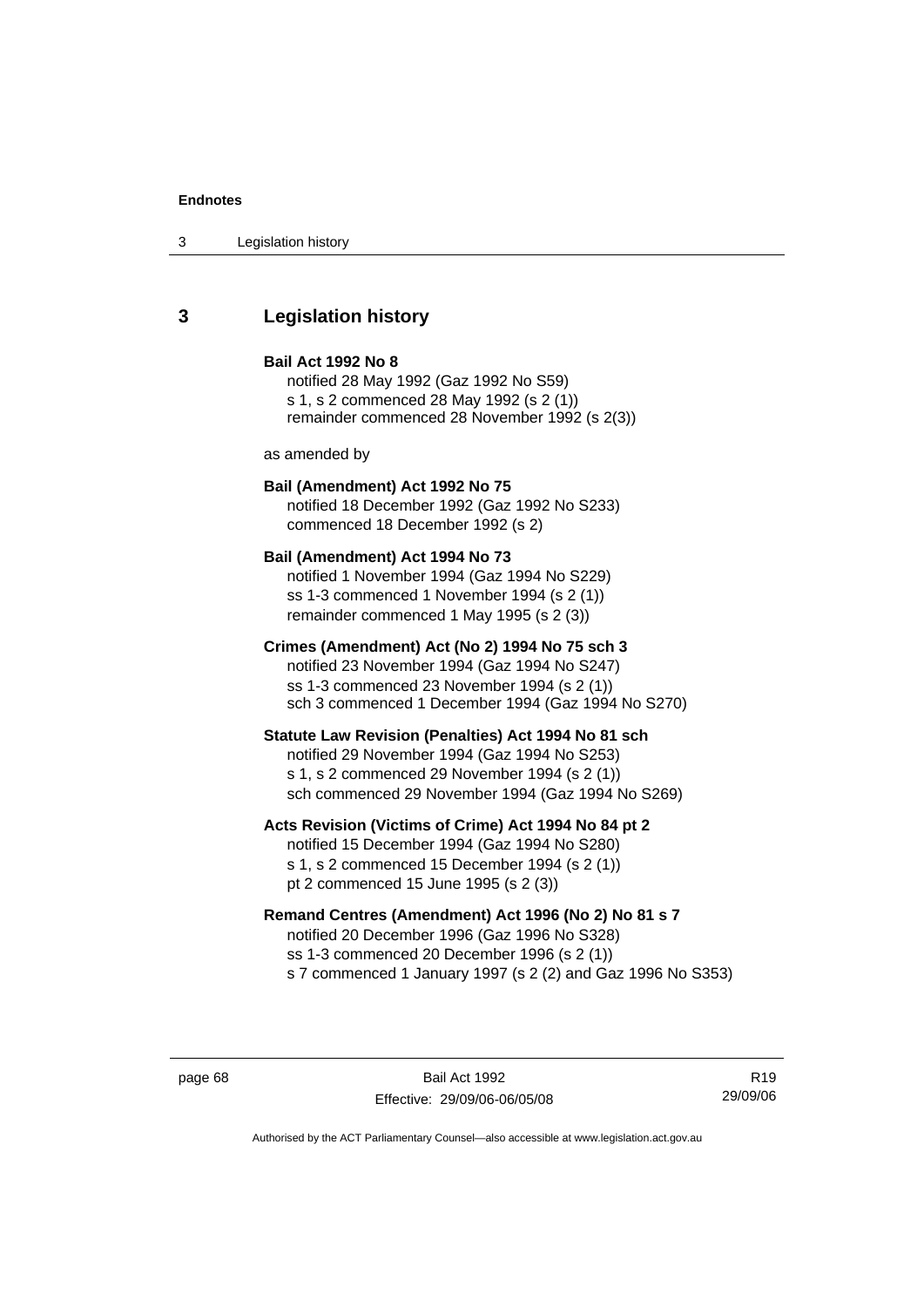#### **Bail (Amendment) Act 1997 No 22**

notified 29 May 1997 (Gaz 1997 No S136) ss 1-3 commenced 29 May 1997 (s 2 (1)) remainder commenced 30 May 1997 (s 2 (2) and Gaz 1997 No S149)

#### **Legal Practitioners (Consequential Amendments) Act 1997 No 96 sch 1**

notified 1 December 1997 (Gaz 1997 No S380) s 1, s 2 commenced 1 December 1997 (s 2 (1)) sch 1 commenced 1 June 1998 (s 2 (2))

#### **Bail (Amendment) Act 1998 No 39**

notified 14 October 1998 (Gaz 1998 No 41) ss 1-3 commenced 14 October 1998 (s 2 (1)) remainder commenced 19 October 1998 (Gaz 1998 No 41)

### **Children and Young People (Consequential Amendments) Act 1999 No 64 sch 2**

notified 10 November 1999 (Gaz 1999 No 45) s 1, s 2 commenced 10 November 1999 (s 2 (1)) remainder commenced 10 May 2000 (s 2 (2))

#### **Road Transport Legislation Amendment Act 1999 No 79**

notified 1 March 2000 (Gaz 1999 No S65) commenced 1 March 2000 (s 2 and Gaz 2000 No S5)

#### **Bail Amendment Act 2001 No 25 pt 2**

notified 24 May 2001 (Gaz 2001 No 21) commenced 24 May 2001 (s 2)

## **Legislation (Consequential Amendments) Act 2001 No 44 pt 30**

notified 26 July 2001 (Gaz 2001 No 30) s 1, s 2 commenced 26 July 2001 (IA s 10B) pt 30 commenced 12 September 2001 (s 2 and see Gaz 2001 No S65)

## **Supreme Court Amendment Act 2001 (No 2) No 54 sch 2 pt 2.2**

notified 15 August 2001 (Gaz 2001 No S57) commenced 15 August 2001 (s 2 (1))

R19 29/09/06 page 69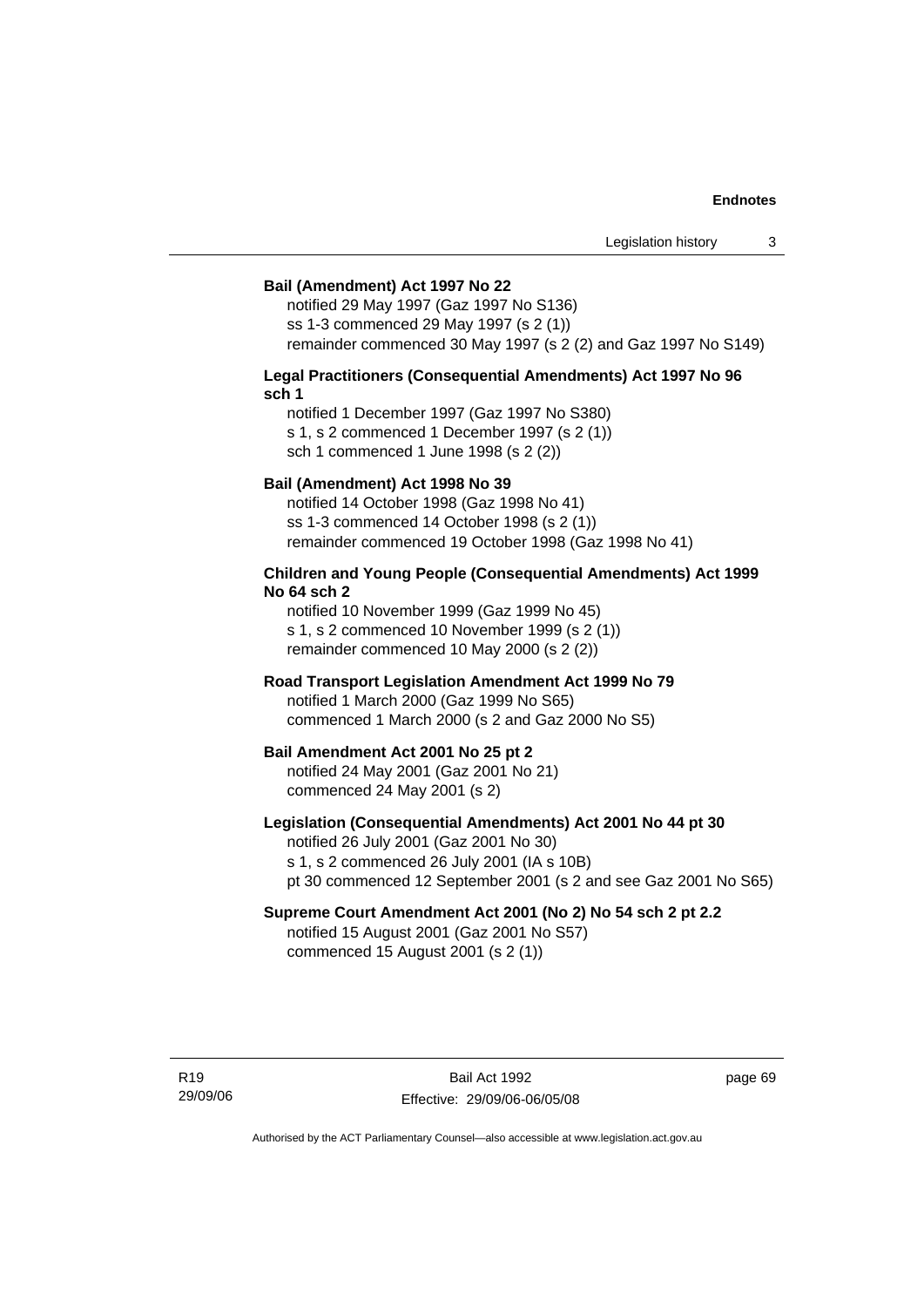3 Legislation history

### **Bail Amendment Act 2001 (No 2) No 60**

notified 10 September 2001 (Gaz 2001 No S66) s 1, s 2 commenced 10 September 2001 (IA s 10B) remainder commenced 24 September 2001 (s 2)

### **Protection Orders (Consequential Amendments) Act 2001 No 90 sch 1 pt 1**

notified LR 27 September 2001

s 1, s 2 commenced 27 September 2001 (LA s 75)

sch 1 pt 1 commenced 27 March 2002 (s 2 and see the Protection Orders Act 2001, s 3 and LA s 79)

### **Legislation Amendment Act 2002 No 11 amdt 2.5, amdt 2.6**

notified LR 27 May 2002 s 1, s 2 commenced 27 May 2002 (LA s 75) amdt 2.5, amdt 2.6 commenced 28 May 2002 (s 2 (2))

### **Criminal Code 2002 No 51 pt 1.1**

notified LR 20 December 2002 s 1, s 2 commenced 20 December 2002 (LA s 75) pt 1.1 commenced 1 January 2003 (s 2 (1))

#### **Legislation (Gay, Lesbian and Transgender) Amendment Act 2003 A2003-14 sch 1 pt 1.2**

notified LR 27 March 2003 s 1, s 2 commenced 27 March 2003 (LA s 75) sch 1 pt 1.1 commenced 28 March 2003 (s 2)

## **Bail Amendment Act 2004 A2004-14**

notified LR 26 March 2004 s 1, s 2 commenced 26 March 2004 (LA s 75 (1)) s 44 commenced 26 June 2004 (s 2 (2) (a)) remainder commenced 26 June 2004 (s 2 (1))

## **Criminal Code (Theft, Fraud, Bribery and Related Offences) Amendment Act 2004 A2004-15 sch 3 pt 3.1**

notified LR 26 March 2004 s 1, s 2 commenced 26 March 2004 (LA s 75 (1)) sch 3 pt 3.1 commenced 26 June 2004 (s 2 (2) and see Bail Amendment Act 2004 A2004-14 s 2)

page 70 Bail Act 1992 Effective: 29/09/06-06/05/08

R19 29/09/06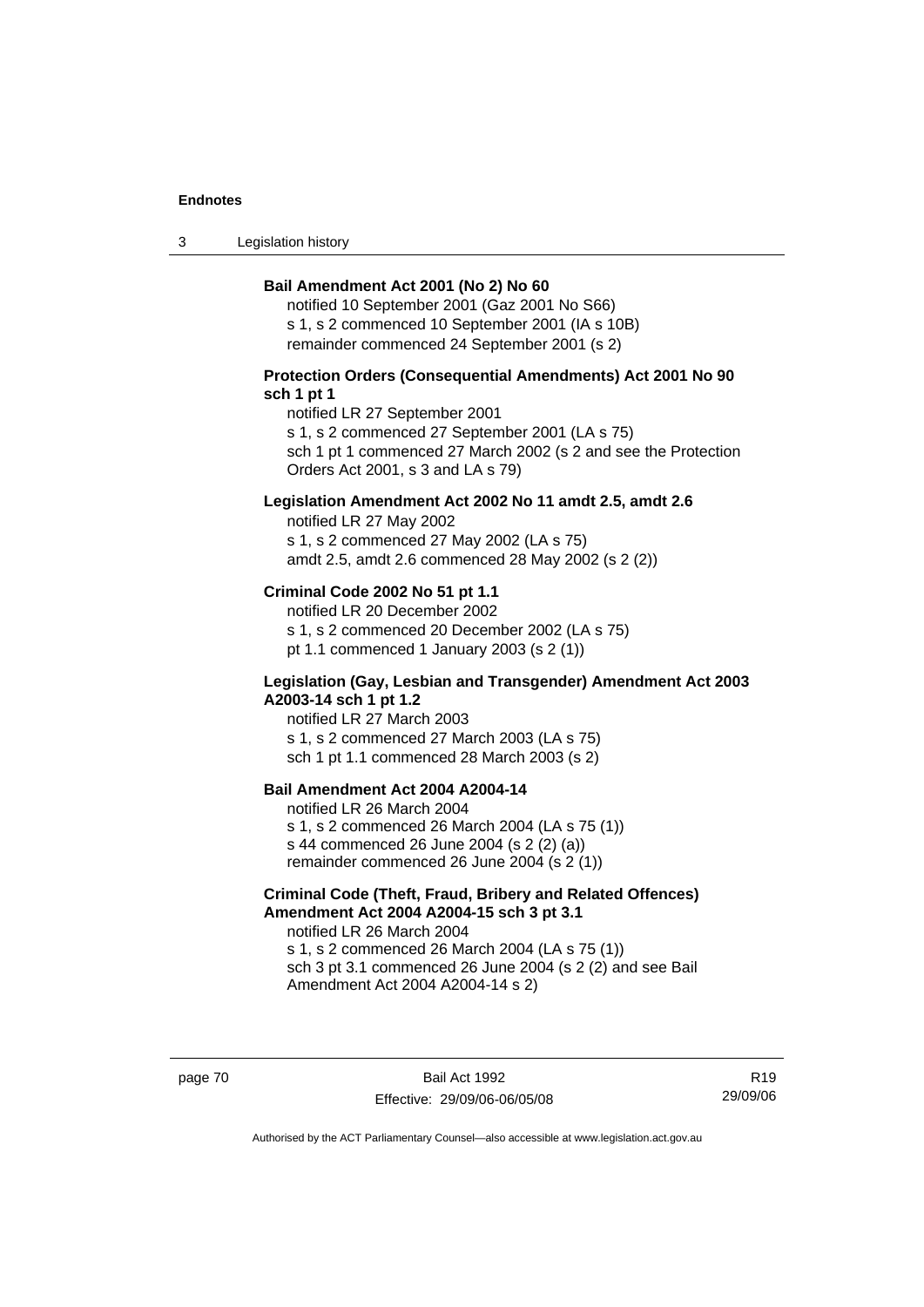### **Criminal Code (Serious Drug Offences) Amendment Act 2004 A2004-56 sch 1 pt 1.1**

notified LR 6 September 2004

s 1, s 2 commenced 6 September 2004 (LA s 75 (1))

sch 1 pt 1.1 commenced 6 March 2005 (s 2 and LA s 79)

### **Court Procedures (Consequential Amendments) Act 2004 A2004-60 sch 1 pt 1.5**

notified LR 2 September 2004

s 1, s 2 commenced 2 September 2004 (LA s 75 (1)) sch 1 pt 1.5 commenced 10 January 2005 (s 2 and see Court Procedures Act 2004 A2004-59, s 2 and CN2004-29)

### **Justice and Community Safety Legislation Amendment Act 2005 A2005-5 pt 3**

notified LR 23 February 2005 s 1, s 2 commenced 23 February 2005 (LA s 75 (1)) pt 3 commenced 24 February 2005 (s 2 (2))

### **Domestic Violence and Protection Orders Amendment Act 2005 A2005-13 sch 1 pt 1.1**

notified LR 24 March 2005 s 1, s 2 commenced 24 March 2005 (LA s 75 (1)) sch 1 pt 1.1 commenced 25 March 2005 (s 2)

### **Statute Law Amendment Act 2005 A2005-20 sch 3 pt 3.4**

notified LR 12 May 2005 s 1, s 2 taken to have commenced 8 March 2005 (LA s 75 (2)) sch 3 pt 3.4 commenced 2 June 2005 (s 2 (1))

### **Criminal Code Harmonisation Act 2005 A2005-54 sch 1 pt 1.7**  notified LR 27 October 2005

s 1, s 2 commenced 27 October 2005 (LA s 75 (1)) sch 1 pt 1.7 commenced 24 November 2005 (s 2)

#### **Sentencing Legislation Amendment Act 2006 A2006-23 sch 1 pt 1.2**  notified LR 18 May 2006

s 1, s 2 commenced 18 May 2006 (LA s 75 (1)) sch 1 pt 1.2 commenced 2 June 2006 (s 2 (1) and see Crimes (Sentence Administration) Act 2005 A2005-59 s 2, Crimes (Sentencing) Act 2005 A2005-58, s 2 and LA s 79)

R19 29/09/06 page 71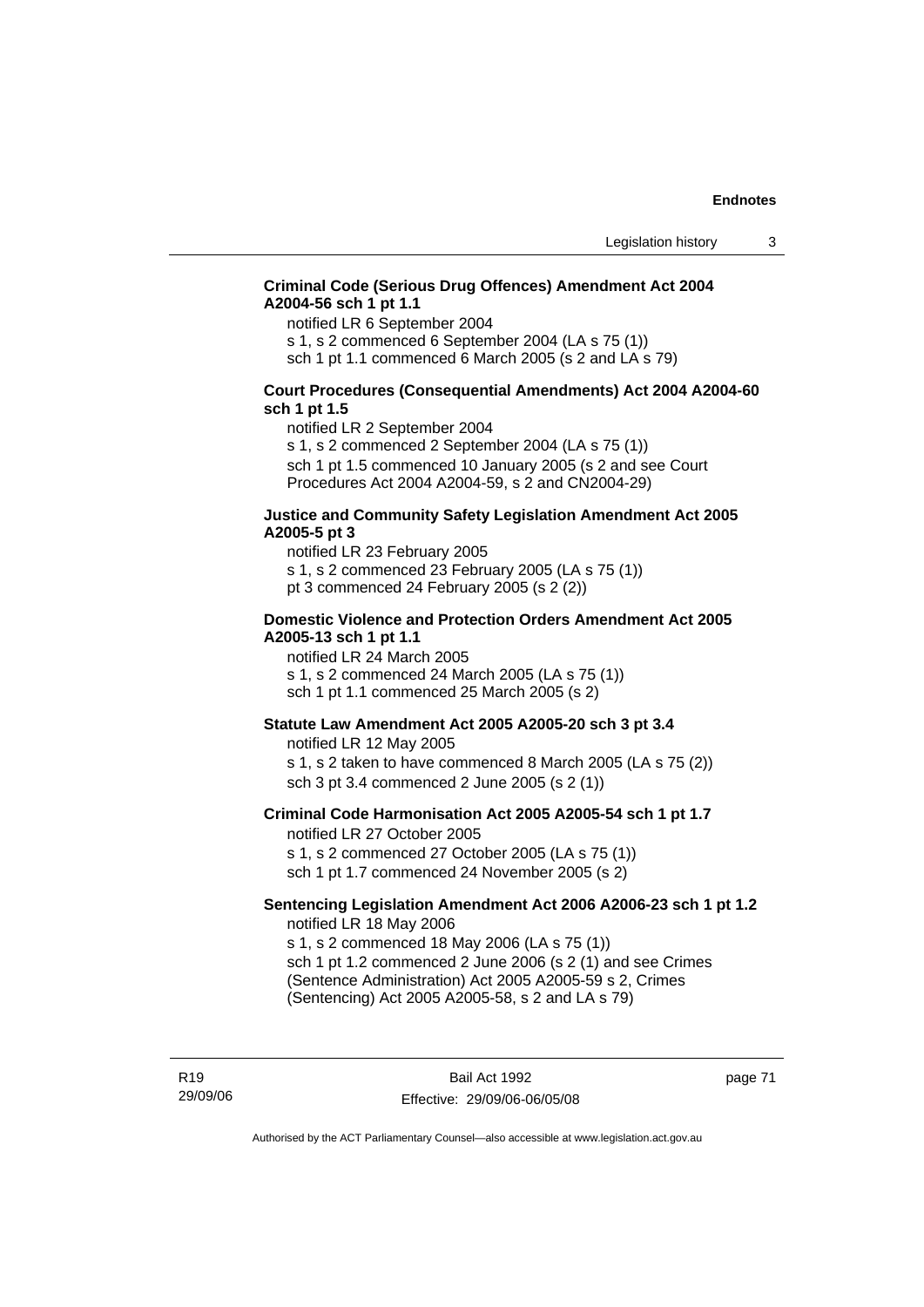4 Amendment history

## **Justice and Community Safety Legislation Amendment Act 2006 A2006-40 sch 2 pt 2.6**

notified LR 28 September 2006 s 1, s 2 commenced 28 September 2006 (LA s 75 (1)) sch 2 pt 2.6 commenced 29 September 2006 (s 2 (1))

# **4 Amendment history**

| Name of Act<br>s <sub>1</sub>       | sub A2004-14 amdt 1.1                                                                                                                                                                                                                                                                                                                                                                                                                                                                                                                                                                                                                                                                                                                                                                                                                                                                                                                                                                                               |  |
|-------------------------------------|---------------------------------------------------------------------------------------------------------------------------------------------------------------------------------------------------------------------------------------------------------------------------------------------------------------------------------------------------------------------------------------------------------------------------------------------------------------------------------------------------------------------------------------------------------------------------------------------------------------------------------------------------------------------------------------------------------------------------------------------------------------------------------------------------------------------------------------------------------------------------------------------------------------------------------------------------------------------------------------------------------------------|--|
| <b>Dictionary</b><br>s <sub>2</sub> | om 2001 No 44 amdt 1.316<br>ins A2004-14 amdt 1.1<br>am A2005-13 amdt 1.1; A2006-23 amdt 1.4                                                                                                                                                                                                                                                                                                                                                                                                                                                                                                                                                                                                                                                                                                                                                                                                                                                                                                                        |  |
| <b>Notes</b>                        |                                                                                                                                                                                                                                                                                                                                                                                                                                                                                                                                                                                                                                                                                                                                                                                                                                                                                                                                                                                                                     |  |
| s 3                                 | (prev s 3) am 1994 No 73 s 4; s (2) pars renum R6 LA;<br>A2004-14 s 4<br>def <i>appeal</i> om A2004-14 amdt 1.1<br>def <i>applicable bail criteria</i> ins 2001 No 25 s 4<br>am 2001 No 60 s 4<br>om A2004-14 amdt 1.1<br>def <b>authorised officer</b> sub 2001 No 25 s 5<br>om A2004-14 amdt 1.1<br>def bail om A2004-14 amdt 1.1<br>def bail condition om A2004-14 amdt 1.1<br>def bail undertaking om 1994 No 73 s 4<br>def <i>child</i> sub 1997 No 22 s 4<br>om A2004-14 amdt 1.1<br>def <i>clerk</i> om A2004-14 amdt 1.1<br>def <i>court</i> om A2004-14 amdt 1.1<br>def <i>Crimes Act</i> om R3 LRA<br>def de facto spouse ins 1997 No 22 s 4<br>om A2003-14 amdt 1.4<br>def <i>domestic violence offence</i> sub 1997 No 22 s 4: 1998<br>No 39 s 4<br>am 1999 No 79 sch 3<br>sub 2001 No 90 amdt 1.1<br>par (e) exp 27 March 2002 (see s 60)<br>am 2002 No 11 amdt 2.5; pars renum R7 LA (see 2002)<br>No 11 amdt 2.6); 2002 No 51 amdt 1.1<br>om A2004-14 amdt 1.1<br>def <i>harm</i> ins 1994 No 84 s 4 |  |
|                                     | om A2004-14 amdt 1.1                                                                                                                                                                                                                                                                                                                                                                                                                                                                                                                                                                                                                                                                                                                                                                                                                                                                                                                                                                                                |  |

page 72 Bail Act 1992 Effective: 29/09/06-06/05/08

R19 29/09/06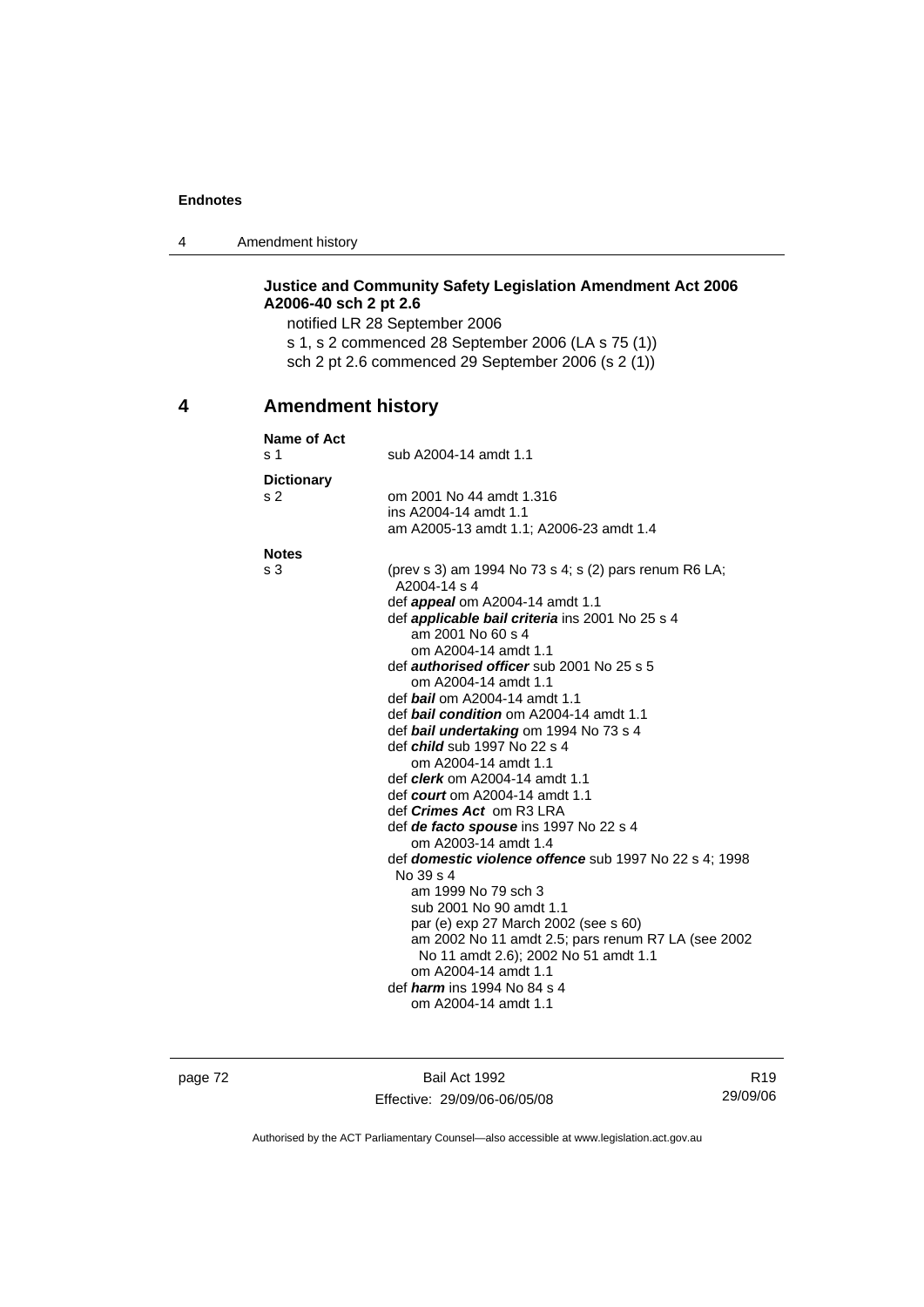def *household member* ins 1997 No 22 s 4 om 2001 No 90 amdt 1.2 def *judge* om A2004-14 amdt 1.1 def *offence* sub 1994 No 73 s 4 om A2004-14 amdt 1.1 def *outstanding* ins 2001 No 60 s 5 om A2004-14 amdt 1.1 def *pending* ins 2001 No 60 s 5 om A2004-14 amdt 1.1 def *relative* ins 1997 No 22 s 4 sub 2001 No 90 amdt 1.3 am A2003-14 amdt 1.5 om A2004-14 amdt 1.1 def *relevant person* ins 2001 No 90 amdt 1.4 am A2003-14 amdt 1.6, amdt 1.7 om A2004-14 amdt 1.1 def *remand centre* om A2004-14 amdt 1.1 def *serious offence* ins 2001 No 25 s 6 sub 2001 No 60 s 6 om A2004-14 amdt 1.1 def *spouse* ins 1997 No 22 s 4 (b) om A2003-14 amdt 1.8 def *undertaking to appear* om A2004-14 amdt 1.1 def *victim* ins 1994 No 84 s 4 om A2004-14 amdt 1.1 pres s 3 sub A2004-14 amdt 1.1 **Offences against Act—application of Criminal Code etc** 

## s 3A ins A2005-54 amdt 1.44 **Act applies to children**  s 4 am R3 LRA

sub A2004-14 amdt 1.2

**Availability of bail**  pt 2 hdg sub A2004-14 s 5

**When bail may be granted and rights following**   $div 2.1$  hdg ins A2004-14 s 5

**When may bail be granted?**  s 5 am 2001 No 25 s 7 sub A2004-14 s 5

**Rights following grant of bail**  s 6  $\overline{\smash{\big)}\smash{\big)}\smash{\big)}$  sub A2004-14 s 5

**Presumption for bail** 

div 2.2 hdg ins A2004-14 s 5

R19 29/09/06

Bail Act 1992 Effective: 29/09/06-06/05/08 page 73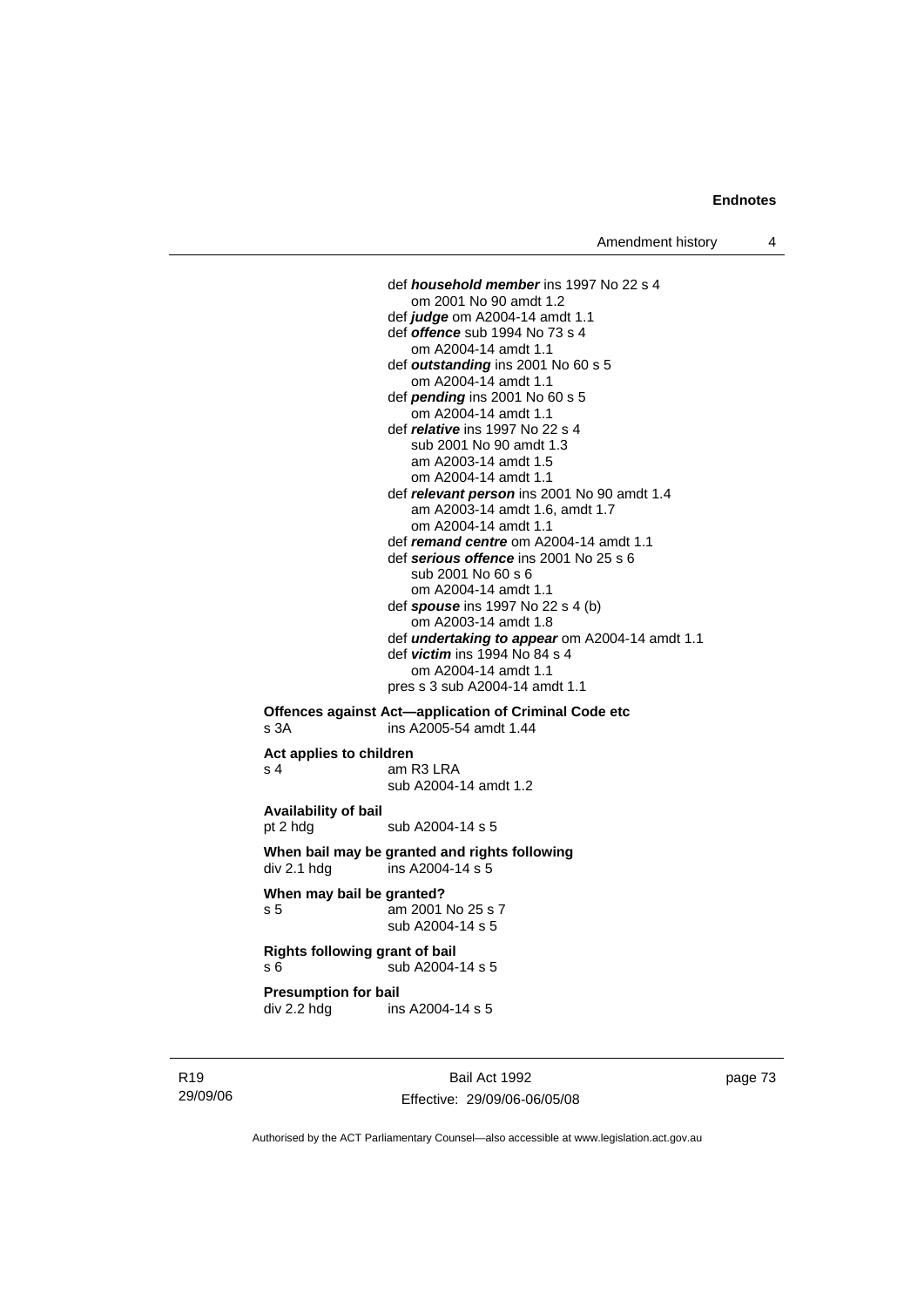4 Amendment history

| s 7                                                                   | Div 2.2 subject to div 2.3 and div 2.4<br>am 1992 No 75 s 4; 1994 No 73 s 5; 1997 No 22 s 5; 1998<br>No 39 s 5; 2001 No 90 amdt 1.5<br>sub A2004-14 s 5                                                                                          |  |
|-----------------------------------------------------------------------|--------------------------------------------------------------------------------------------------------------------------------------------------------------------------------------------------------------------------------------------------|--|
| s 7A                                                                  | Bail following arrest for breach of peace<br>ins 1994 No 73 s 6<br>sub 2001 No 90 amdt 1.6<br>om A2004-14 s 5                                                                                                                                    |  |
| s 8                                                                   | Entitlement to bail-certain minor offences etc<br>sub 1994 No 73 s 6<br>am 1997 No 22 s 6; 2001 No 25 s 8, s 9; 2001 No 60 s 7<br>sub 2001 No 90 amdt 1.6; A2004-14 s 5<br>am A2006-40 amdt 2.59                                                 |  |
| s 8A                                                                  | Entitlement to bail-breach of sentence obligations<br>ins 1997 No 22 s 7<br>am 1998 No 39 s 6; 2001 No 25 s 1<br>sub 2001 No 90 amdt 1.6; A2004-14 s 5; A2006-23 amdt 1.5<br>(3)-(5) exp 2 June 2009 (s 8A (5) (LA s 88 declaration<br>applies)) |  |
| Entitlement to bail—custody relating to sentence administration board |                                                                                                                                                                                                                                                  |  |
| hearings<br>s 8B                                                      | ins A2006-23 amdt 1.5                                                                                                                                                                                                                            |  |
| Limitations on entitlement to bail<br>s 9 hdg<br>s 9                  | sub 2001 No 25 s 11<br>sub 2001 No 54 amdt 2.2; A2004-14 s 5                                                                                                                                                                                     |  |
| s 9A hdg<br>S <sub>9A</sub>                                           | Entitlement to bail-offences other than minor offences<br>sub 2001 No 60 s 8<br>ins 2001 No 25 s 12<br>am 2001 No 60 s 9, s 10<br>(7), (8) exp 24 September 2003 (s 9A (8))<br>sub A2004-14 s 5                                                  |  |
| No presumption for bail<br>div 2.3 hdg                                | ins A2004-14 s 5                                                                                                                                                                                                                                 |  |
| s 9B                                                                  | Div 2.2 not to apply to certain offences<br>ins A2004-14 s 5<br>am A2005-13 amdt 1.2                                                                                                                                                             |  |
| <b>Presumption against bail</b><br>div 2.4 hdg                        | ins A2004-14 s 5                                                                                                                                                                                                                                 |  |
|                                                                       |                                                                                                                                                                                                                                                  |  |

page 74 Bail Act 1992 Effective: 29/09/06-06/05/08

R19 29/09/06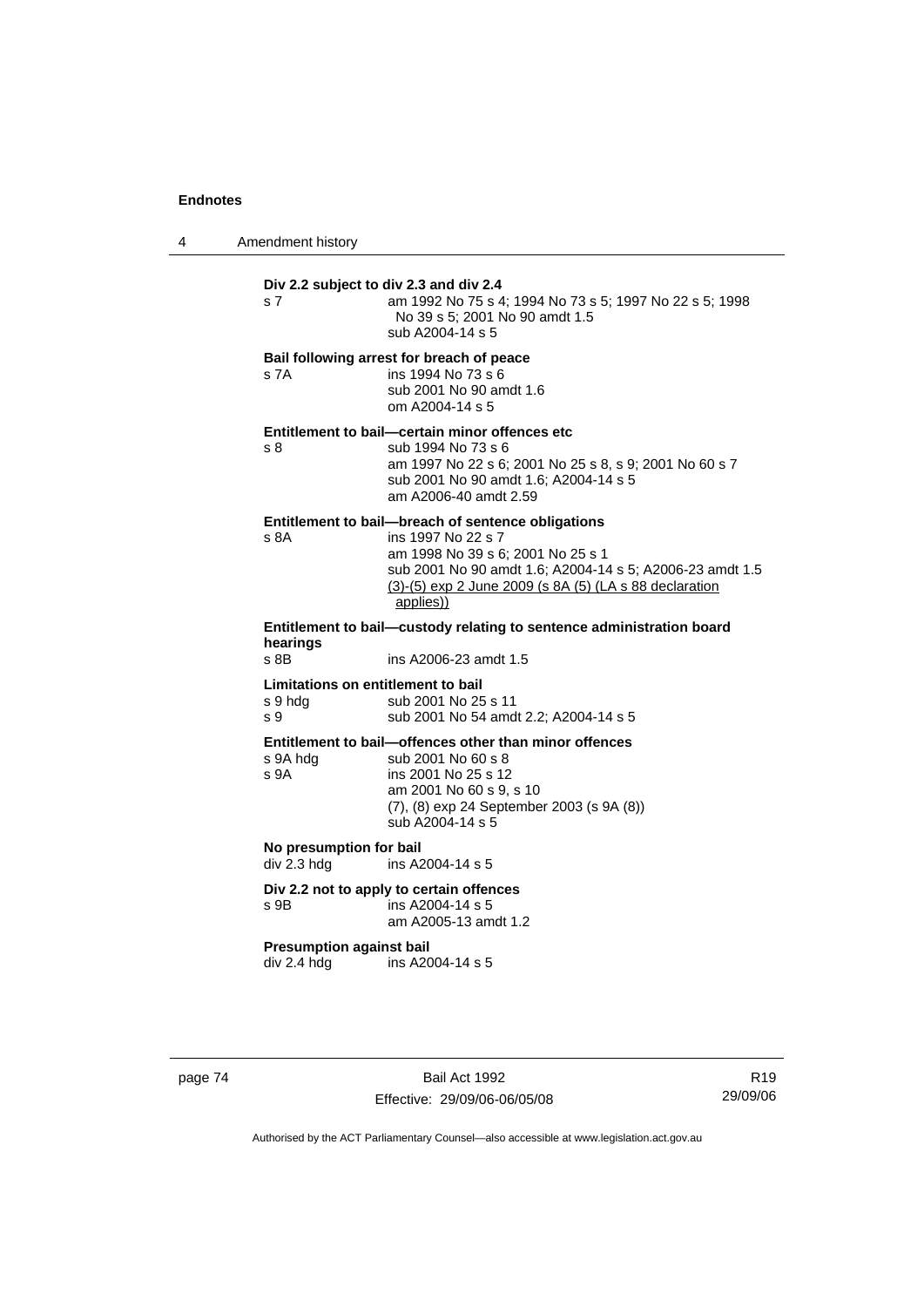**Bail for murder and certain serious drug offences**  s 9C hdg sub A2004-56 amdt 1.1 s 9C ins A2004-14 s 5 am A2004-56 amdt 1.2 **Bail for serious offence committed while charge for another pending or outstanding**  s 9D ins A2004-14 s 5 am A2004-15 amdt 3.1; A2006-23 amdt 1.6 **Bail for person sentenced to imprisonment**  s 9E ins A2004-14 s 5 **Domestic violence offence—bail by authorised officer**  s 9F ins A2004-14 s 5 am A2005-13 amdt 1.3 **Special or exceptional circumstances**  s 9G ins A2004-14 s 5 am A2004-15 amdt 3.2 **Dispensing with bail** s 10 am 1994 No 73 s 7; 2001 No 25 s 13; 2001 No 60 s 11; A2004-14 s 6 **Deciding bail after charge laid** s 13 am 1994 No 73 s 8; 1997 No 22 s 8; 2001 No 25 s 14; A2005-20 amdt 3.14 **Grant of bail by authorised officers**  s 14 am A2004-14 s 7 **Deciding of questions of bail by authorised officers** s 15 am 1997 No 22 s 9; 2001 No 25 s 15; A2004-14 s 8 **Notification of decision of authorised officer** s 16 am 1994 No 73 s 9; 1997 No 22 s 10; 2001 No 90 amdt 1.7; ss renum R6 LA (see also 2001 No 90 amdt 1.8); A2005-13 amdt 1.4 **General provisions relating to court bail** s 19 am 1997 No 22 sch 2; am 1997 No 96 sch 1; A2004-14 s 9 **Limitations on power of magistrate**  s 20 sub A2004-14 s 10 **Bail in relation to several offences** s 21 am 1997 No 22 s 11 and sch 2 **Criteria for granting bail to adults** s 22 am 1994 No 84 s 5; 1997 No 22 s 11 sub A2004-14 s 11

R19 29/09/06

Bail Act 1992 Effective: 29/09/06-06/05/08 page 75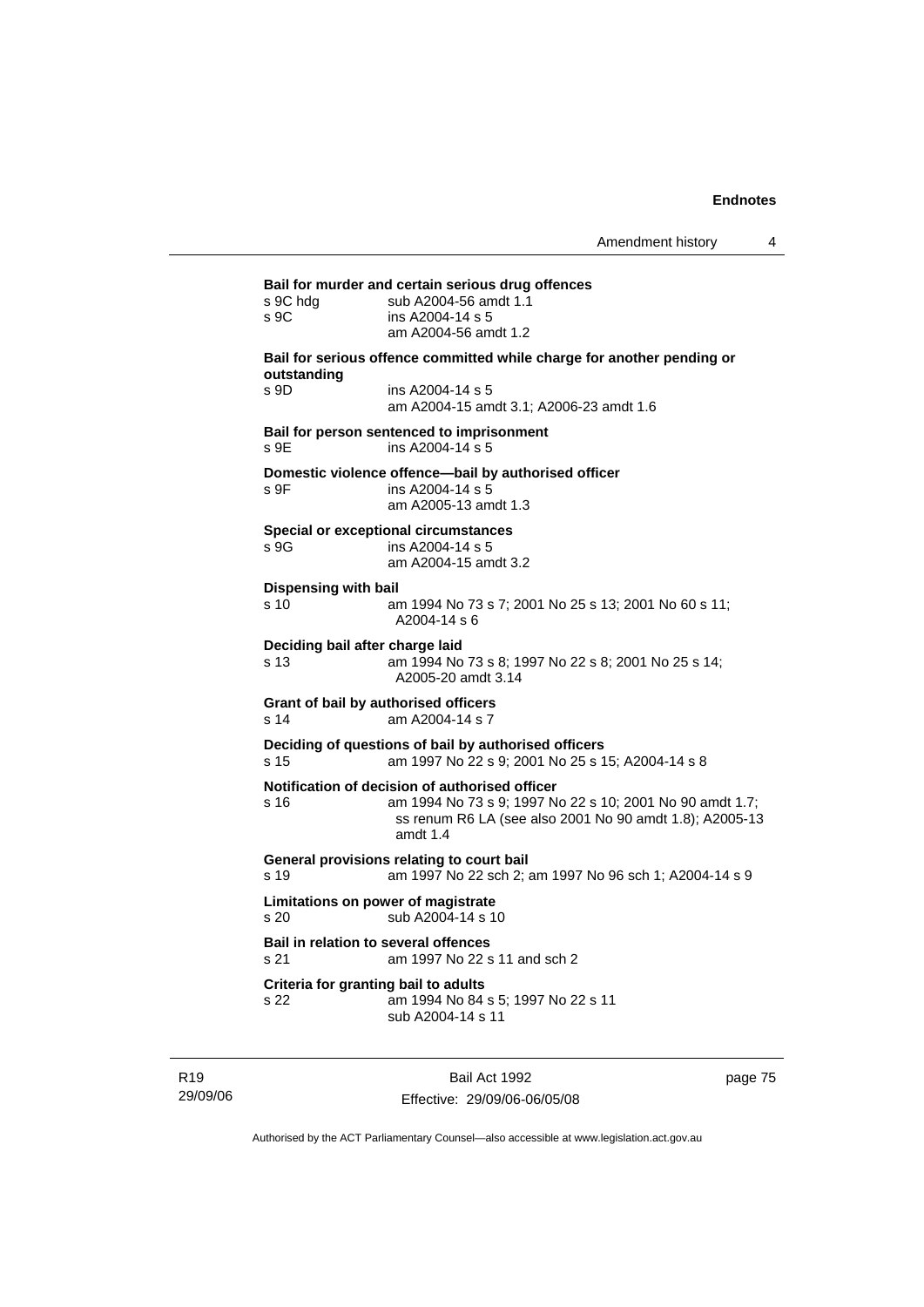| $\boldsymbol{\Lambda}$ | Amendment history |  |
|------------------------|-------------------|--|
|------------------------|-------------------|--|

| Criteria for granting bail to children<br>am 1997 No 22 s 12; 1999 No 64 sch 2<br>s 23<br>sub A2004-14 s 11 |                                                                                                                                                                                                                                                                                                    |  |
|-------------------------------------------------------------------------------------------------------------|----------------------------------------------------------------------------------------------------------------------------------------------------------------------------------------------------------------------------------------------------------------------------------------------------|--|
| s 23A                                                                                                       | Victim's concern about need for protection<br>ins 1994 No 84 s 6<br>am 1997 No 22 s 13<br>sub A2004-14 s 11                                                                                                                                                                                        |  |
| pt 5 hdg                                                                                                    | Bail conditions and undertakings to appear<br>sub 1994 No 73 s 10                                                                                                                                                                                                                                  |  |
| s 25                                                                                                        | Conditions on which bail may be granted to adults<br>am 1994 No 73 s 11; am 1994 No 84 s 7; 2001 No 44<br>amdt 1.317; 2001 No 90 amdt 1.9; ss renum R6 LA;<br>A2004-14 s 12, s 13, s 15, s 16; pars renum R11 LA<br>(see A2004-14 s 14); ss renum R11 LA (see A2004-14 s 17);<br>A2006-23 amdt 1.7 |  |
| s 26                                                                                                        | Conditions on which bail may be granted to children<br>am 1999 No 64 sch 2; A2004-14 s 18, s 19; ss renum R11 LA<br>(see A2004-14 s 20)                                                                                                                                                            |  |
| s 27                                                                                                        | Recording of certain bail decisions<br>am 1997 No 22 sch 2                                                                                                                                                                                                                                         |  |
| Notice to victim of bail decisions<br>s 27A                                                                 | ins 1994 No 84 s 8<br>om A2004-14 s 21                                                                                                                                                                                                                                                             |  |
| <b>Undertakings to appear</b><br>s <sub>28</sub>                                                            | am 2001 No 44 amdt 1.318<br>sub A2004-14 s 22                                                                                                                                                                                                                                                      |  |
| s 29                                                                                                        | Undertakings in respect of more than 1 offence<br>om 1994 No 73 s 12                                                                                                                                                                                                                               |  |
| s 30                                                                                                        | Accused person may be excused from attendance before court<br>am 1997 No 96 sch 1; 2001 No 44 amdt 1.319; A2004-14<br>amdt 1.3, amdt 1.4; ss renum R11 LA (see A2004-14<br>amdt 1.5)                                                                                                               |  |
| <b>Bail requirements</b><br>s 31                                                                            | am 1994 No 73 s 13<br>sub A2004-14 s 23<br>am A2006-23 amdt 1.8                                                                                                                                                                                                                                    |  |
| s 32                                                                                                        | Acceptable people and security for bail<br>am 1994 No 73 s 14; ss renum R6 LA<br>sub A2004-14 s 23                                                                                                                                                                                                 |  |

page 76 Bail Act 1992 Effective: 29/09/06-06/05/08

R19 29/09/06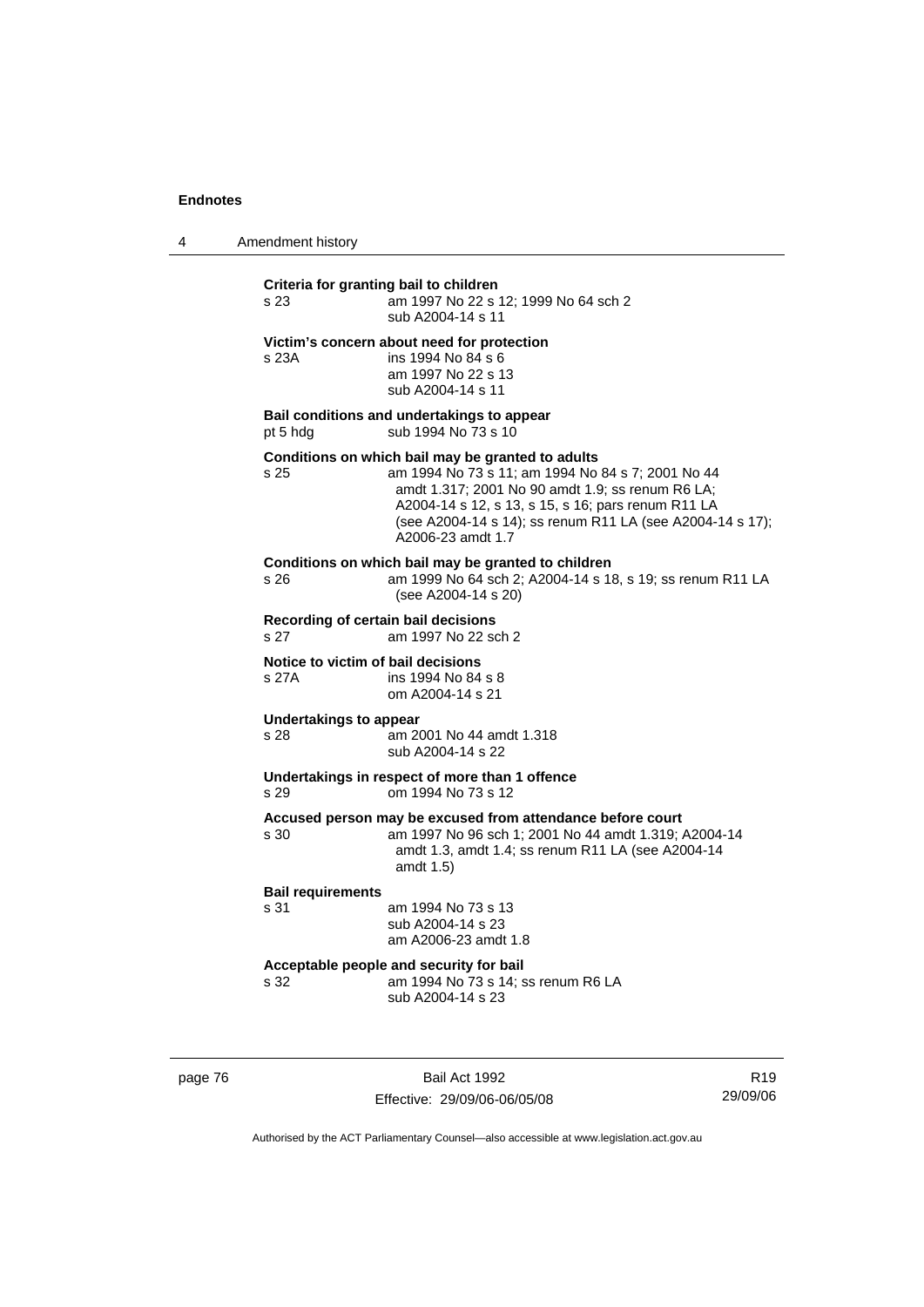**Continuation of bail and undertakings** s 33 am 1994 No 73 s 15; 1997 No 22 sch 2; ss renum R6 LA; A2004-14 s 24, s 25 **Written notice of conditions of bail** s 34 am 1997 No 22 sch 2; 2001 No 44 amdt 1.320 **Warning to person making acknowledgment** s 35 om A2004-14 s 26 **Discharge of surety** s 36 am 1994 No 73 s 16 sub A2004-14 s 27 **Payment of amounts to Territory** s 37 sub A2004-14 s 28 am A2004-60 amdt 1.16 **Review of decisions by authorised officers**  div 6.1 hdg (prev pt 6 div 1 hdg) renum R4 **Review by authorised officers** s 38 am 1997 No 22 sch 2 **Expiry—Motor Traffic Act reference**  s 39 renum as s 60 R5 LA **Review of decisions by courts**  div 6.2 hdg (prev pt 6 div 2 hdg) renum R4 LA **Court may review on its own initiative** s 41A ins A2004-14 s 29 **Power of Magistrates Court to review** s 42 sub A2004-14 s 30; A2005-5 s 6 **Power of Supreme Court to review** s 43 am A2004-14 s 31, s 32; ss renum R11 LA; A2005-5 s 8 (and see s 7) **General limitation on power of court to review** s 44 om A2004-14 s 33 **Miscellaneous**  div 6.3 hdg orig pt 6 div 3 hdg ins 1994 No 84 s 9 (prev pt 6 div 3 hdg) renum R4 LA om A2004-14 s 34 **Notice to victim of bail decisions**<br>s 46A ins 1994 No 84 ins 1994 No 84 s 9 om A2004-14 s 34 **Giving information relating to bail** s 47 am 1994 No 73 s 17; 2001 No 44 amdt 1.321

R19 29/09/06 Bail Act 1992 Effective: 29/09/06-06/05/08 page 77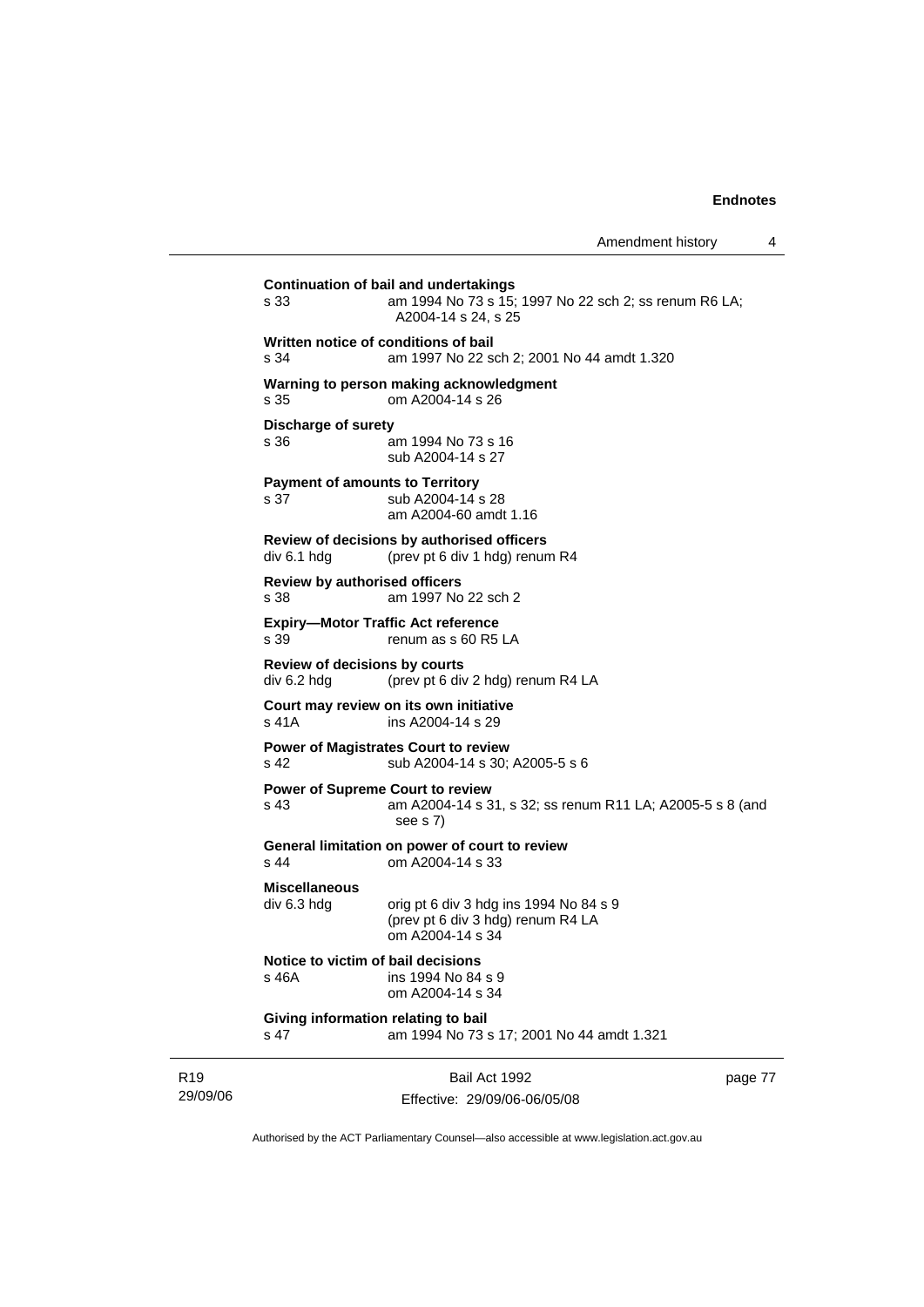4 Amendment history

**Notice to victim of bail decisions**<br>s 47A **ins A2004-14 s** ins A2004-14 s 35; ss renum R11 LA am A2005-13 amdt 1.5 **Notification to court that bail condition not satisfied** s 48 am 1994 No 73 s 18; 2001 No 44 amdt 1.322; A2006-23 amdt 1.9 **Failure to answer bail** s 49 am 1994 No 73 s 19; 1994 No 81 sch sub 2001 No 25 s 16; A2005-54 amdt 1.45 **False statements in acknowledgments** s 50 am 1994 No 81 sch om A2004-14 s 36 **Indemnification of sureties** s 51 am 1994 No 81 sch sub A2005-54 amdt 1.46 **Apprehension of person admitted to bail** s 53 om 1994 No 75 sch 3 **Power of court where person apprehended** s 54 om 1994 No 75 sch 3 **No right of surety to arrest**<br>s 56 am 1994 am 1994 No 73 s 20 sub A2004-14 s 37 **Arrest without warrant of person on bail** s 56A ins A2004-14 s 28 **Arrest for breach of condition by person outside ACT** s 56B ins A2004-14 s 28 **Act to prevail**  s 57 am A2004-14 amdt 1.6, amdt 1.7 **Abolition of inherent power of bail** s 57AA ins 1996 No 81 s 7 **Form of certain instruments**<br>s 57A **ins 1994** M ins 1994 No 73 s 21 om 2001 No 44 amdt 1.323 **Approved forms**  s 58 sub 2001 No 44 amdt 1.323 am A2004-14 s 39 **Regulation-making power**  s 59 ins 2001 No 44 amdt 1.323 am A2004-14 s 40, s 41

page 78 Bail Act 1992 Effective: 29/09/06-06/05/08

R19 29/09/06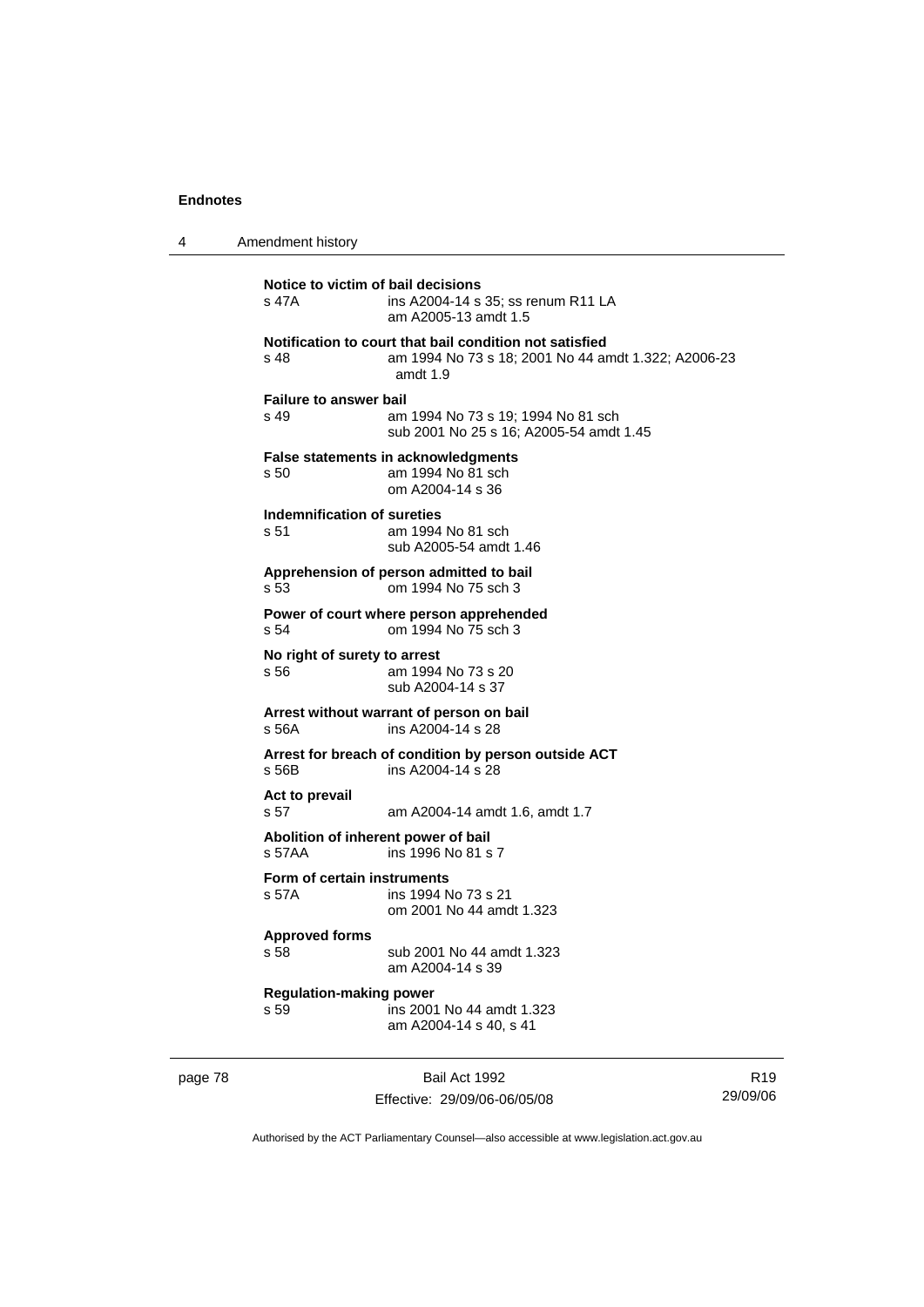| pt 8 hdg                  | ins 1999 No 79 sch 3<br>om R6 LA                                                                       |
|---------------------------|--------------------------------------------------------------------------------------------------------|
| s 60                      | <b>Expiry-Motor Traffic Act reference</b><br>(prev s 39) ins 1999 No 79 sch 3                          |
|                           | sub 2001 No 90 amdt 1.10 as s 59<br>renum R <sub>5</sub> LA                                            |
|                           | exp 27 March 2002 (see s 60)                                                                           |
|                           | Domestic violence offences against the Crimes Act 1900                                                 |
| sch 1                     | ins 1997 No 22 s 14<br>am 1998 No 39 s 7                                                               |
|                           | sub 2001 No 90 amdt 1.11                                                                               |
|                           | am 2002 No 51 amdt 1.2                                                                                 |
|                           | sub A2004-14 s 43                                                                                      |
|                           | am A2004-14 s 44; A2004-15 amdt 3.3, amdt 3.4; pts renum                                               |
|                           | R11 LA (see A2004-15 amdt 3.5); items renum R11 LA;<br>A2004-56 amdt 1.3, amdt 1.4; items renum R14 LA |
|                           |                                                                                                        |
| <b>Dictionary</b><br>dict | ins A2004-14 amdt 1.8                                                                                  |
|                           | am A2006-23 amdts 1.10-1.12                                                                            |
|                           | def accused person ins A2004-14 s 42                                                                   |
|                           | am A2006-23 amdt 1.13                                                                                  |
|                           | def <i>appeal</i> ins A2004-14 amdt 1.8                                                                |
|                           | def <i>applicable bail criteria</i> ins A2004-14 amdt 1.8                                              |
|                           | def <b>authorised officer</b> ins A2004-14 amdt 1.8<br>def bail ins A2004-14 amdt 1.8                  |
|                           | def <b>bail condition</b> ins A2004-14 amdt 1.8                                                        |
|                           | def <i>child</i> ins A2004-14 amdt 1.8                                                                 |
|                           | def <i>court</i> ins A2004-14 amdt 1.8                                                                 |
|                           | def <b>domestic violence offence</b> ins A2004-14 amdt 1.8                                             |
|                           | sub A2005-13 amdt 1.6                                                                                  |
|                           | def grant ins A2004-14 amdt 1.8<br>def <i>offence</i> ins A2004-14 amdt 1.8                            |
|                           | am A2006-23 amdt 1.14                                                                                  |
|                           | def parental responsibility ins A2005-13 amdt 1.7<br>sub A2006-23 amdt 1.15                            |
|                           | def relevant person ins A2004-14 amdt 1.8<br>om A2005-13 amdt 1.8                                      |
|                           | def surety ins A2004-14 amdt 1.8                                                                       |
|                           | def <i>undertaking to appear</i> ins A2004-14 amdt 1.8                                                 |
|                           | def <i>victim</i> ins A2004-14 amdt 1.8                                                                |

Bail Act 1992 Effective: 29/09/06-06/05/08 page 79